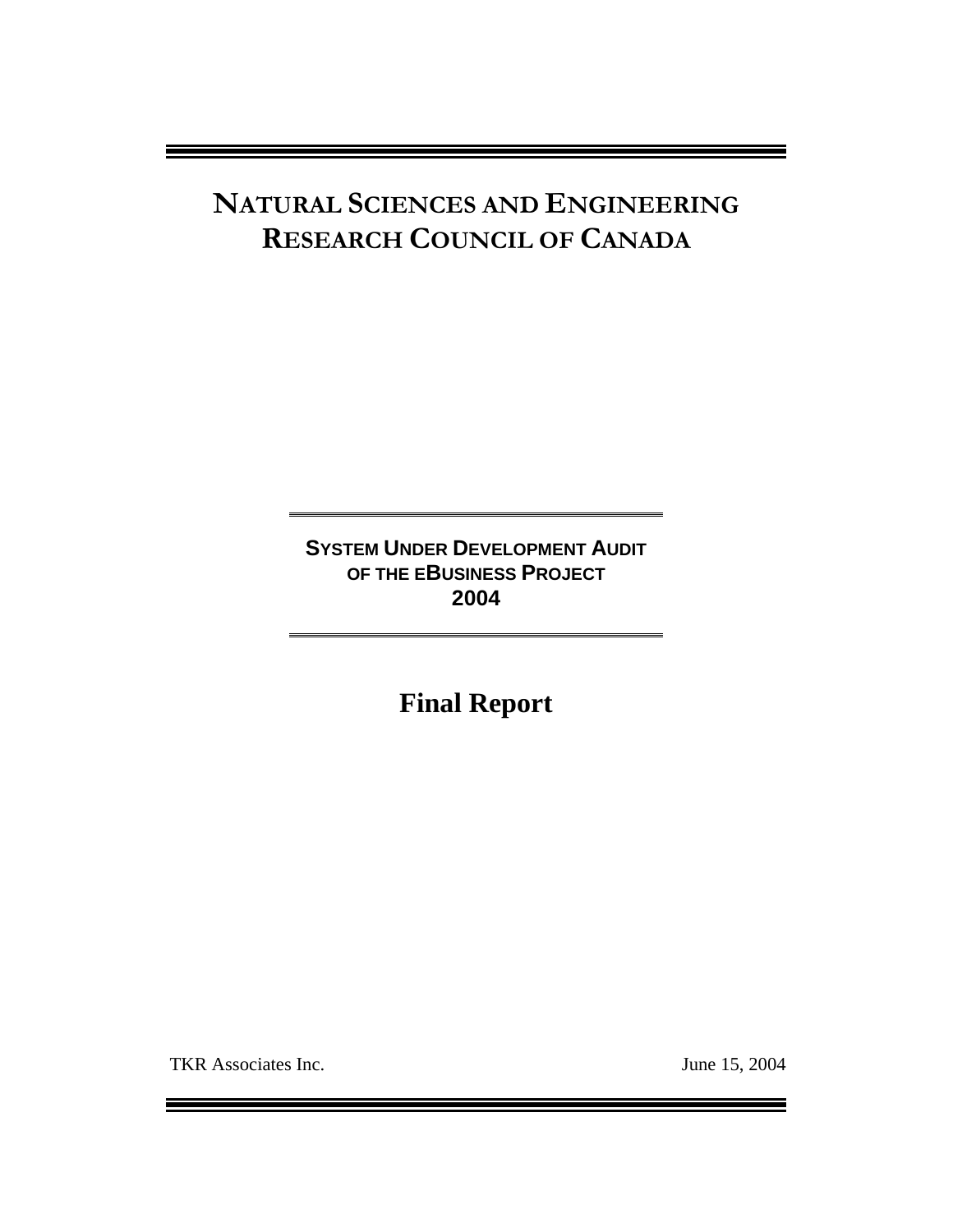### **ACRONYMS AND ABBREVIATIONS**

- CASD Common Administrative Services Directorate
- CICA Canadian Institute of Chartered Accountants
- CIHR Canadian Institute For Health Research
- FTE Full Time Equivalent
- IM/IT Information Management / Information Technology
	- ISD Information Systems Division
		- IT Information Technology
- NAMIS NSERC Awards Management Information System
- NSERC Natural Sciences and Engineering Research Council of Canada
	- Q-A Quality Assurance
- SSHRC Social Sciences and Humanities Research Council of Canada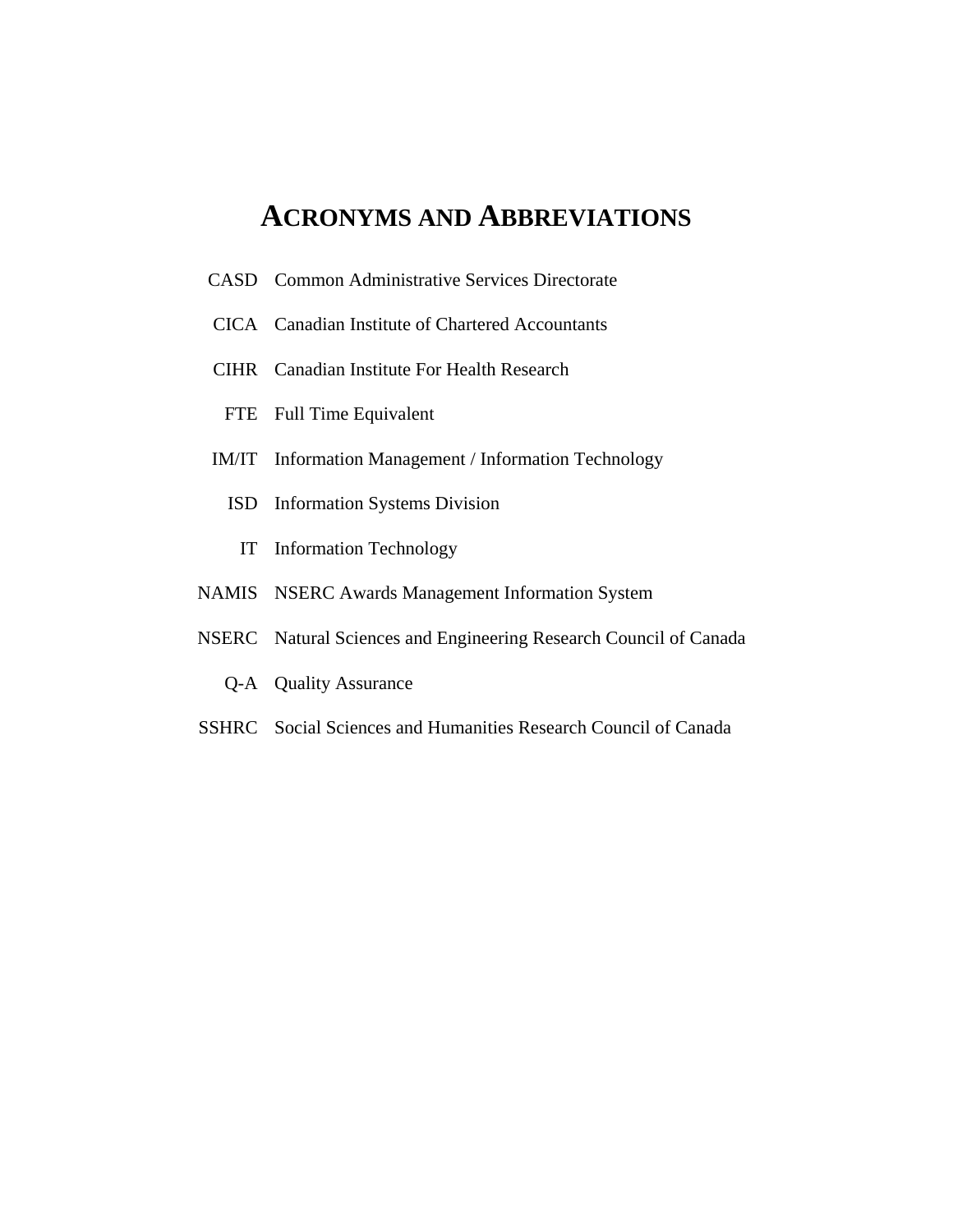# **TABLE OF CONTENTS**

| 1 |     |  |  |
|---|-----|--|--|
| 2 |     |  |  |
|   | 2.1 |  |  |
|   | 2.2 |  |  |
|   | 2.3 |  |  |
|   | 2.4 |  |  |
| 3 |     |  |  |
|   | 3.1 |  |  |
|   | 3.2 |  |  |
| 4 |     |  |  |
|   | 4.1 |  |  |
|   | 4.2 |  |  |
| 5 |     |  |  |
|   | 5.1 |  |  |
|   | 5.2 |  |  |
|   | 5.3 |  |  |
|   |     |  |  |
|   |     |  |  |
|   |     |  |  |
|   |     |  |  |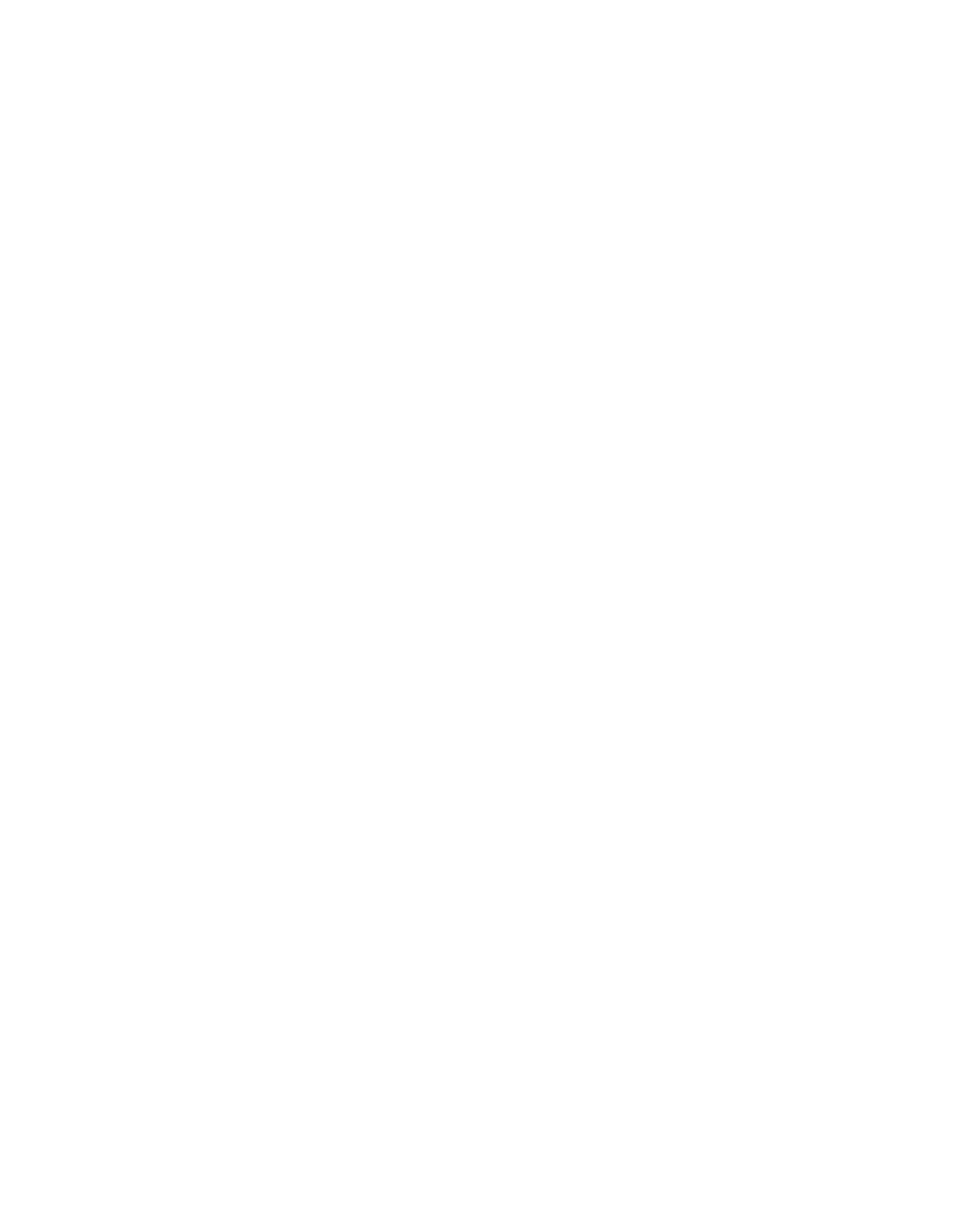### <span id="page-4-0"></span>**1 Summary**

The eBusiness Project is now into its third year of development and is making significant progress. The community of external users appreciates the benefits that the system brings to ease the burden associated with preparing and submitting applications for funding. The eSubmission and several other components have been completed and many others are progressing well.

It is not clear from the written record, however, where NSERC stands today with regard to its original eVision. The impression that one gathers is that there has not been as much progress to date as was originally expected. eBusiness has not yet succeeded in positioning NSERC as a leader in the use of automated tools, as was articulated by Management Committee in November 2000. NSERC now stands at about mid-position among comparable funding organizations: Ahead of NSERC are the National Science Foundation (Washington), the Fonds Québécois and the Killam Foundation; behind NSERC are SSHRC and CIHR.

Notwithstanding deserved recognition for progress achieved to date, it is the primary function of an audit to draw attention to shortcomings and to make recommendations for improvement. To this end, we note the following:

- a. There are significant weaknesses in project management, primarily in project scheduling. The lack of a project schedule inhibits management from any meaningful understanding of progress, and of where the eBusiness Project stands overall. It also undermines management's ability to set targets and priorities for future eBusiness development.
- b. Although considerable progress has been made since last year in preparing for cost tracking, this important feature is not yet fully implemented. For this reason, NSERC Management cannot exercise cost control, as there is no quantitative basis for assessing alternatives involving resource allocation.
- c. There is a general lack of focus on key controllable variables: *resources*, *schedule* and *component specifications*; stemming in large part from shortcomings a. and b. above. This lack of focus manifests itself in an absence of progress indicators, which complicates NSERC management's understanding of the overall status of the Project and of its components.
- d. There is no master plan for the eBusiness Project. Without a master plan, NSERC management does not have a benchmark against which to measure and assess progress.
- e. There are instances of practices that are characteristic of relative inexperience in developing large-scale IT projects the size and complexity of eBusiness. For example, changes affecting benchmark deliverables have been introduced without the formality of Project Charter changes and approvals that should accompany such changes, and there is a lack of follow-through on 'critical' and 'important' issues – as evidenced by project reporting.
- f. The widespread use of NSERC staff with limited prior knowledge and experience in systems analysis and design, has necessitated considerable training and coach-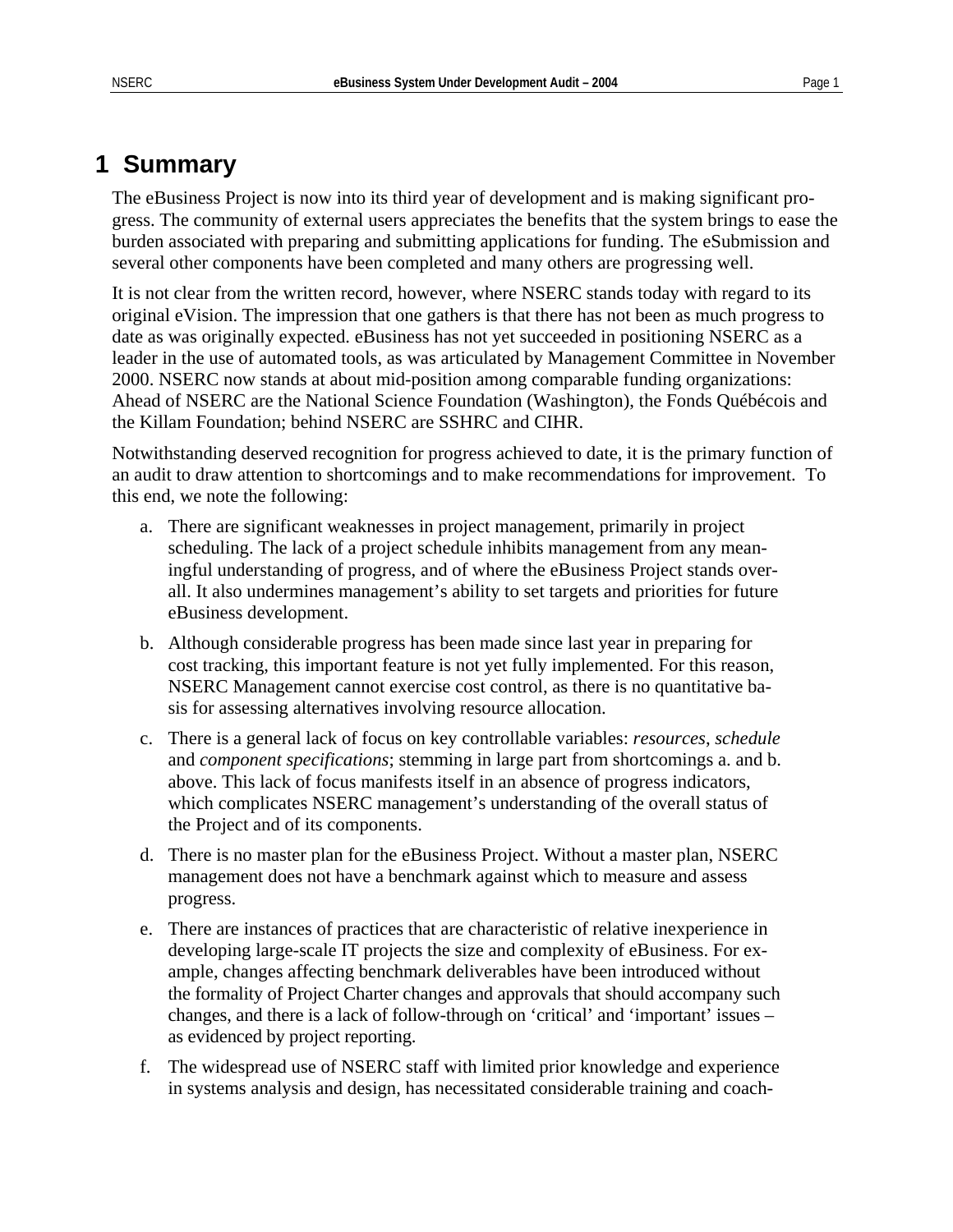ing. Despite such efforts and the full cooperation and energies of the staff involved, gaps in systems know-how still remain. This is a potentially important handicap with regard to the up-coming difficult job of process transformation of the program branches (the Business Transformation Project).

#### **Recommendations**

The recommendations of this audit stem from the above general observations, which, in turn are an aggregated outcome of the research and interviews conducted in the course of pursuing specific lines of inquiry established by Internal Audit.

Each recommendation is presented at the end of the report section of its related Line of Inquiry. Recommendations are also listed in Annex C.

The following recommendations are particularly important:

#### **1. Project Scheduling**

The eCentre should ensure that project scheduling be done continuously and effectively. This means that the eCentre should have the resources necessary to maintain the project schedule at all times, and that the project schedule accurately reflect all components of the eBusiness Project to the lowest level of detail needed for effective control.

For project scheduling to be done effectively, the eCentre must be provided with appropriate inputs. To this end, all project participants – the eCentre, ISD and program branches – should provide reasonably accurate estimates of the time and resources they plan to use in the project, and should keep these estimates up-to-date at all times.

#### **2. Cost-Tracking**

The eCentre, based on the experience of the pilot, should implement cost tracking as soon as possible.

#### **3. Master Plan**

NSERC management should request the eCentre to prepare an eBusiness Master Plan and keep it up-to-date. This Plan should scope the work remaining to complete the implementation of the original eBusiness vision, updated as appropriate with work completed to date (including the Project Blueprint), as well as changes in the business environment, and developments in technology since the original Plan was created. The Plan should also be time-scaled and costed, so that NSERC management can exercise meaningful control.

#### **4. Training**

The eCentre should ensure that all staff involved in process transformation are fully trained in the appropriate techniques.

The eCentre should provide the Project Scheduler with a full range of training and coaching in the practice of project scheduling, and in the specific use of MS Project, which is NSERC's chosen scheduling software.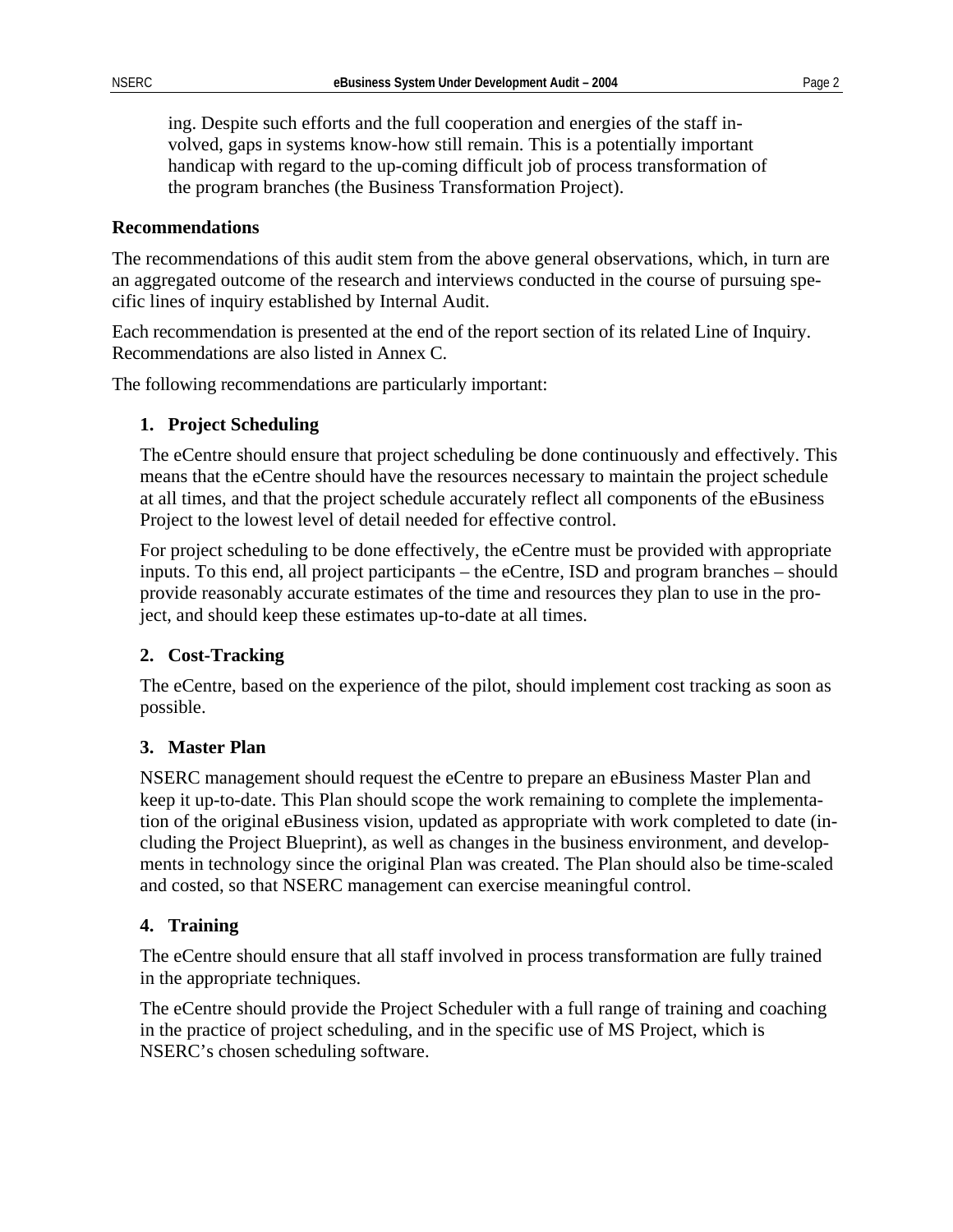## <span id="page-6-0"></span>**2 Introduction**

### *2.1 Background*

NSERC (the Natural Sciences and Engineering Research Council of Canada) is the national instrument for making strategic investments in Canada's capability in science and technology. NSERC supports both basic university research through research grants and project research through partnerships of universities with industry, as well as the advanced training of highly qualified people in both areas. NSERC budgeted \$678 million in university-based research and training in 2002-2003.

In December 1999 NSERC and SSHRC attempted a joint project whose specific goal was to migrate from eForms to eBusiness. The project's mandate was: *to improve how* [*they*] *meet corporate goals and objectives through the provision of electronic tools*. 1 

The eBusiness project was to help develop and deliver such tools. The project was headed by a project director and three project managers, and was governed by a joint SSHRC/NSERC/CASD Steering Committee. In October 2000, the two Councils reorganized the management of the project to provide more independence to each Council. During the ten months of joint project work NSERC continued to develop web tools for its community. With the establishment of its own eBusiness Project, the move from eForms to eBusiness started to materialize.

At a special meeting held on November 2000, Management Committee endorsed an eBusiness strategy that would:

- Position NSERC as a leader in the use of web tools,
- Bring innovative solutions for eBusiness services, and
- Meet Government-On-Line (GOL) objectives of the Federal Government.

The goals defined by NSERC management targeted the needs of researchers, students, university administrative offices, industry, Council staff, and the public.

The e-Business Project was to focus on the following four objectives<sup>[2](#page-6-2)</sup>:

- 1) Simplify and improve the application, progress monitoring and reporting processes through the provision of flexible, easy-to-use, reliable, accessible tools to help in the preparation of funding applications, their evaluation, in providing feedback to applicants, and in monitoring and reporting progress and results;
- 2) Streamline the administration of awards through the provision of simple and secure tools to grantees and university offices, in order to exchange information with the Council;
- 3) Increase the visibility and promotion of NSERC-sponsored research by strengthening communication activities and performance analysis; and
- 4) Improve internal operations through the review of current processes and the provision of electronic program-related administrative tools such as data capture, process automation, information management solutions, etc."

 $\overline{a}$ 

<span id="page-6-1"></span><sup>&</sup>lt;sup>1</sup> Follow-up Report to SUD II Audit, updated September 6, 2002, page 2

<span id="page-6-2"></span> $<sup>2</sup>$  ibid, pp 2-3</sup>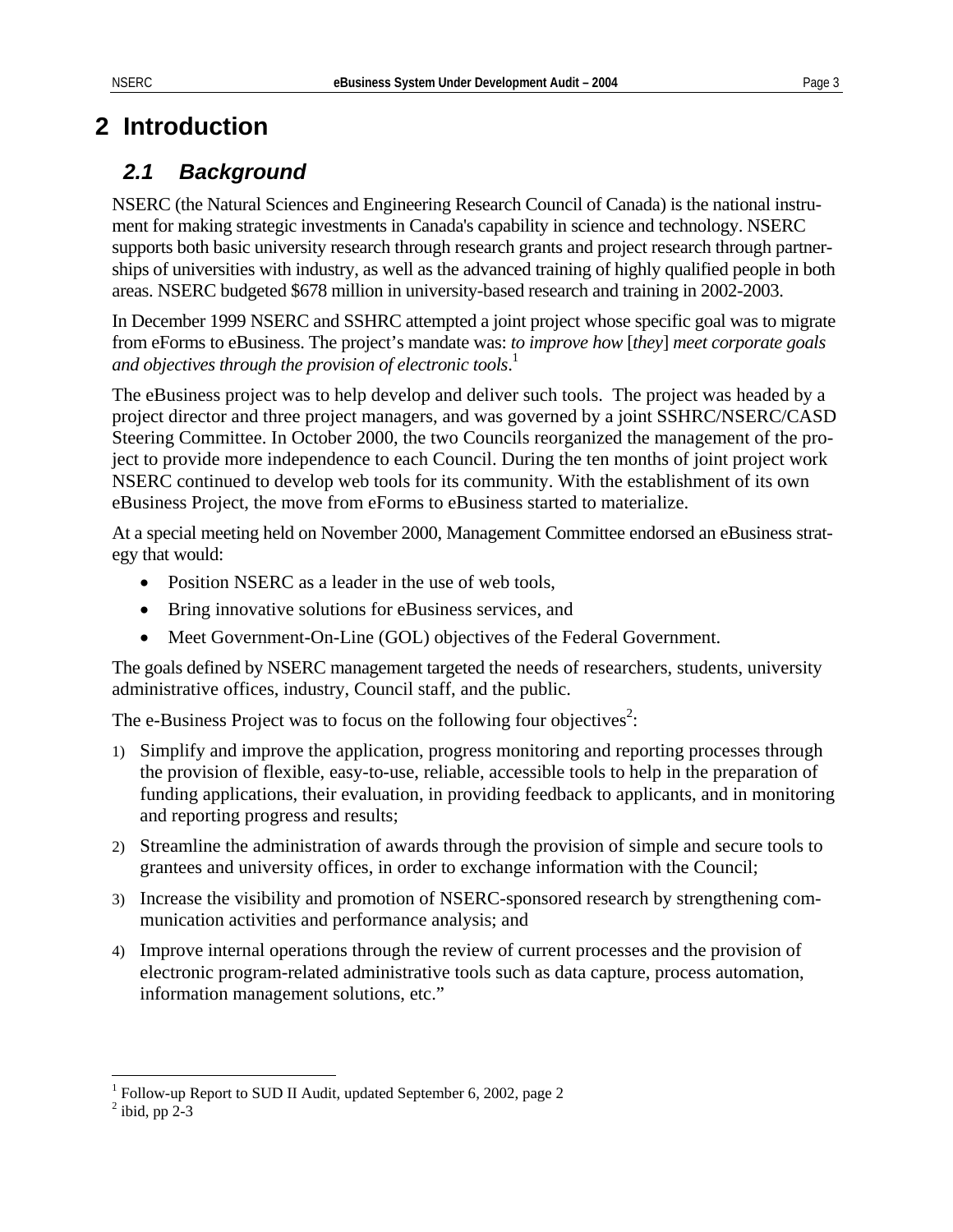To ensure success, Management Committee requested the investigation of similar systems and projects developed by similar organizations (e.g. NSF and  $FCAR^{\bar{3}}$ [\)](#page-7-0) and the feasibility of developing partnerships with them. The strategy was to be implemented using a project-by-project approach including pilots. In addition the E-business solutions was to take into account and balance the following factors:

|                    | <i>Flexibility</i> : To accommodate the diverse and changing nature of NSERC's business and<br>operational requirements as well as information needs of the community. |  |
|--------------------|------------------------------------------------------------------------------------------------------------------------------------------------------------------------|--|
| <i>Simplicity:</i> | To maximize ease of use, maintenance and improvements to the system.                                                                                                   |  |
| Data integrity:    | To improve operational efficiency and data sharing, and preserve account-<br>ability.                                                                                  |  |
|                    | Data retrieval To facilitate reporting and support decision-making at both operational and<br><i>functionality:</i> executive levels.                                  |  |

The eBusiness Project was given the responsibility to propose a direction for future e-business activities that flowed from the mandate, strategic goals and objectives defined by NSERC Management. Accenture, a private sector consultancy with experience in developing eBusiness strategies in similar organizations was engaged to develop:

- an eService delivery vision;
- an eBusiness delivery model;
- an eInfrastructure architecture;
- a migration strategy; and
- an overall eBusiness strategy.

The eBusiness Strategy was completed in April 2001 and included costs, risk assessment, and a high level implementation plan.

The eBusiness Project was launched with commencement of the eSubmission component of the Project in June 2001.

### **System-Under-Development Audits**

Earlier, in February, 2001, Management Committee approved the annual undertaking of systemunder-development audits, whose objective is to identify factors that could affect the successful delivery of the Project on time, within budget, and that meet user requirements.

The methodology of the first audit, completed in July 2001, used a risk framework consisting of four risk categories: *Governance*; *Business*; *Project*; and, *Technology*. The second audit, completed in September 2002, was a follow-up to the first audit and was based on the same risk framework.

The eSubmission component was completed by the end of September 2002 at a cost of about \$2.5 million. Whereas the project was considered to be a success, it proved to be stressful and difficult, and the eCentre sought to avoid such problems to the extent possible in future undertakings. The eCentre commissioned a project post-mortem study, which was completed in April 2003 with several recommendations of interest and relevance to the internal audit function.

<u>.</u>

<span id="page-7-0"></span><sup>&</sup>lt;sup>3</sup> Now known as Fonds Québécois de la recherche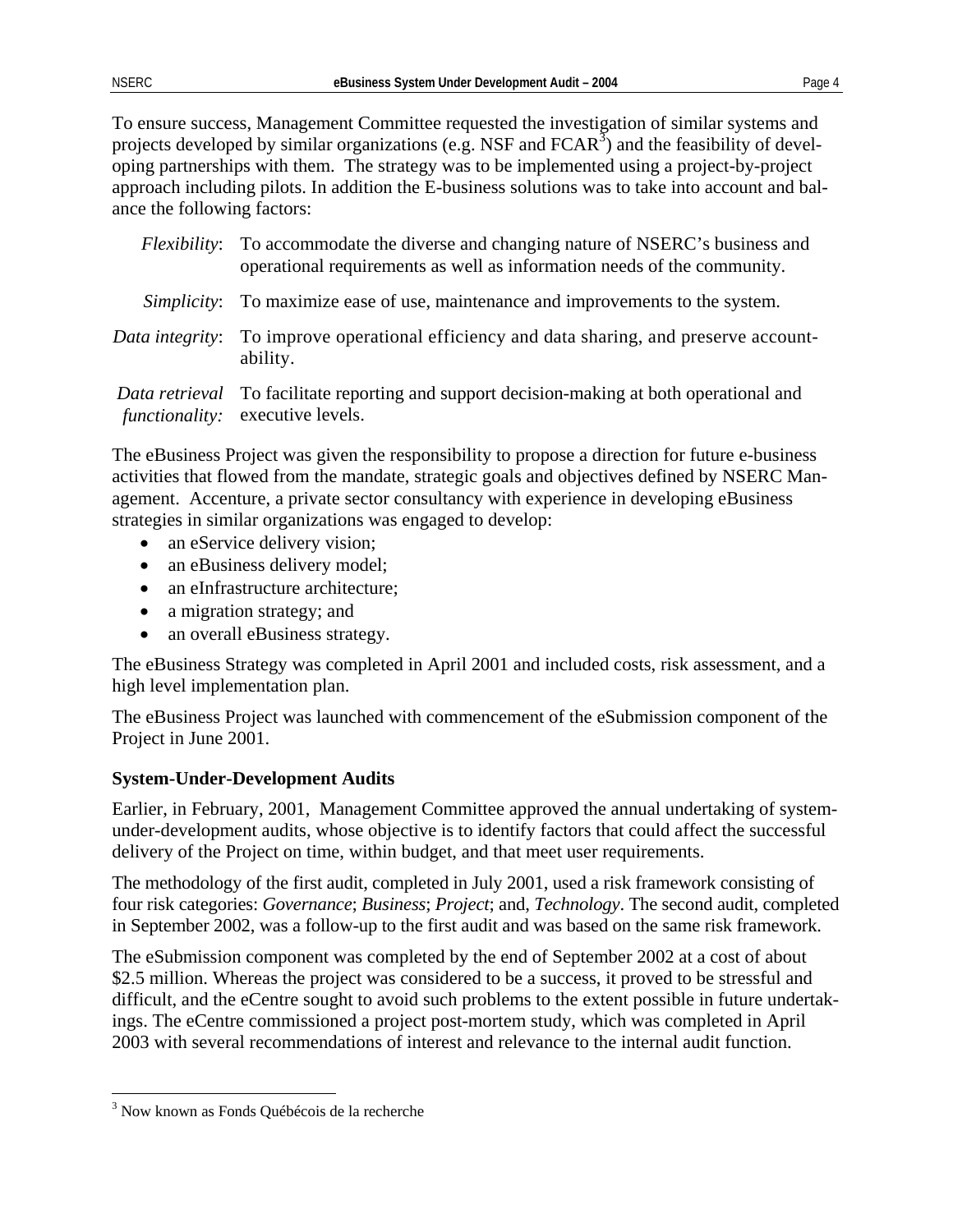### <span id="page-8-1"></span><span id="page-8-0"></span>*2.2 Audit Terms of Reference*

The Audit Objectives for this System Under Development Audit were established as follows:

- *Follow-up on the recommendations made in the last audit report;*
- *Conduct a post-mortem of the 2003 e-submission cycle for Strategic Projects and Discovery Grants programs, identifying the successes and problems encountered, and*
- *Assess whether project management practices are conducive to the successful delivery of e-business solutions, on time and within budget.*

*If ineffective or inefficient practices are identified, specific corrective measures will be recommended. Areas for improvement should also be raised. The Lines of Inquiry for this third audit are as follows:* 

### *Follow-Up on Previous Audit*

*The previous system under development audit conducted from July to September 2002 contained several recommendations. A follow-up to determine the current state of the recommended actions and an assessment of the management response is required.* 

### *Post-Mortem*

*A post-mortem of the 2003 eSubmission cycle for Strategic Projects and Discovery Grants application processing is needed to determine:* 

- *The progress made on project deliverables and system performance as compared to the*  2*002 eSubmission cycle.*
- *The cause (governance, project and/or technical) of problems encountered and the recommended solutions to minimize the reoccurrence in future eSubmission cycles. Managing problems during peak eSubmission periods also requires analysis.*
- *The utility to the end user, i.e. are eBusiness solutions making a difference for applicants? In addition, how intuitive applicants find the current system and suggested improvements to future versions of eSubmission should be addressed.*
- *The performance of the help desk and its usefulness to clients. The tools/systems used to manage the help facility should also be examined.*

### *New/On-Going Risk Factors*

*Identifying eBusiness project risks and making recommendations to minimize the impact of these risks is an ongoing necessity for a project of this magnitude. A risk assessment in the areas of governance, project, and technical domains is required to answer the following questions:* 

### *Governance*

- *Is the mandate of the project still valid? Are the roles and responsibilities of committees, divisions and managers clearly defined? Are decisions being made in a timely manner?*
- *Are internal and external communication efforts meeting the needs of the intended audiences?*

### *Project*

- *Has scope creep become an issue, and if so, has it had an impact on the core deliverables of the project?*
- *Is the project management structure properly defined and are project management skills adequate?*
- *Are eBusiness solutions for external clients being delivered, and are the needs of program areas being addressed?*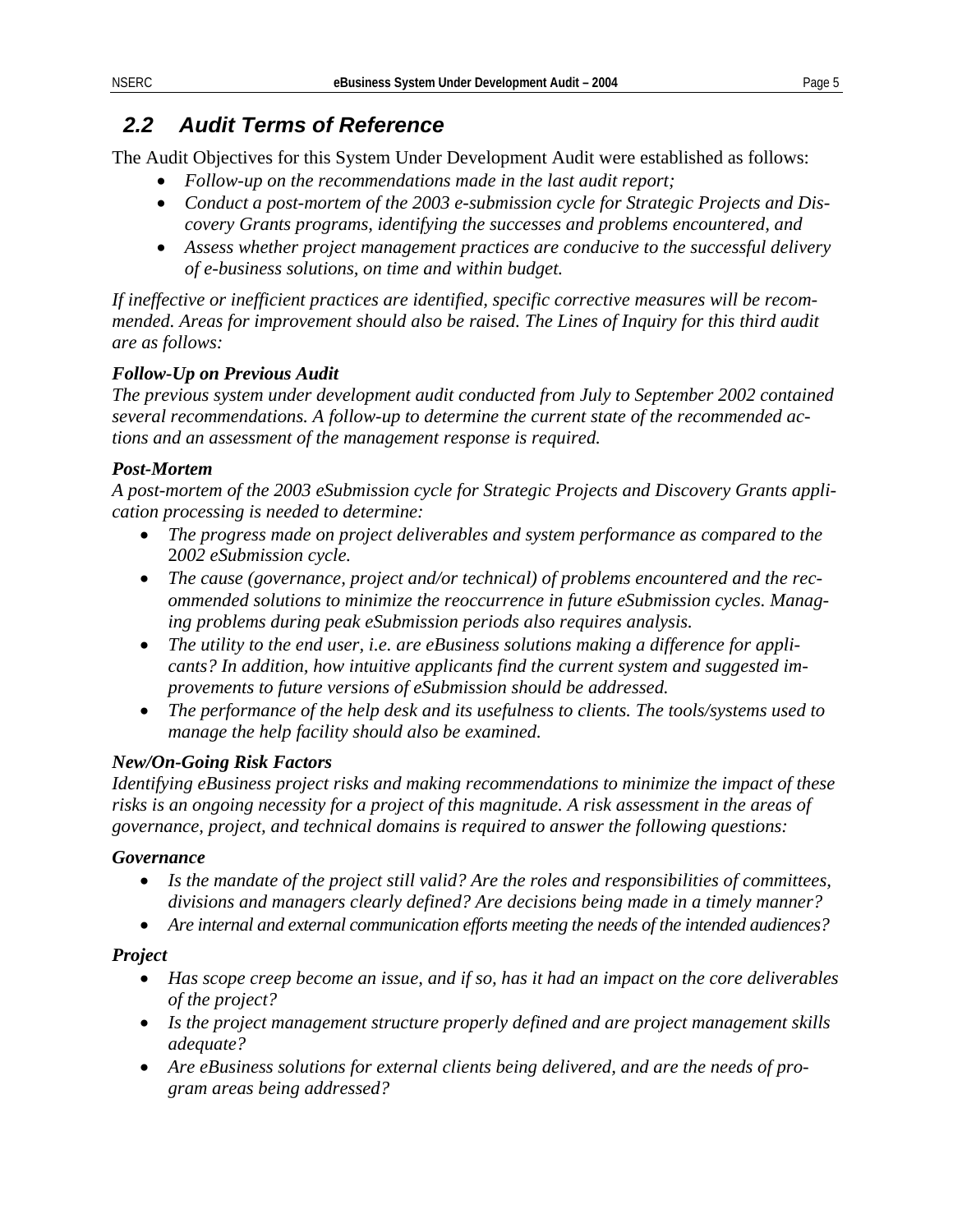- <span id="page-9-0"></span>• *Are the systems, structure, and skills needed for quality assurance adequate?*
- *Is the progress made to date comparable to similar projects in other organizations?*

### *Technical*

- *Is NSERC on the right track with the technology solutions selected?*
- *Is the process, timing and responsibility for selecting software and hardware solutions properly defined?*

### *2.3 Audit Methodology*

The elements of our investigation consisted of a review of available documentation, systems walkthrough, direct interviews with management, key functional staff and representatives of the university user community, and telephone interviews with others in the user community possessing knowledge about the system in relation to its functionality and utility to themselves as end users.

In preparing the audit program, we relied on three primary sources:

- The *CICA Handbook* on auditing, published by the Canadian Institute of Chartered Accountants, updated to 1994,
- *Common Evaluation Criteria*, published by the Treasury Board Secretariat, undated but understood to be current, and
- The *IT Project Manager's Handbook*, published by the Treasury Board Secretariat, 1997.

Planning for this audit commenced with a meeting at NSERC on February 4. The draft Work Plan, based on the given terms of reference (Section [2.2](#page-8-1) above, in italics) was reviewed by NSERC Internal Audit and the eCentre and discussed in the course of a meeting on February 11 and again on February 17. The final version of the Audit Work Plan was reviewed and approved on February 25.

Audit field work was carried out between February 4 and March 12, with last-minute interviews held on March 30. The Draft Report, dated March 31, 2004, was submitted for review April 2, a draft-Final version was submitted April  $29<sup>th</sup>$ , and this, the Final Report, was submitted June 15<sup>th</sup>.

This report is based on the lines of inquiry of the approved Audit Work Plan. Its format follows the audit terms of reference. The line of inquiry corresponding to each audit objective is specified at the beginning of the respective report section.

### *2.4 The Audit Report*

Chapters 3 to 5, which follow, present the audit observations in accordance with the approved lines of inquiry. Presentation is in the formal Observations, Background, Analysis and Conclusions, and Recommendations format.

Annex A lists all persons interviewed in the course of the audit.

Annex B lists the documents reviewed in the course of the audit.

Annex C lists all recommendations, in order of presentation, cross-referenced to the report section in which they are presented.

The preceding chapter – Summary – highlights the audit and presents the auditors' perspective of priority attention.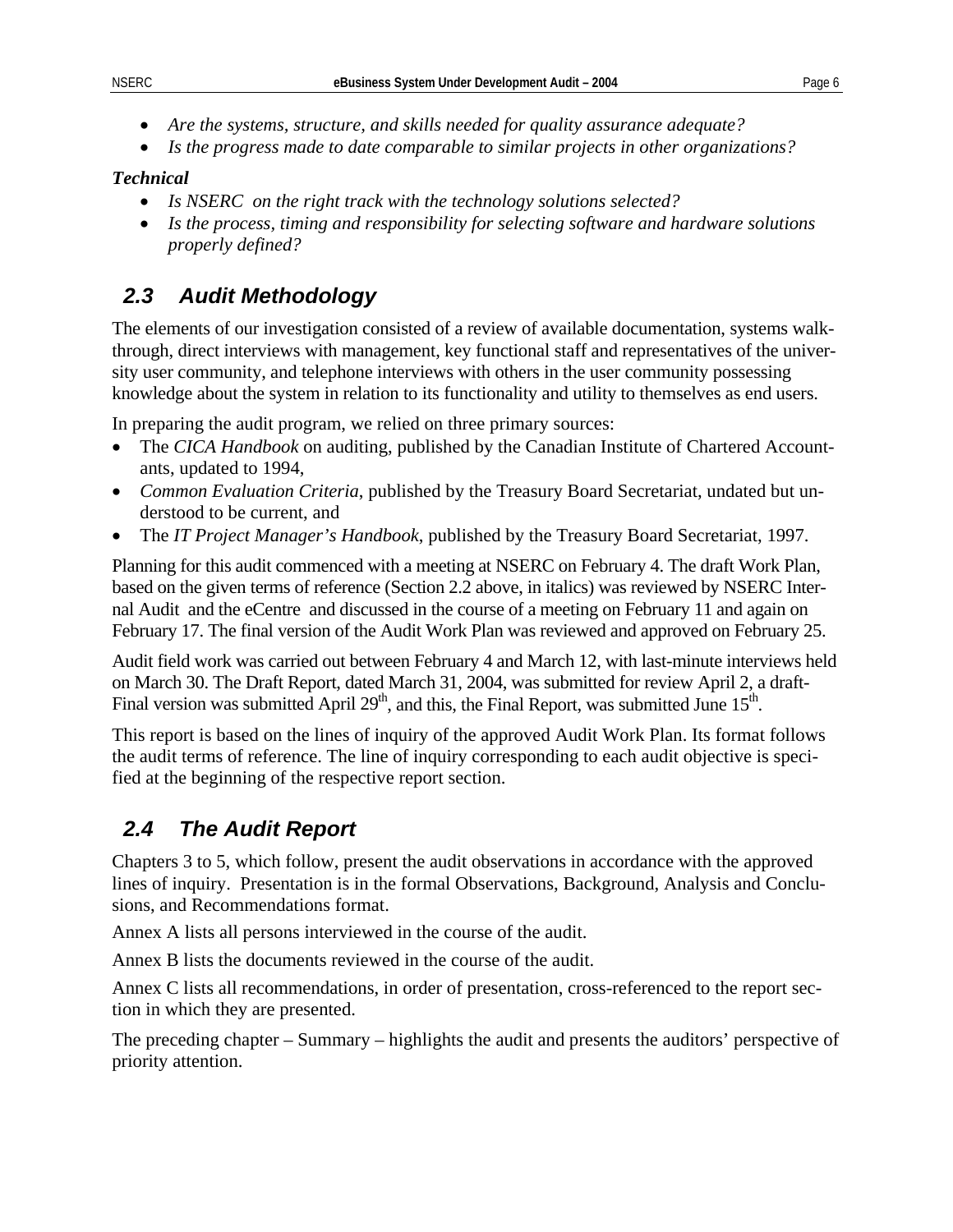# <span id="page-10-0"></span>**3 Follow-up on Previous Assessments**

# <span id="page-10-1"></span>*3.1 Follow-up Audit of the eBusiness Project – September 2002*

The recommendations of the previous Follow-up Audit are presented below, with a summarization and assessment of their current status.

| <b>Recommended Action</b>                                                                                                                    | <b>Current Status and Comments</b>                                                                                                                                                                                                                                                                                                                                                                                                                                                                 |  |
|----------------------------------------------------------------------------------------------------------------------------------------------|----------------------------------------------------------------------------------------------------------------------------------------------------------------------------------------------------------------------------------------------------------------------------------------------------------------------------------------------------------------------------------------------------------------------------------------------------------------------------------------------------|--|
| There should be a sharing of<br>information and coordina-<br>tion of effort at multiple lev-<br>$els - strategic management$<br>and project. | The eBusiness governance structure has been strengthened<br>since the last audit. Roles and responsibilities have been clari-<br>fied. The project's visibility and impact has been improved by<br>having the Project Director report to the Executive Vice Presi-<br>dent and by having the Executive VP chair the Steering Com-<br>mittee. The Executive VP's role includes ensuring strong link-<br>ages and communication across the organization and the various<br>initiatives and projects. |  |
|                                                                                                                                              | Notwithstanding these improvements, there continue to be ex-<br>pressions of concern about communication and governance.                                                                                                                                                                                                                                                                                                                                                                           |  |
|                                                                                                                                              | <b>Conclusion:</b><br>This recommendation has been implemented from the perspec-<br>tive of the concerns that gave rise to its formulation. Further,<br>and more specific actions are addressed in other lines of inquiry<br>in this audit.                                                                                                                                                                                                                                                        |  |
|                                                                                                                                              | <b>Recommendation:</b>                                                                                                                                                                                                                                                                                                                                                                                                                                                                             |  |
|                                                                                                                                              | 3.1.1 The overall issue of sharing of information and coordina-<br>tion of effort at multiple levels should continue to be ad-<br>dressed by Internal Audit in future audits, but at a more<br>specific level to facilitate concrete improvements.                                                                                                                                                                                                                                                 |  |
| The eBusiness Project needs<br>to continue to be disciplined                                                                                 | The Project Charter functions to define project scope. Not all pro-<br>ject charters are complete and up-to-date.                                                                                                                                                                                                                                                                                                                                                                                  |  |
| in its scope management.                                                                                                                     | <b>Conclusion:</b><br>Changes affecting benchmark deliverables can and do get intro-<br>duced without the formality of Project Charter changes and ap-<br>provals that should accompany such changes.                                                                                                                                                                                                                                                                                              |  |
|                                                                                                                                              | <b>Recommendation:</b>                                                                                                                                                                                                                                                                                                                                                                                                                                                                             |  |
|                                                                                                                                              | 3.1.2 The eCentre should complete and update all Project Charters,<br>ensuring coverage in sufficient detail to avoid ambiguity, es-<br>pecially in benchmark deliverables and changes.                                                                                                                                                                                                                                                                                                            |  |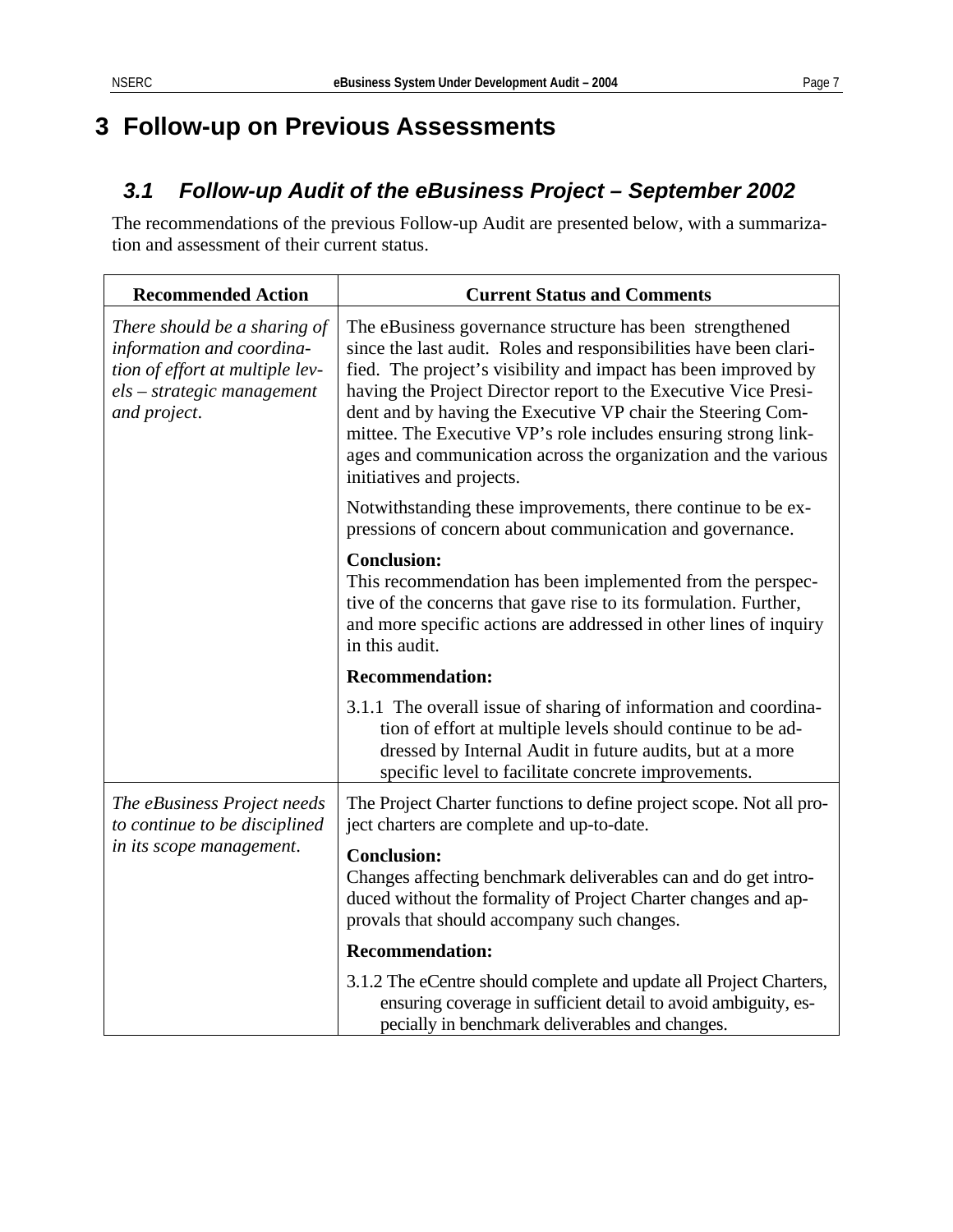<span id="page-11-0"></span>

| Requirements management<br>process must ensure that<br>knowledgeable users at the<br>appropriate level articulate<br>their requirements.                                                                             | The eBusiness project has a formal process – in place and opera-<br>tional – for identifying requirements and approving them.<br>There have been several reported instances, however, of require-<br>ments being expanded or changed after having been approved.<br>Such changes have the effect of increasing project costs and ad-<br>versely impacting the project's implementation schedule. |  |
|----------------------------------------------------------------------------------------------------------------------------------------------------------------------------------------------------------------------|--------------------------------------------------------------------------------------------------------------------------------------------------------------------------------------------------------------------------------------------------------------------------------------------------------------------------------------------------------------------------------------------------|--|
|                                                                                                                                                                                                                      | <b>Recommendation:</b>                                                                                                                                                                                                                                                                                                                                                                           |  |
|                                                                                                                                                                                                                      | 3.1.3 The eCentre should ensure that approved changes are im-<br>plemented as approved and not subsequently altered with-<br>out approval.                                                                                                                                                                                                                                                       |  |
| The most serious area of risk<br>is the lack of a detailed pro-                                                                                                                                                      | A detailed project plan with a critical path has not yet been pre-<br>pared.                                                                                                                                                                                                                                                                                                                     |  |
| ject plan with a critical path<br>identified. The detailed plan                                                                                                                                                      | <b>Conclusion:</b>                                                                                                                                                                                                                                                                                                                                                                               |  |
| must include user activities<br>and schedule. The plan must<br>be monitored and updated<br>on an on-going basis.                                                                                                     | Identified as a serious risk in the previous audit, this short-<br>coming is now judged to be critical. Its absence is impeding<br>progress, and inhibiting accountability and control over project<br>activities.                                                                                                                                                                               |  |
|                                                                                                                                                                                                                      | Please refer to Section 5.2.1 on page 22, and recommendations<br>on the following page.                                                                                                                                                                                                                                                                                                          |  |
| During the follow-up audit<br>the project administration po-<br>sition was defined and staffed.<br>The organization and manage-                                                                                      | Project support has improved with the addition of a full-time<br>Administrative Assistant, but weaknesses remain, with conse-<br>quential effect on integrated planning and scheduling.                                                                                                                                                                                                          |  |
| ment of project document-<br>ation will be key activity as<br>well. The position must sup-<br>port the project director in the<br>development and on-going<br>monitoring and updating of a<br>detailed project plan. | <b>Conclusion:</b><br>As noted above, critical support is needed in project planning,<br>whether provided by means of an FTE, a temporary position or a<br>consultant, as also noted on page 22.                                                                                                                                                                                                 |  |

### *3.2 eSubmission Project Post-Mortem, April 2003*

A Project Post-Mortem study of the eSubmission Project was conducted shortly after the Followup Audit to assess the extent to which the project is compliant with best practices, as defined by the Enhanced Management Framework for IM/IT projects as defined by Treasury Board.

The recommendations of the Post-Mortem study are presented below, with a summarization of their current status, management response and assessment.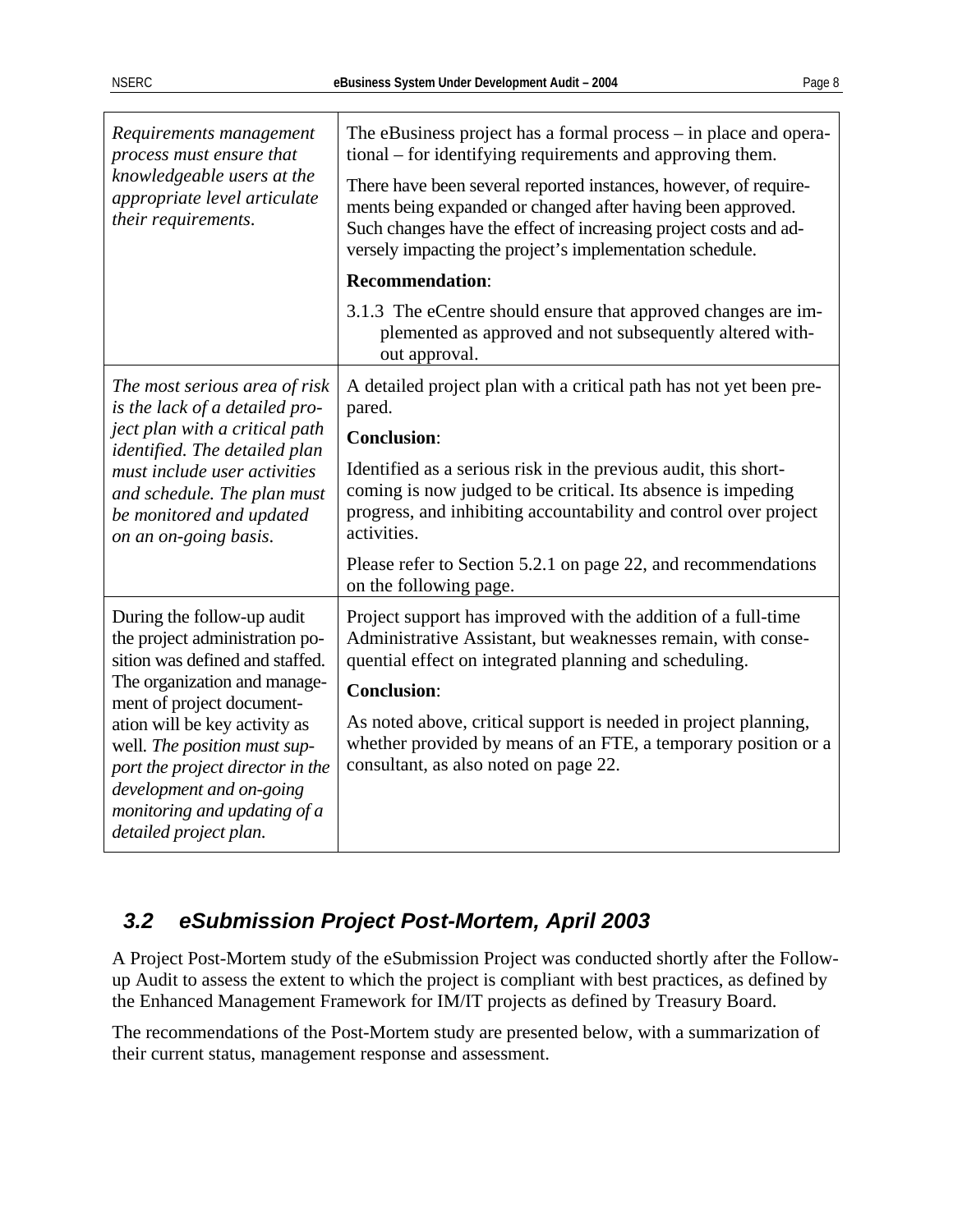|--|--|

<span id="page-12-0"></span>

| <b>Recommended Action</b>                                                                                                                                                                                                                                                                                               | <b>Current Status and Comments</b>                                                                                                                                                                                                                                                                                                                                                                                                                                                                                                               |
|-------------------------------------------------------------------------------------------------------------------------------------------------------------------------------------------------------------------------------------------------------------------------------------------------------------------------|--------------------------------------------------------------------------------------------------------------------------------------------------------------------------------------------------------------------------------------------------------------------------------------------------------------------------------------------------------------------------------------------------------------------------------------------------------------------------------------------------------------------------------------------------|
| 1 NSERC should review best<br>practices in project manage-<br>ment, as promoted by Treas-<br>ury Board and the Project<br>Management Institute, in<br>pursuit of all further compo-<br>nents of the eBusiness Pro-<br>ject. Those practices found<br>to be suitable to the NSERC<br>environment should be ap-<br>plied. | <b>Observations:</b><br>The eCentre prepared and submitted a Project Management<br>Framework to the eBusiness Steering Committee. This<br>Framework proposed:<br>A standard approach of phased implementation,<br>Monitoring progress against a project plan,<br>٠<br>Responsibility of the project manager to ensure attainment<br>$\bullet$<br>targets of scope, cost and schedule, and<br>Appropriate levels of attention be given to problems when<br>$\bullet$<br>they arise.<br>The Steering Committee formally approved these principles. |
|                                                                                                                                                                                                                                                                                                                         | <b>Recommendations:</b>                                                                                                                                                                                                                                                                                                                                                                                                                                                                                                                          |
|                                                                                                                                                                                                                                                                                                                         | 3.2.1 The Project Management Framework should be imple-<br>mented by the eCentre.                                                                                                                                                                                                                                                                                                                                                                                                                                                                |
|                                                                                                                                                                                                                                                                                                                         | 3.2.2. The Management Committee should be kept informed<br>of implementation progress and should follow up as ap-<br>propriate.                                                                                                                                                                                                                                                                                                                                                                                                                  |
| 2 Steps taken recently in<br>making project planning<br>more comprehensive should<br>be continued. More exten-<br>sive and detailed scheduling                                                                                                                                                                          | The eCentre is committed to ensuring that all projects be.<br>scheduled and reviewed by XXXXX. XXXXXXX. Exempt<br>Privacy Act.<br>The post has since been filled by an experienced NSERC staff<br>person XXXXXX. Exempt Privacy Act.                                                                                                                                                                                                                                                                                                             |
| of project activities and pro-<br>totyping should be pursued.                                                                                                                                                                                                                                                           | <b>Observations:</b>                                                                                                                                                                                                                                                                                                                                                                                                                                                                                                                             |
|                                                                                                                                                                                                                                                                                                                         | Project schedules are being produced. However, the MS Pro-<br>ject schedules submitted to the Audit Team for review are not<br>suitable for project control:<br>They are incomplete,                                                                                                                                                                                                                                                                                                                                                             |
|                                                                                                                                                                                                                                                                                                                         | They do not adequately nest details to facilitate review<br>from different perspectives, and                                                                                                                                                                                                                                                                                                                                                                                                                                                     |
|                                                                                                                                                                                                                                                                                                                         | The Gantt chart presentation does not give visibility to<br>where attention is needed, including the critical path.                                                                                                                                                                                                                                                                                                                                                                                                                              |
|                                                                                                                                                                                                                                                                                                                         | <b>Conclusion:</b>                                                                                                                                                                                                                                                                                                                                                                                                                                                                                                                               |
|                                                                                                                                                                                                                                                                                                                         | Project scheduling, to be done right, requires a lot of study<br>and practice. XXXXX. Exempt Privacy Act. Please refer to<br>Section 5.1.3 on page 20.                                                                                                                                                                                                                                                                                                                                                                                           |
|                                                                                                                                                                                                                                                                                                                         |                                                                                                                                                                                                                                                                                                                                                                                                                                                                                                                                                  |
|                                                                                                                                                                                                                                                                                                                         | <b>Recommendation:</b><br>3.2.3 The eCentre should ensure that estimates are prepared                                                                                                                                                                                                                                                                                                                                                                                                                                                            |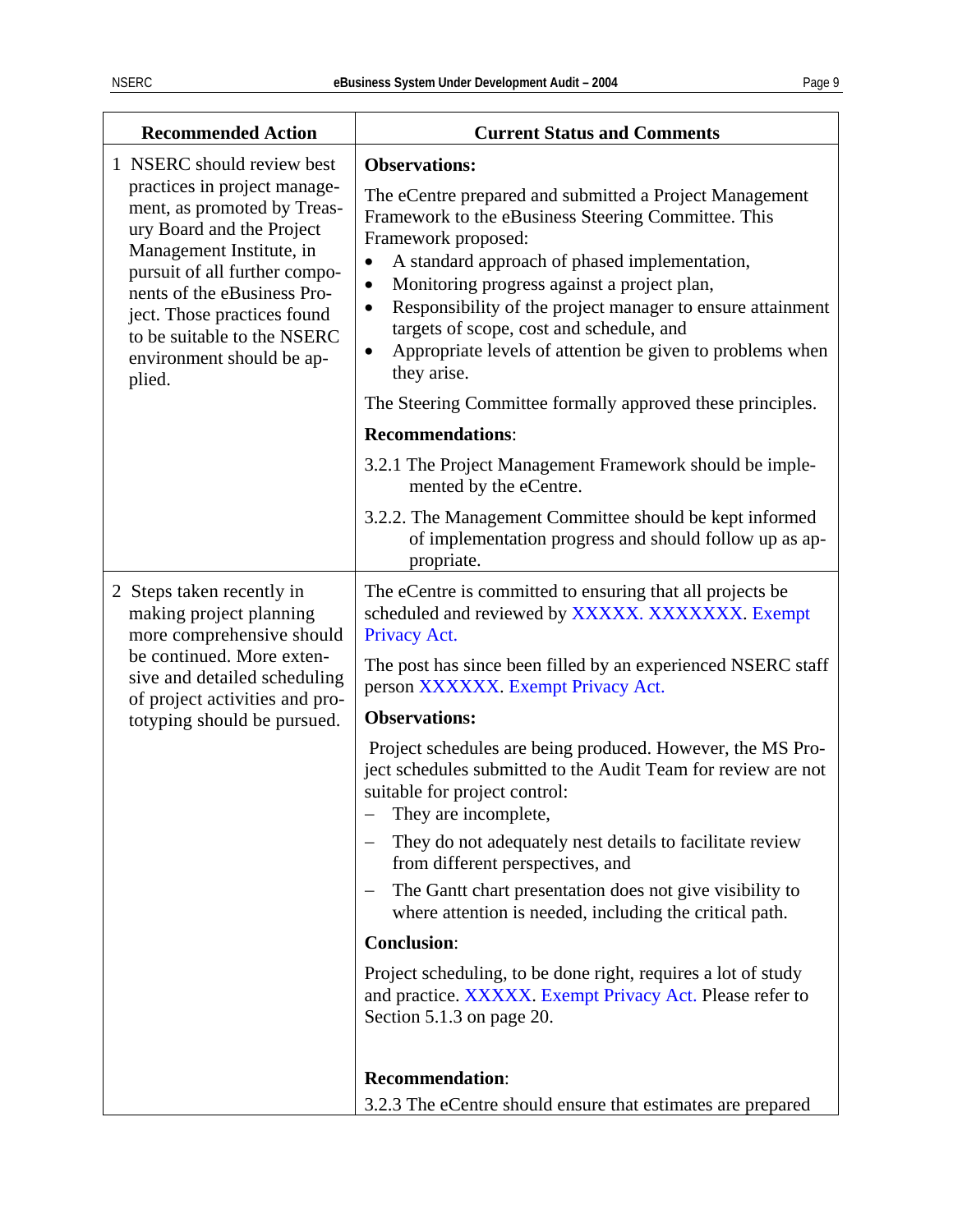<span id="page-13-0"></span>

| <b>Recommended Action</b>                                                                                                                                                   | <b>Current Status and Comments</b>                                                                                                                                                                                                                                                                                                                                                                                                                             |
|-----------------------------------------------------------------------------------------------------------------------------------------------------------------------------|----------------------------------------------------------------------------------------------------------------------------------------------------------------------------------------------------------------------------------------------------------------------------------------------------------------------------------------------------------------------------------------------------------------------------------------------------------------|
|                                                                                                                                                                             | for all eBusiness project components, are kept up-to-date,<br>and are made available to the Project Scheduler.                                                                                                                                                                                                                                                                                                                                                 |
| 3 NSERC should implement                                                                                                                                                    | <b>Observations:</b>                                                                                                                                                                                                                                                                                                                                                                                                                                           |
| formal cost tracking and<br>control as soon as is practi-<br>cable                                                                                                          | Concrete steps have been taken to implement cost tracking.<br>These include:<br>Timesheets by non-core staff, which record staff time by<br>project to the nearest half-day.<br>Financial codes to enable tracking of costs on a per-<br>—<br>project basis.<br>A pilot cost-tracking, scheduled for December 2003-<br><b>March 2004.</b>                                                                                                                      |
|                                                                                                                                                                             | Formal implementation remains to be done.                                                                                                                                                                                                                                                                                                                                                                                                                      |
|                                                                                                                                                                             | <b>Recommendation:</b>                                                                                                                                                                                                                                                                                                                                                                                                                                         |
|                                                                                                                                                                             | 3.2.4 The eCentre, based on the experience of the pilot,<br>should implement cost tracking as soon as possible.                                                                                                                                                                                                                                                                                                                                                |
| 4 Training in project manage-                                                                                                                                               | <b>Observations:</b>                                                                                                                                                                                                                                                                                                                                                                                                                                           |
| ment concepts and skills,<br>and systems analysis tech-<br>niques, should be provided<br>to both eCentre and ISD<br>staff. The scope of such<br>training should be assessed | A 3-day basic Project Management course has been provided to<br>all eCentre staff, and seven eCentre staff have taken a course in<br>Requirements Analysis, which included several systems analysis<br>topics: relational databases, web technologies, object orientation,<br>UML, use cases, activity diagrams and class diagrams.                                                                                                                            |
| with the assistance of Hu-<br>man Resources                                                                                                                                 | Some eCentre staff disagreed with the conclusion of the Post<br>Mortem Report that more training is needed, explaining that<br>pressure of deadlines and the number of issues needing immedi-<br>ate attention, distracted their attention from liaison activities.                                                                                                                                                                                            |
|                                                                                                                                                                             | <b>Conclusions:</b>                                                                                                                                                                                                                                                                                                                                                                                                                                            |
|                                                                                                                                                                             | Notwithstanding encouraging progress to date, this audit reit-<br>erates the need for continued training in both project man-<br>agement skills and system analysis techniques. The latter, in<br>particular, is judged to be critical, prior to the difficult job of<br>process transformation in the program branches. By experi-<br>ence, process transformation (sometimes called re-engineer-<br>ing) requires considerable skill to be done effectively. |
|                                                                                                                                                                             | <b>Recommendation:</b>                                                                                                                                                                                                                                                                                                                                                                                                                                         |
|                                                                                                                                                                             | 3.2.5 The eCentre should ensure that all staff doing process<br>transformation are adequately trained.                                                                                                                                                                                                                                                                                                                                                         |
| 5 The Table of Project Roles                                                                                                                                                | <b>Observations:</b>                                                                                                                                                                                                                                                                                                                                                                                                                                           |
| and Responsibilities updated<br>recently should be circulated                                                                                                               | The Table has been circulated to ISD and the Program<br>Branches, and has been posted on the NSERC Intranet.                                                                                                                                                                                                                                                                                                                                                   |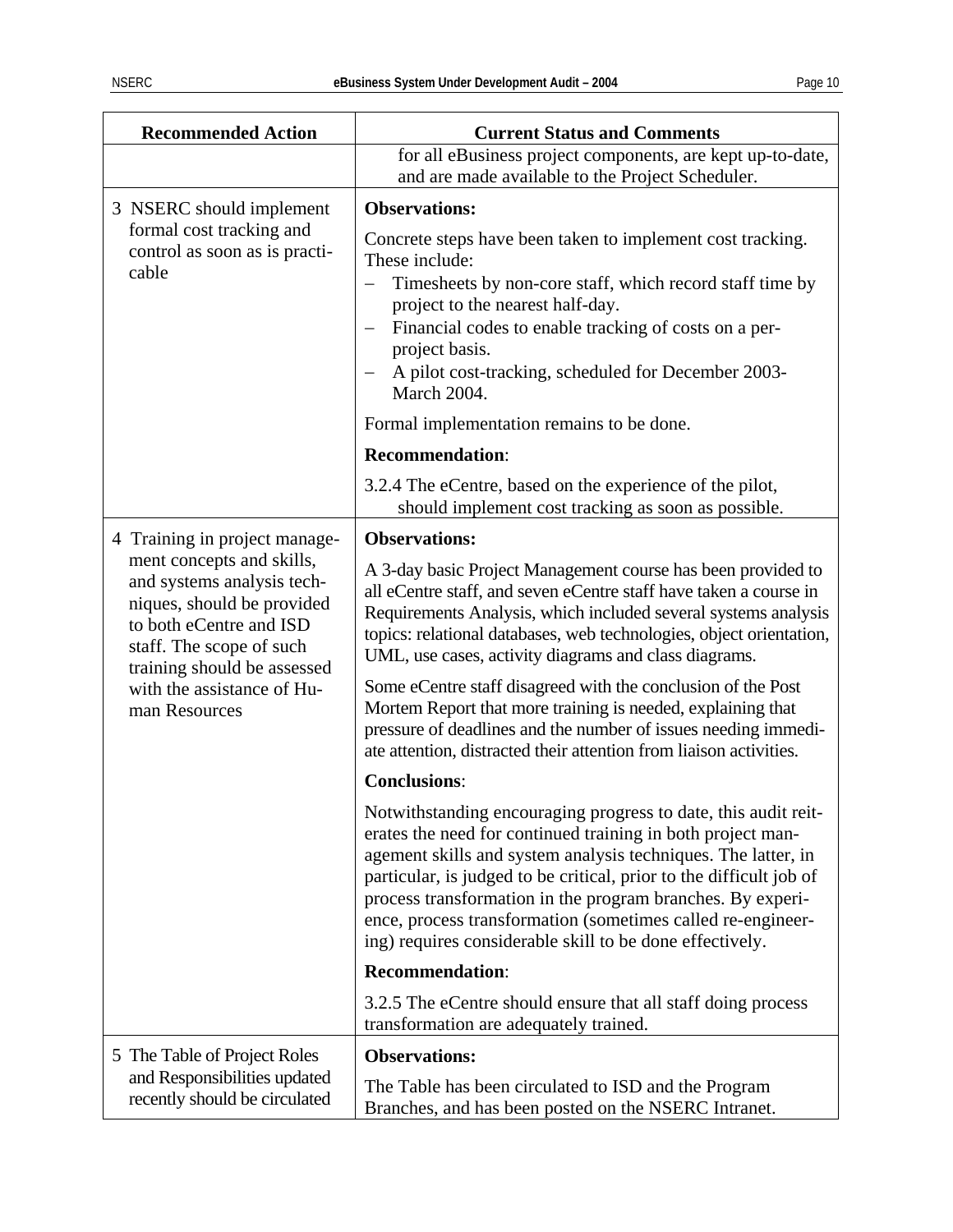| <b>Recommended Action</b>                                                                                                                        | <b>Current Status and Comments</b>                                                                                                                                                                                                                                   |  |
|--------------------------------------------------------------------------------------------------------------------------------------------------|----------------------------------------------------------------------------------------------------------------------------------------------------------------------------------------------------------------------------------------------------------------------|--|
| to all project participants. In<br>addition, the Table should be<br>posted on NSERC Intranet<br>where project participants can<br>easily find it | <b>Conclusion:</b><br>This recommendation has been completed satisfactorily.                                                                                                                                                                                         |  |
| 6 The eCentre should formal-                                                                                                                     | <b>Observations:</b>                                                                                                                                                                                                                                                 |  |
| ize its project reporting to<br>NSERC management. Man-                                                                                           | The Management Committee meets every two weeks, and<br>provides a suitable forum for eBusiness system reporting.                                                                                                                                                     |  |
| agement Reporting and<br><b>Baseline Plan Revision cy-</b><br>cles that focus attention on<br>matters of particular concern                      | The Steering Committee meets monthly or when a quorum<br>can be convened providing the forum to review major deliv-<br>erables, baseline changes, and other important matters.                                                                                       |  |
| to NSERC management<br>should be used as the basis<br>for agenda-setting in the<br>various Committee reviews                                     | There is evidence, however, of the need to improve upon pro-<br>ject reporting material submitted to committee members prior<br>to meetings, and the nature of discussions and decision-<br>making at these meetings.                                                |  |
|                                                                                                                                                  | <b>Conclusions:</b>                                                                                                                                                                                                                                                  |  |
|                                                                                                                                                  | The structural elements of this recommendation have been<br>implemented. The specifics of improving project reporting<br>are addressed in Section 5.1.4 on page 21.                                                                                                  |  |
| 7 Change Management <sup>4</sup>                                                                                                                 | <b>Observations:</b>                                                                                                                                                                                                                                                 |  |
| should be formalized and<br>applied within the eCentre to<br>manage all project changes                                                          | The structural elements of this recommendation have been im-<br>plemented: A suitable process is in place and staff roles and re-<br>sponsibilities have been updated to provide a suitable environ-<br>ment for the timely handling of change requests and changes. |  |
|                                                                                                                                                  | Software used is Rational ClearQuest, a leading activity-based<br>change and defect tracking package that manages all types of<br>change requests, including defects, enhancements, issues and<br>documentation changes.                                             |  |
|                                                                                                                                                  | <b>Conclusions:</b>                                                                                                                                                                                                                                                  |  |
|                                                                                                                                                  | This recommendation has been completed satisfactorily, as<br>formulated.                                                                                                                                                                                             |  |
|                                                                                                                                                  | However, the overall change management process can be<br>made more effective by having better detail data available for<br>use in decision-making.                                                                                                                   |  |

<span id="page-14-1"></span><span id="page-14-0"></span> 4 Defined as the management of changes to the eBusiness System and its components.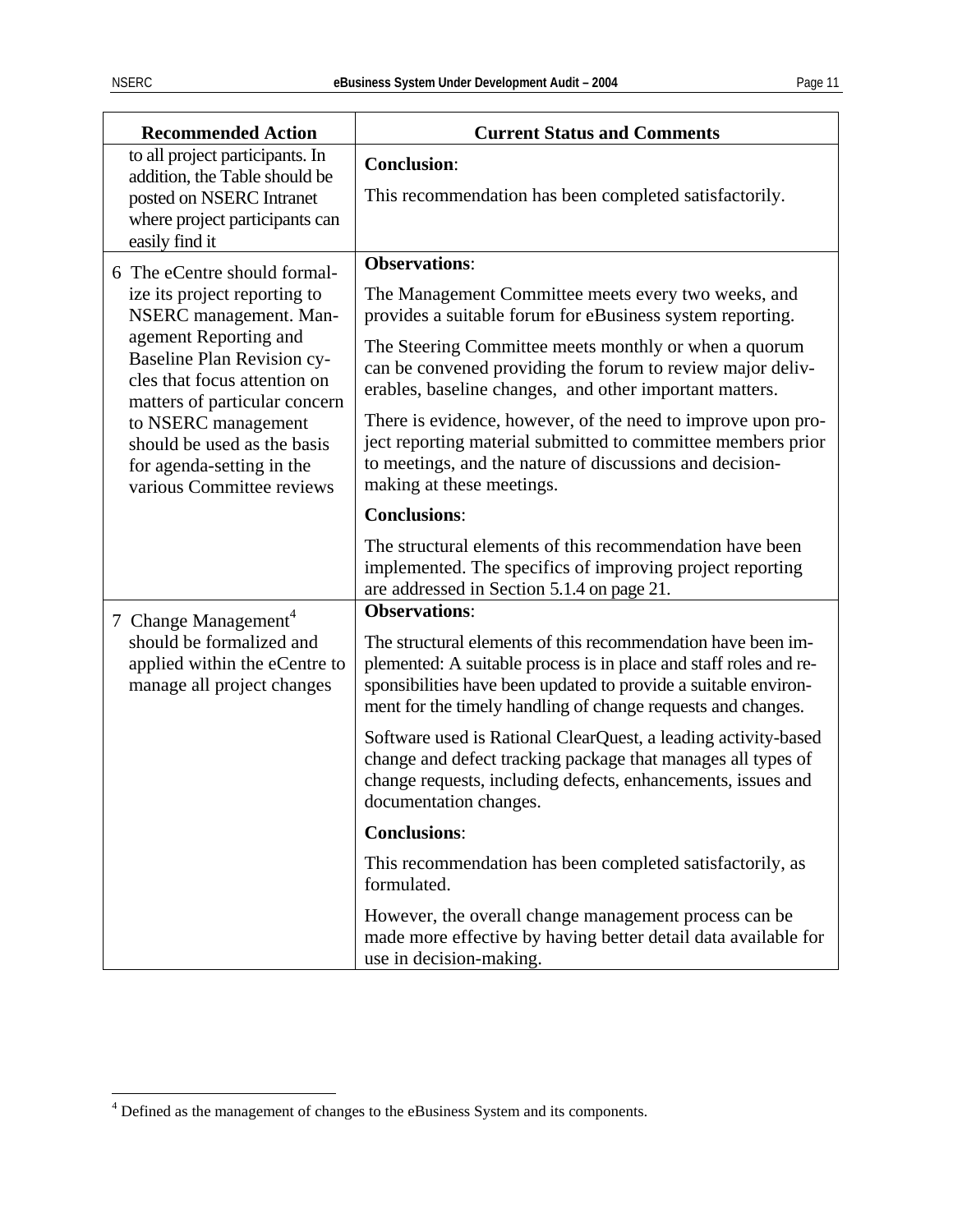| <b>Recommended Action</b>                                                                    | <b>Current Status and Comments</b>                                                                                                                                                                                                                                                                                                                                                                                                                                  |  |
|----------------------------------------------------------------------------------------------|---------------------------------------------------------------------------------------------------------------------------------------------------------------------------------------------------------------------------------------------------------------------------------------------------------------------------------------------------------------------------------------------------------------------------------------------------------------------|--|
| 8 Problem and Issue Man-                                                                     | <b>Observations:</b>                                                                                                                                                                                                                                                                                                                                                                                                                                                |  |
| agement should be formal-<br>ized and applied within the<br>eCentre<br>Issue Management also | The eCentre has combined the functions of problem man-<br>agement and issue management, and designated the Help<br>Desk as the point of entry for all eBusiness related problems.<br>Staff roles and responsibilities have yet to be updated.                                                                                                                                                                                                                       |  |
| spans the entire project and<br>should also be coordinated<br>by the eCentre                 | Problems are classified as being either functional or cosmetic,<br>and prioritized within the functional group. Cosmetic problems<br>are addressed later. Problems scheduled for resolution are<br>tracked using Rational ClearQuest, discussed above. A User<br>Group is in the process of being set up to do a triage and prioriti-<br>zation of suggestions and comments received by the Help Desk<br>and other sources, including ISD and the program branches. |  |
|                                                                                              | Some problems encountered by external users are reported<br>first to program branch staff, and sometimes repeatedly. This<br>necessitates extra time and effort to sort and classify prob-<br>lems, and ensure that all of them get logged and processed.                                                                                                                                                                                                           |  |
|                                                                                              | <b>Conclusions:</b>                                                                                                                                                                                                                                                                                                                                                                                                                                                 |  |
|                                                                                              | Progress in this area is encouraging, particularly regarding<br>cooperation between the eCentre and ISD compared to this<br>time last year.                                                                                                                                                                                                                                                                                                                         |  |
|                                                                                              | However, there is evidence of a backlog of outstanding re-<br>quests. This backlog is discussed in some detail in Section<br>5.2.4 Adequacy of Quality Assurance, on page 24.                                                                                                                                                                                                                                                                                       |  |
|                                                                                              | <b>Recommendations:</b>                                                                                                                                                                                                                                                                                                                                                                                                                                             |  |
|                                                                                              | 3.2.6 The eCentre, in close collaboration with ISD, should<br>establish the a policy regarding the recording and resolu-<br>tion of requests, including notifications of complaints,<br>problems and issues. This policy should be unambiguous<br>as to objectives and responsibilities, and should be brief.<br>This policy should not be limited to eBusiness but extend<br>to all NSERC IT applications.                                                         |  |
|                                                                                              | 3.2.7 ISD should establish, publish, and implement effective<br>practices to ensure that the above-mentioned policy is<br>carried out effectively and efficiently.                                                                                                                                                                                                                                                                                                  |  |
|                                                                                              | 3.2.8 NSERC Management should follow up on the above-<br>noted policy and practices, to ensure that they get done in<br>a timely fashion.                                                                                                                                                                                                                                                                                                                           |  |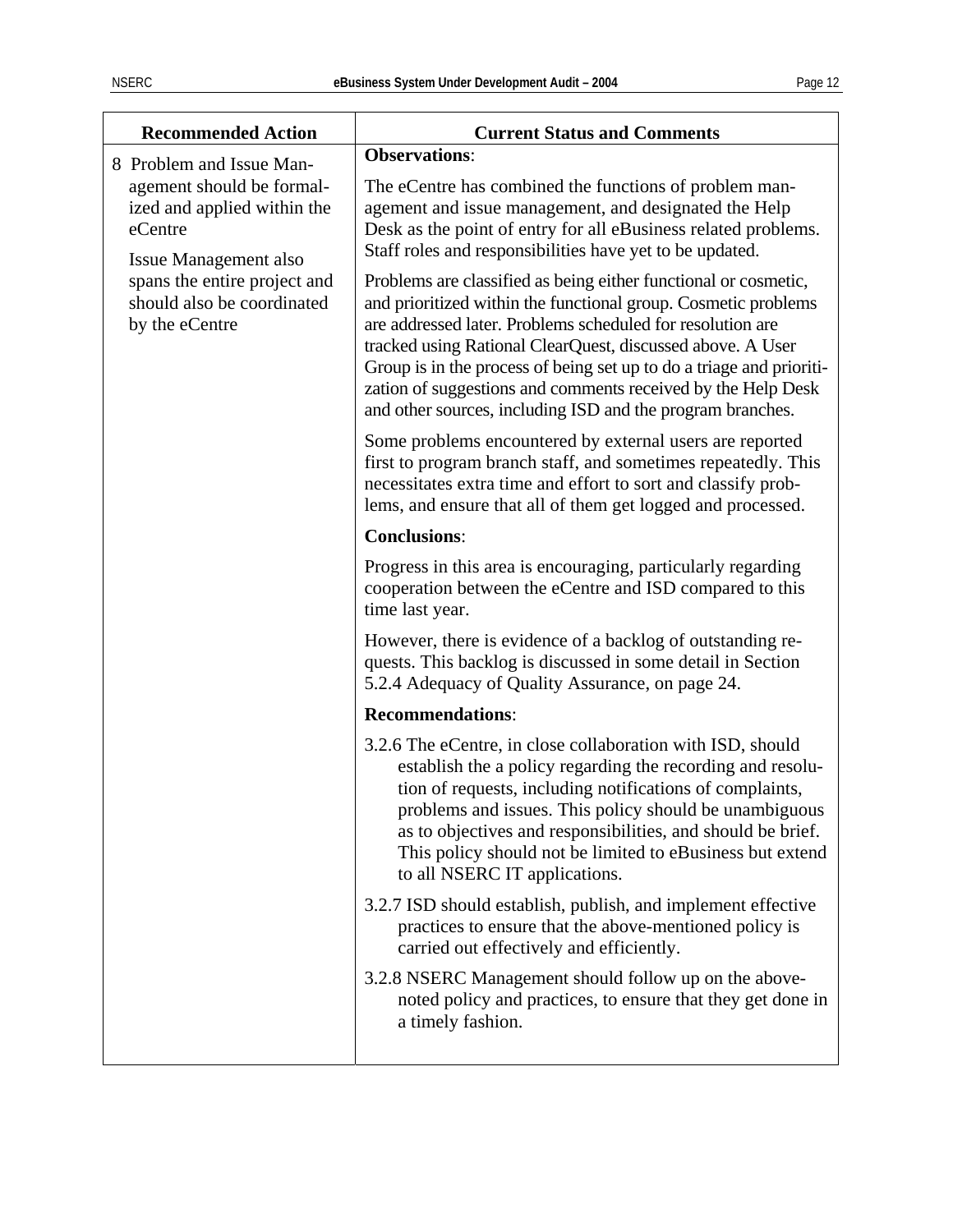| <b>Recommended Action</b>                                                                                                                      | <b>Current Status and Comments</b>                                                                                                                                                                                                                                                                                 |  |
|------------------------------------------------------------------------------------------------------------------------------------------------|--------------------------------------------------------------------------------------------------------------------------------------------------------------------------------------------------------------------------------------------------------------------------------------------------------------------|--|
| 9 The eCentre, in planning the                                                                                                                 | <b>Observations:</b>                                                                                                                                                                                                                                                                                               |  |
| residual work for the eSub-<br>mission Project should in-<br>crease the priority of docu-                                                      | The Executive Committee has recognized this problem as be-<br>ing mainly technical in nature, according to the Management<br>Reply to the Post-Mortem report.                                                                                                                                                      |  |
| mentation, in steps, until it<br>gets done                                                                                                     | ISD has recently strengthened its 'as-you-go' documentation<br>capabilities through its 'development architecture' and has<br>established a standard format for such documentation.                                                                                                                                |  |
|                                                                                                                                                | ISD has pledged to keep its documentation up-to-date, but has<br>not yet addressed documentation of past cycles.                                                                                                                                                                                                   |  |
|                                                                                                                                                | <b>Analysis and Conclusions:</b>                                                                                                                                                                                                                                                                                   |  |
|                                                                                                                                                | Documentation is one of the least enjoyable activities of sys-<br>tems work and easily overlooked or put aside when there is<br>pressure from other aspects of system development. Few or-<br>ganizations do documentation well.                                                                                   |  |
|                                                                                                                                                | ISD is the primary beneficiary of such documentation. Histori-<br>cally, organizations that do good documentation are better able<br>to maintain and upgrade software applications, and can do so<br>in less time and at lower cost. NSERC/ISD is no exception.                                                    |  |
|                                                                                                                                                | Documentation can be done to excess, but there is no evi-<br>dence that ISD's 'as-you-go' documentation is excessive.<br>There are some concerns, however, that it may not be suffi-<br>cient. This should be looked into in more detail.                                                                          |  |
|                                                                                                                                                | <b>Recommendation:</b>                                                                                                                                                                                                                                                                                             |  |
|                                                                                                                                                | 3.2.9 ISD should a) review and update its documentation pol-<br>icy and practices, b) ensure that practices are effective, ie.<br>balance level of effort with payback in terms of reduced<br>effort in maintenance and enhancements, and c) ensure<br>that practices are carried out according to updated policy. |  |
| 10 Clear lines of inquiry should<br>be set up in advance of sys-<br>tem-under-development audits                                               | This audit is a reflection of management's commitment and<br>action to improve system development performance.                                                                                                                                                                                                     |  |
| 11 NSERC management<br>[should] formally adopt a<br>comprehensive project man-                                                                 | This recommendation was not addressed in management's<br>response.                                                                                                                                                                                                                                                 |  |
| agement approach based on<br>the proposed framework and<br>recommendations of the<br>Treasury Board and the Pro-<br>ject Management Institute. | However, the aggregate improvements to date and high-<br>lighted above indicate not only a willingness in this regard,<br>but have also shown concrete steps taken towards imple-<br>menting a comprehensive project management approach.                                                                          |  |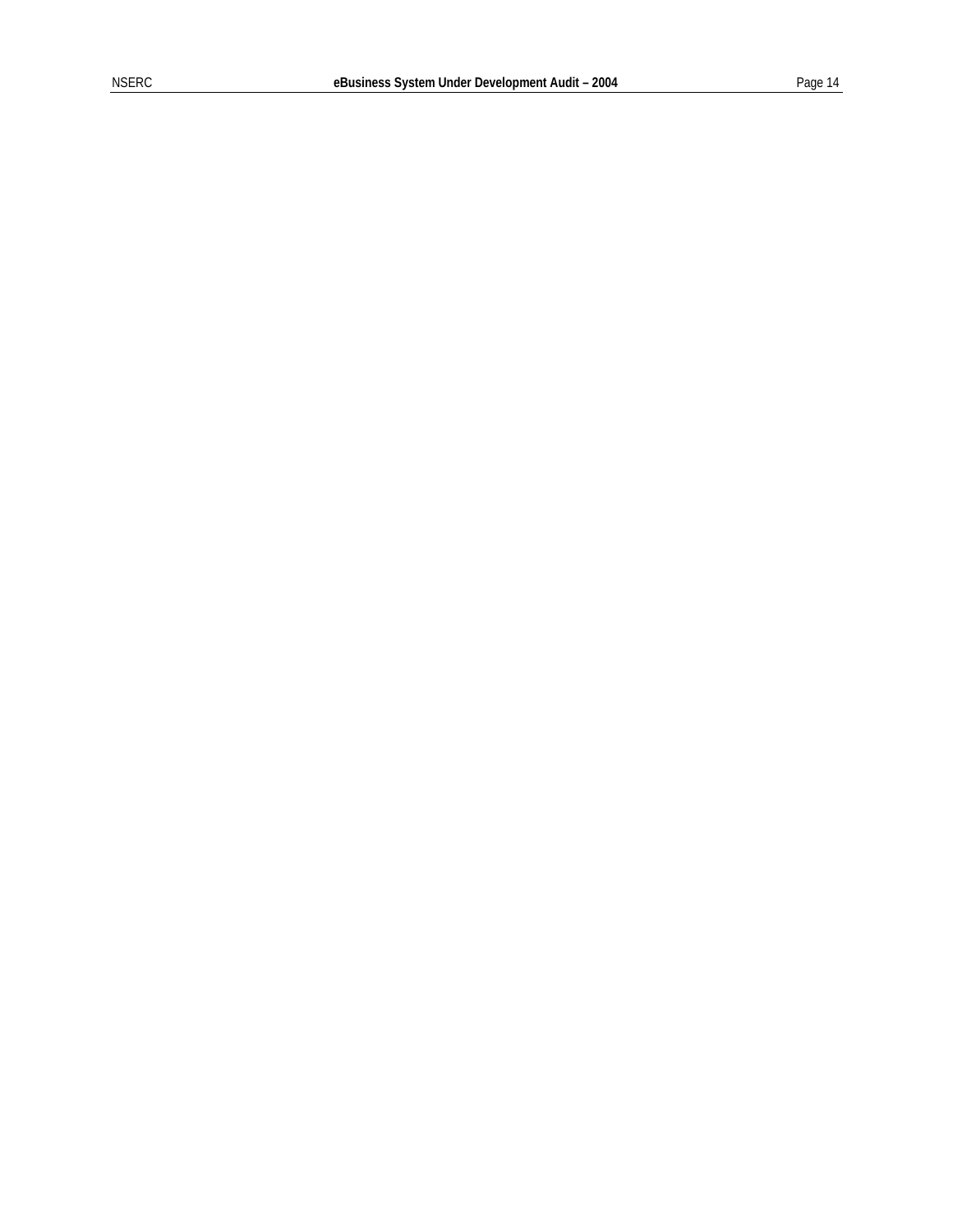# <span id="page-18-0"></span>**4 Post-Mortem of the 2003 eSubmission Cycle**

### <span id="page-18-3"></span>*4.1 Progress on Project Deliverables*

In this Line of Inquiry, we were looking for documentation or similar evidence regarding the following:

- The scheduling of project deliverables at the outset of the development period,
- A detailed description (specification) of the output of each deliverable,
- A record of what was actually accomplished by the end of the period, and
- An assessment of performance, as reported to the Management Committee, and the Steering Committee as necessary.

### **Observations:**

An examination of the Project Plan, as also noted on page [9,](#page-12-0) reveals a promising start, but with several shortcomings:

- The Plan is incomplete: several sections, dealing with ISD and other components, have not yet been included
- Some sections in the Plan have not been kept up-to-date
- The Plan does not adequately<sup>5</sup> nest activities to facilitate review at different levels of detail and from different perspectives, and
- The Gantt chart presentation of the Plan does not give visibility to where attention is needed, including, importantly, the Project's Critical Path.

A review of development specifications for the outputs of deliverables showed that they exist in written form, as recorded by development staff. It is understood that outputs (deliverables) are documented for future reference, but that such documentation is not kept up-to-date regularly.

eCentre reporting to the Management Committee is substantial, is done on a regular basis, ie. at virtually every meeting, and relates to the eBusiness project. However, because the Project Plan is not kept up-to-date regularly with the status of the overall project's various components and modules, reporting lacks rigour and precision. It is therefore unable to report overall percentage completion, and that of its components, nor can it compare forecast versus actual. Consequently, the Management Committee is left with impressions, for example, that progress of one particular component is doing well, or that another component is progressing ahead of expectations, or that yet another is experiencing trouble because of …, or … etc.

### **Analysis:**

<span id="page-18-2"></span> $\overline{a}$ 

There are only three major<sup>[6](#page-18-2)</sup> variables to be concerned about:

<span id="page-18-1"></span> $<sup>5</sup>$  There is a two-level hierarchy of activities, but it could be improved substantially to facilitate management control.</sup>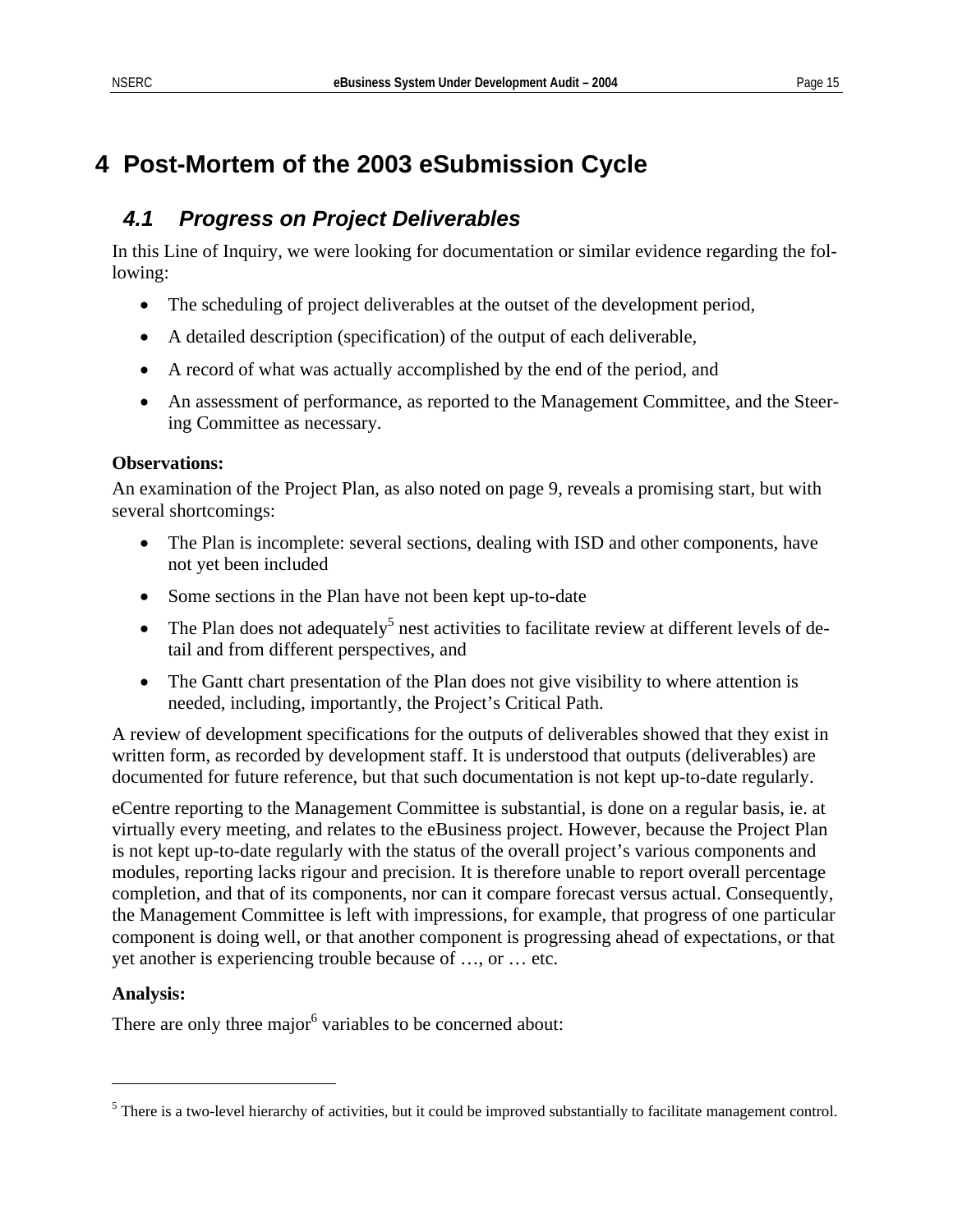- <span id="page-19-0"></span>• **Component Specifications** (what is to be delivered and how it will perform)
- **Resources** (what is needed/used to meet specifications, usually expressed as costs in dollar terms), and
- **Schedule** (the time required to complete specifications).

Targets (expectations) are set for each and all of these, at the component level.

There are interdependencies between the variables, for example:

- System response time could be improved by adding hardware and bandwidth capacity (at a cost)
- Component completion dates could be shortened by adding more resources (consultantprogrammers) though not necessarily in a linear relationship.

The eCentre should report to the Management Committee in terms of these variables, and what must be done to meet them. Given the nature of NSERC operations with calendar deadlines to meet in order to fulfill its obligations with the research community and other applicants, the tradeoff is limited to specifications versus resources.

### **Conclusions**:

*Schedule*. Without adequate representation of the eBusiness Project Schedule and its components, it is impossible for the eCentre to manage the project effectively and for NSERC Management to provide help and guidance. The absence of an accurate project schedule accounts for why Management Committee meetings give rise to feelings of frustration: There isn't a suitablyquantified representation of project status to bring focus on alternative courses of action for which management input is needed.

*Resources*, with costs as proxy: This variable is addressed in Recommendation 3.2.4 on page [10.](#page-13-0)

### **Recommendations:**

- 4.1.1 The eCentre should ensure that project scheduling be done continuously and effectively. This means that the eCentre should have the resources necessary to maintain the project schedule at all times, and that the project schedule accurately reflect all components of the eBusiness Project to the lowest level of detail needed for effective control.
- 4.1.2 The eCentre should ensure that the project management software utilized should have the capability of nesting layers of detail, that the schedule should exploit this capability, and that this nesting capability should be utilized in reporting the project to various audiences.

### *4.2 Progress on System Performance*

In this Line of Inquiry, we were looking for evidence of system performance indicators that have been clearly defined, are quantifiable, are tracked on a routine basis against predetermined standards, and are used in reporting to management, wherein reporting results in taking corrective action as and when required.

 $\frac{1}{6}$ <sup>6</sup> There are far more than three variables to look after in IT projects. The art of project management is to aggregate and minimize for purposes of control. The above three variables are those most commonly used for this type of project.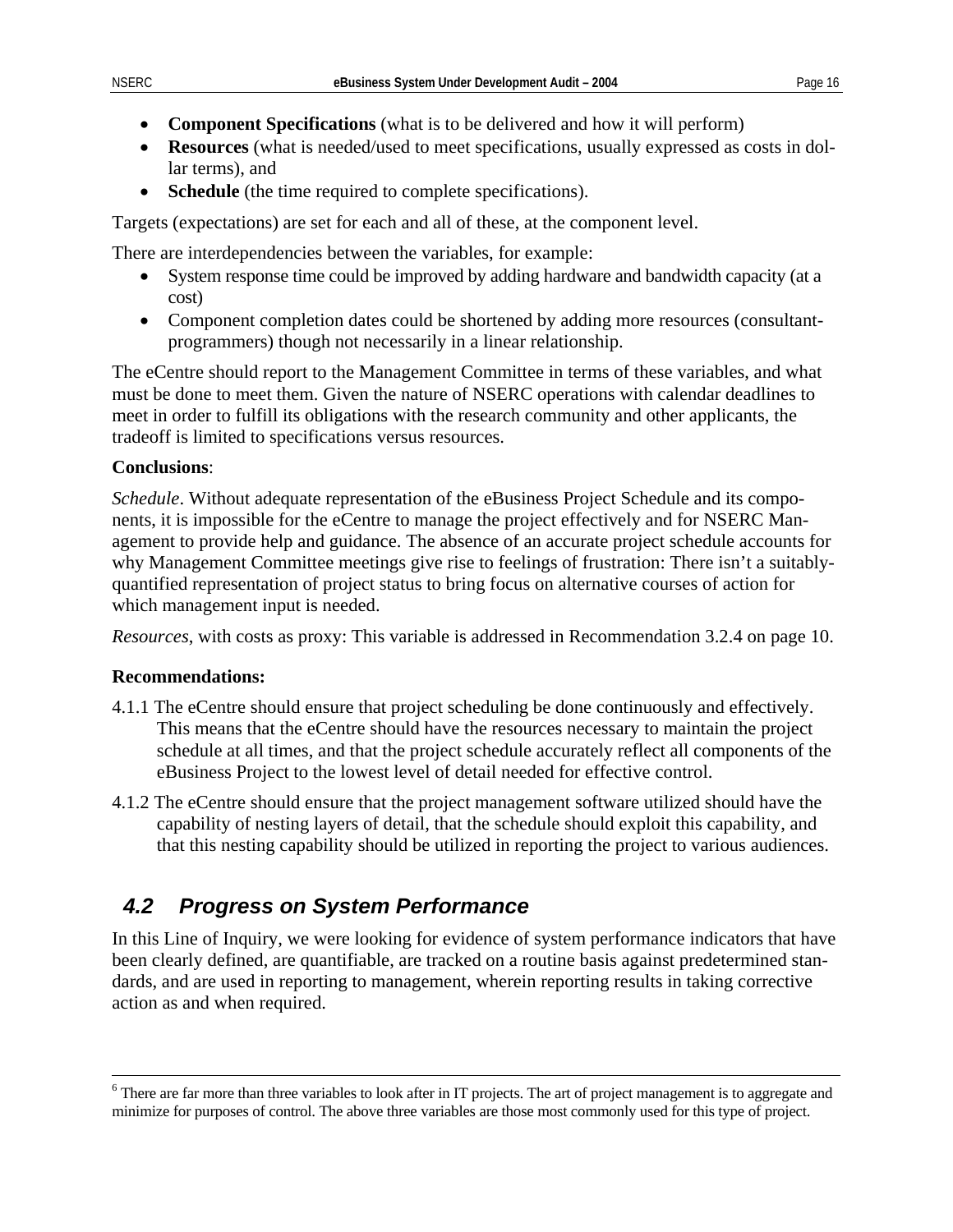#### **Observations:**

We did not find performance indicators and their usage that meet the above criteria.

We were advised at the time of planning this audit that there are six performance indicators ready for use. These are:

- System stability
- System Downtime
- Screen Action Response Time
- Print Preview Response Time
- Internal User Satisfaction, and
- External User Satisfaction.

Some of the indicators are being tracked now, for example server downtime as a proxy for system downtime. In a report entitled *CC Daily Stats*, (undated), 'Server Down' has been recorded on average 14 times per week over the period January 5 to November 9, 2003. This is a much higher than desired frequency of downtime, and is due to well-known system stability problems that started to occur as researchers flooded the system with their electronic submissions. During the peak submission period from August 17 to November 2, the average rose to 37, and the peak of 110 outages occurred during the week of November 2.

In the Binder labeled *eBusiness Main Documents*, there is a report entitled *Performance Measurement Strategy*, dated February 2003. This document contains six tables in the main text and an additional ten pages of tables in the Appendix (which duplicate table information in the main text and add data for an additional twenty indicators). All of this presents a wealth of information pertaining to progress indicators for the eBusiness Project, and numerous suggestions as to how they might be tracked and controlled individually. With few exceptions, the suggestions are judged to be good.

However, implementing all 41 main text progress indicators would be impractical. The report does not recommend that this be done, but does refer to them as "core performance indicators to be tracked"<sup>7</sup> implying that they be implemented.

Overall, the *Performance Measurement Strategy* report is judged to be a useful first start in establishing performance indicators, and should be consulted further.

#### **Recommendations:**

 $\overline{a}$ 

4.2.1 ISD should establish and implement a policy of tracking a limited number of key performance indicators. The suggested number is three, but this number could be more or less depending on the need by NSERC management to be informed. The suggested $\delta$  indictors are a) System Downtime – Elapsed, b) System Downtime – Incidents, and c) Complaints Received from External Users.

<span id="page-20-0"></span><sup>7</sup> Performance Management Network, Feb 13, 2003 p. 6

<span id="page-20-1"></span><sup>&</sup>lt;sup>8</sup> System Performance Indicators work best when senior management decides which ones to use, requests that they be tracked, and schedules committee discussions around the significance of the tracked results.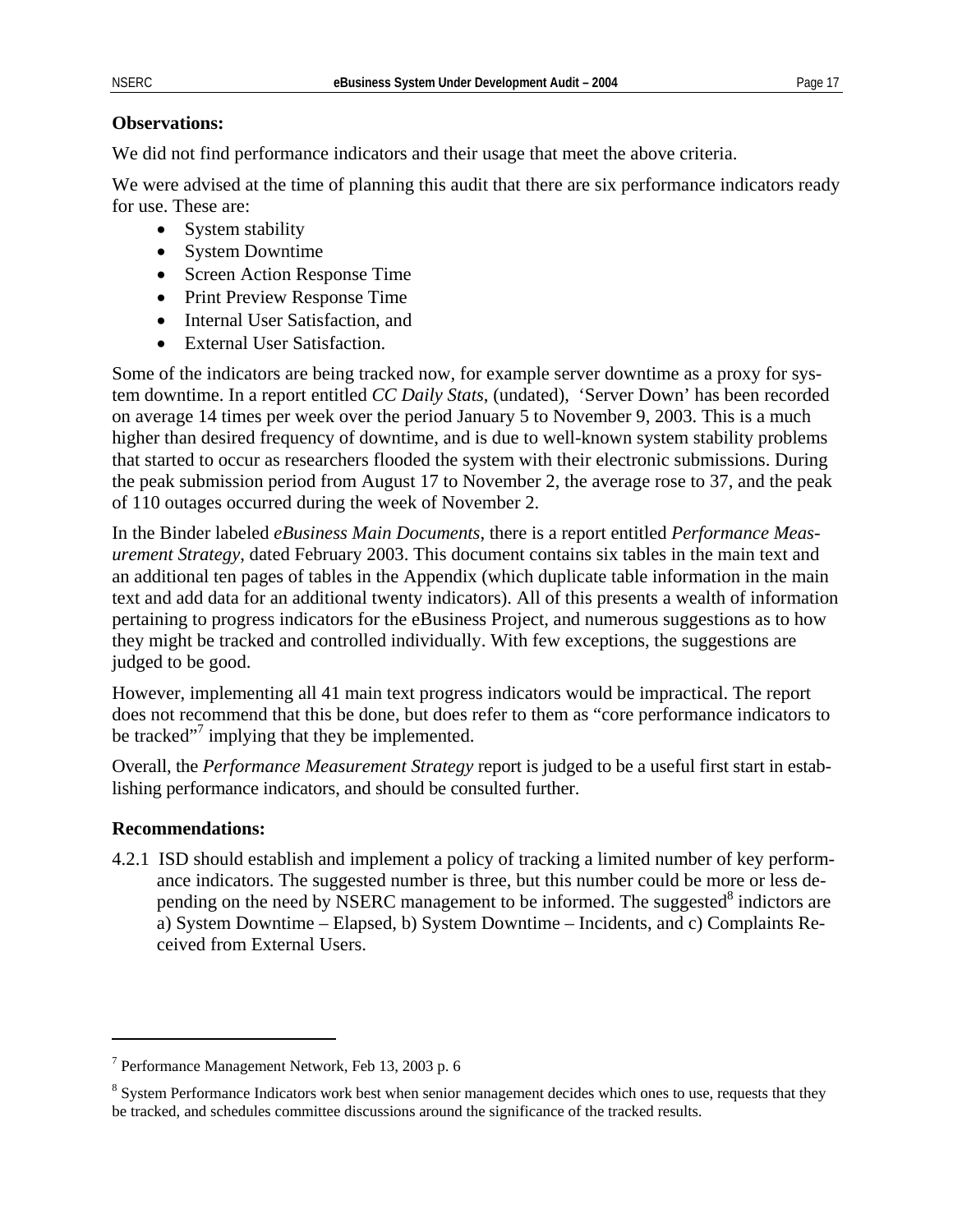$\overline{a}$ 

- 4.2.2 The eCentre should track and report two additional performance indicators: d) Percent Complete – overall project, including individual components where appropriate<sup>9</sup>, and e) Overall Cost, when cost data become available.
- 4.2.3 NSERC senior management, with input from the Management Committee, should review the suggested indicators, substitute as desired, and request that the approved set be tracked and reported on a regular basis.
- 4.2.4 ISD and the eCentre should devise the means for tracking the indicators for which they are responsible, and report results to management on a regular and routine basis. The suggested reporting frequency is monthly.

<span id="page-21-0"></span> $9$  Note that in order to derive overall percent complete, it is necessary to determine the percent complete of each component and then to aggregate them. Component results should be made available on request to explain deviations from expected performance of the overall project.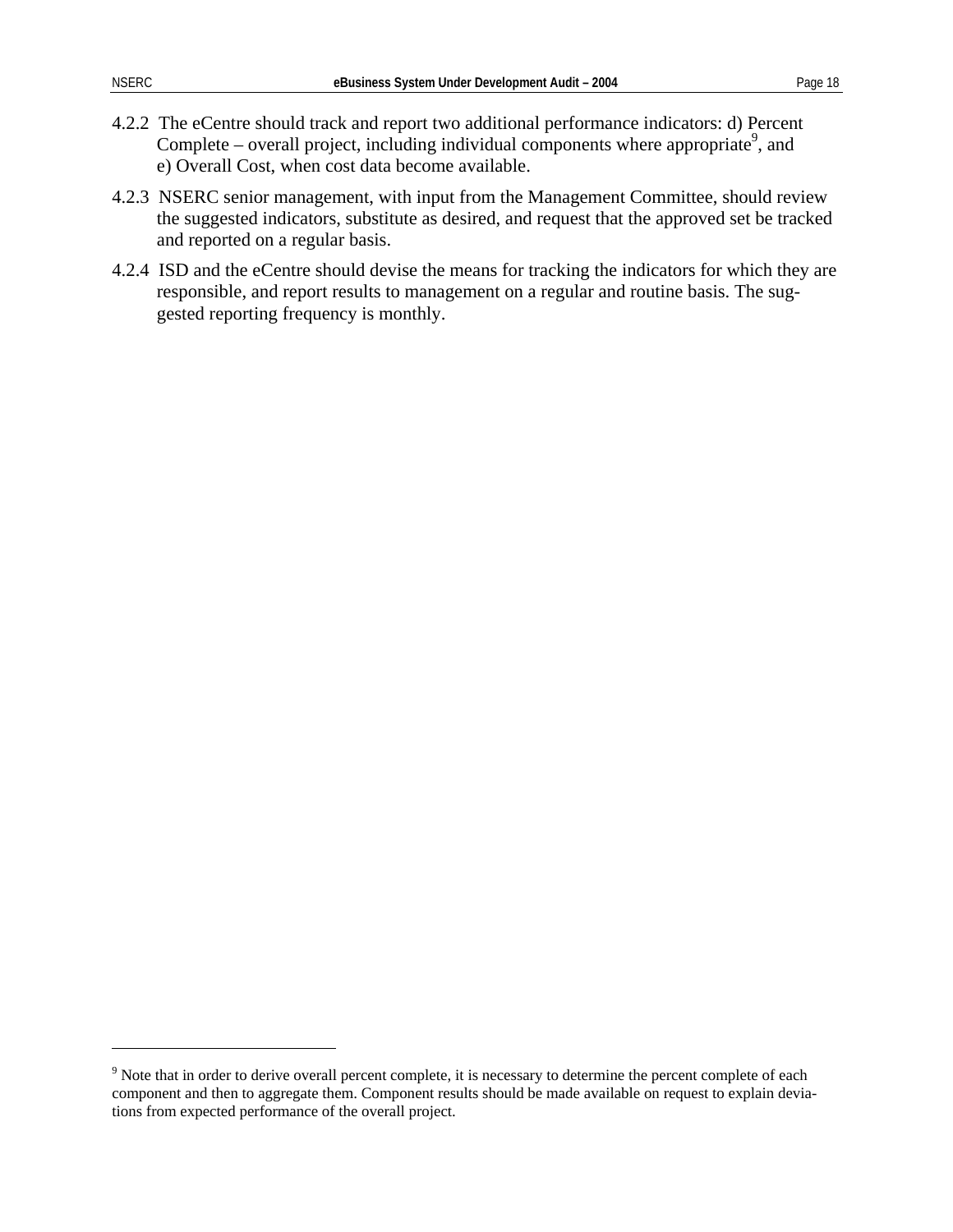## <span id="page-22-0"></span>**5 New / Ongoing Risk Factors**

### *5.1 Governance*

### **5.1.1 Validity of the Project Mandate**

In this Line of Inquiry, we were looking for evidence of a change in vision or objectives of the original plan, as well as whether or not eBusiness is meeting its objectives vis-à-vis the Accenture vision.

### **Observations**

Nearly three years have elapsed since NSERC management commissioned Accenture and launched the eBusiness era. Since then, the Council has made important progress toward lightening the load for its external users, and the benefits of this progress are beginning to be appreciated, according to a small sample of end users consulted in the course of this assignment.

No evidence was found within NSERC that would indicate that the vision or objectives have changed, or from among its various clients and other research funding institutions that the mandate of the eBusiness System should be changed. On the contrary, there is considerable evidence that NSERC should maintain – accelerate if possible – the schedule of eBusiness implementation. This issue is discussed further in Section [5.2.5](#page-28-0) on page [25.](#page-28-0)

### **5.1.2 Roles and Responsibilities**

In this Line of Inquiry, we were looking for evidence of clearly-defined roles and responsibilities of Committees, Divisions and Managers, push/pull communication of these roles and responsibilities to all parties (see also *Effectiveness of Communications* on page [21](#page-24-0) following), the understanding of these roles and responsibilities by all parties, and a process in place for making changes to project roles and responsibilities.

### **Observations:**

Project charters are intended to document project basics, including objectives, scope , benefits, deliverables, and organization and responsibilities.

Three Project charters were examined and in all three cases the responsibilities were documented and the documentation judged to be clear and easy to understand. It is understood, however, from discussions with various project staff, that not all projects or project components have documented charters.

It is also understood that some but not all completed project charters are available on the Intranet for consultation (pull) and that when completed, are usually e-mailed to project stakeholders or stakeholders are notified that the Project charter exists and can be observed on the Intranet. Note that at the time of writing, the Intranet had not been inspected to confirm these reported observations.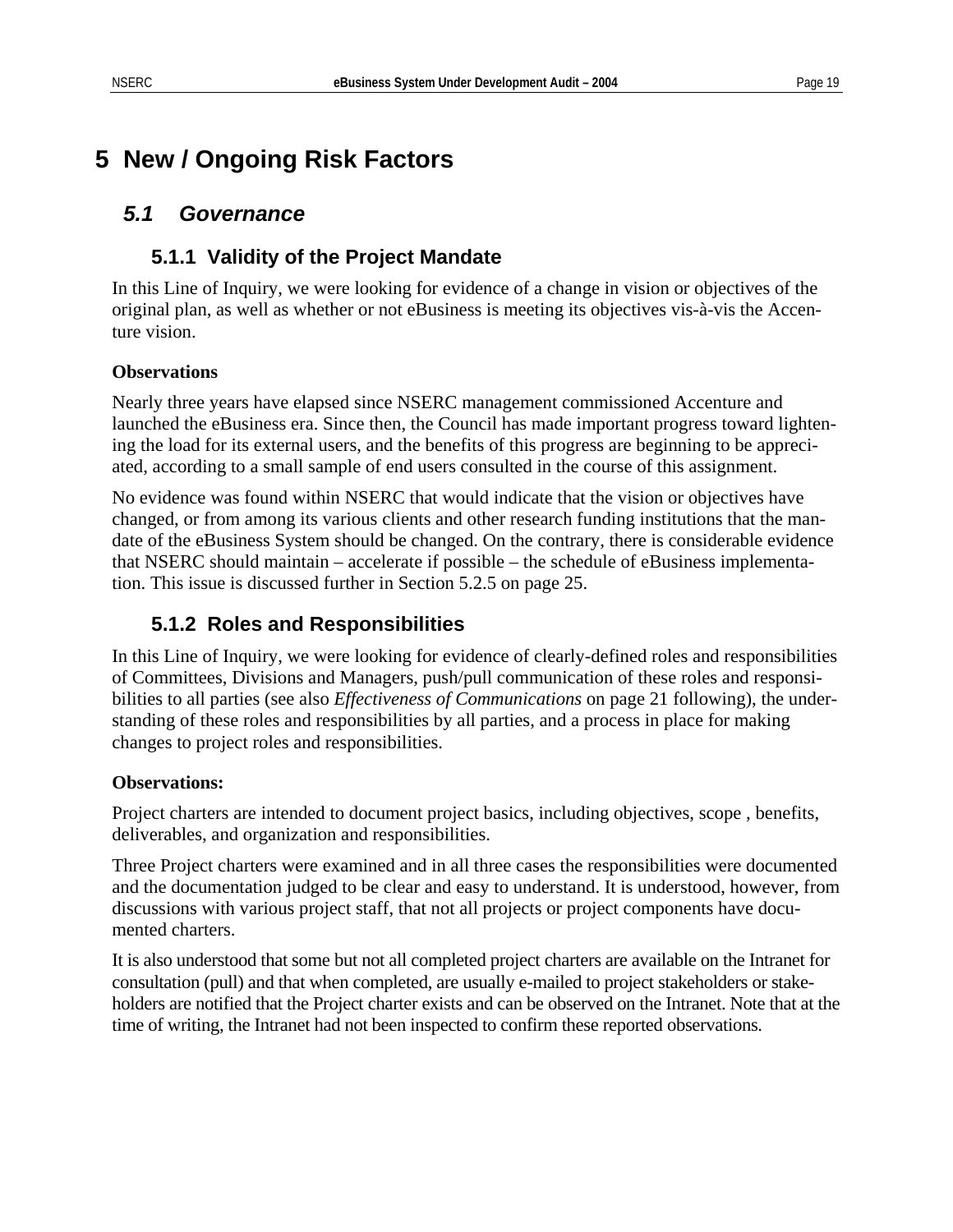An informal process exists for making changes to project roles and responsibilities. The Project Director, as well as her counterpart within ISD, have the authority to make such changes. The culture of NSERC encourages such initiative and changes have been made without incident.

Discussions with eCentre and ISD staff confirmed that roles and responsibilities are well understood and clear, and have not been the object of significant concern. There have been incidents of tension between individuals, which is not at all uncommon in a pressure-cooker project environment, but these have been resolved in the past, and with the collaborative culture of NSERC still predominant, it is likely that such middle-ground consensus-finding when tensions arise, will continue.

#### **Conclusions:**

Roles and responsibilities are judged to not be a significant problem and no action need be taken at this time. Opportunities for improvement, such as completing project charters and updating the Intranet with them and with changes to them do exist, but can be done as a matter of course and need not be a focus of attention in this audit mechanism. The collaborative culture of NSERC can be leveraged to ensure satisfactory resolution of tensions and disagreements, which are a fact of life in the IT environment, and IT projects in particular.

### <span id="page-23-0"></span>**5.1.3 Timeliness of Decision-making**

In this Line of Inquiry, we were looking for evidence of structure in project progress reporting, action items and due dates in meeting minutes, and evidence of follow-up on these, and confirmation, from participants, of satisfied stakeholders.

### **Observations:**

Progress reporting is indeed timely, ie. done regularly, but does not give management a clear picture of how far along the Project is at any given point in time (percentage complete), to what extent it is ahead of or behind schedule, and what options are available to get one or more of its components back on track in cases of schedule slippage.

#### **Analysis and conclusions:**

As noted on page [15,](#page-18-3) the three variables used to control the eBusiness Project – as in most IT projects of comparable size and complexity – are component specifications, resources and schedule. Specifications are set at the beginning of the annual development cycle, and from that point onward until the end of the cycle, control amounts to a trade-off between resources and schedule within the bounds of known development parameters. Specifications are not frozen altogether, as evidenced by interviews and minutes of meetings well into the development cycle, and this gives an extra degree of freedom to the control process. All in all, eBusiness should not be a difficult project to manage effectively.

One would expect to see timely and clear reporting of planned versus actual progress, but this type of reporting is not done, for two apparent reasons:

• The eCentre is not making effective use of its project management package: Microsoft Project.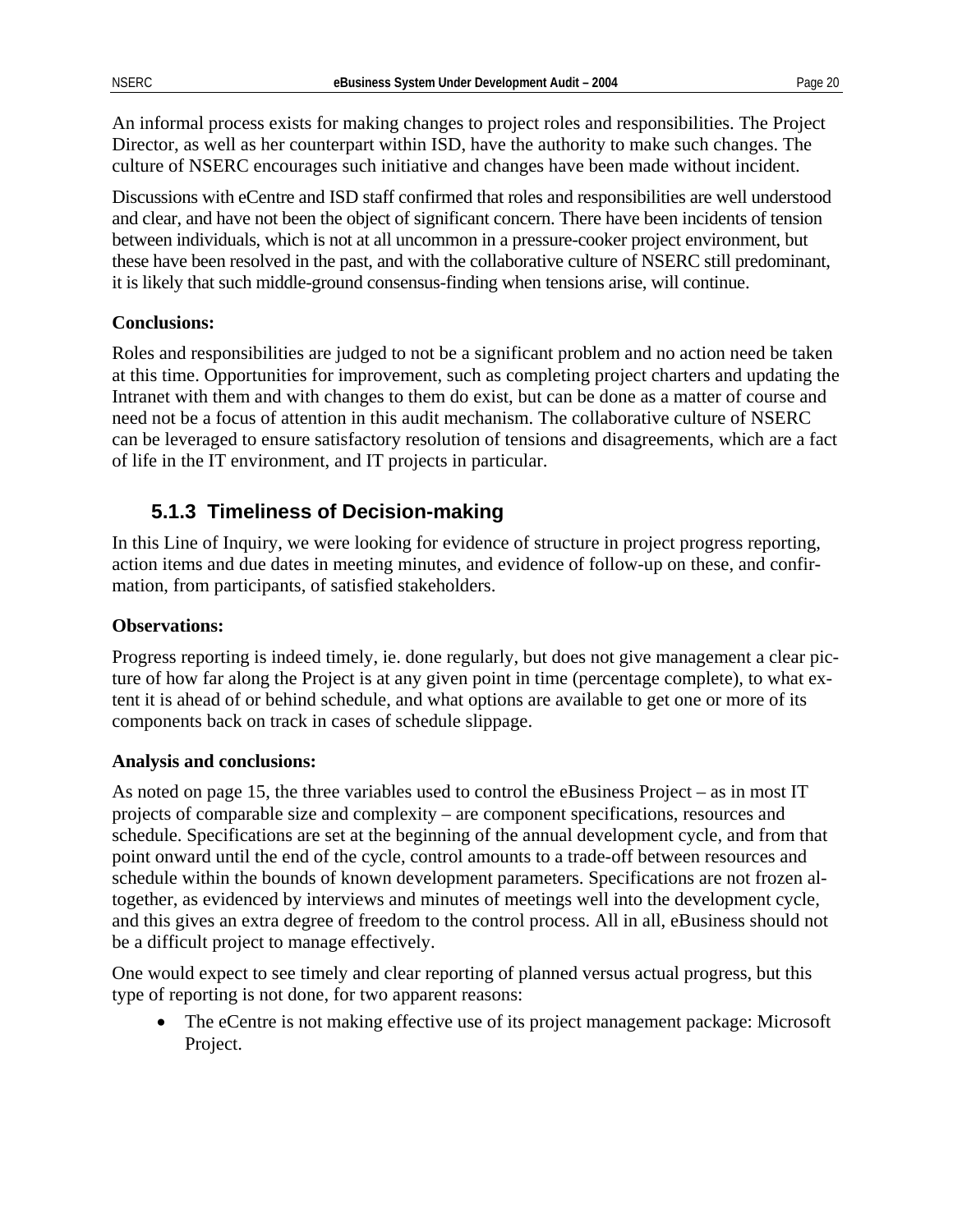• ISD has been reluctant to date to provide the eCentre with estimates of the time and resources needed to undertake discrete project components, believing that it would be too costly and time-consuming to do so.

Consequently, despite regular and timely reporting, management is not able to influence the conduct and outcome of the Project effectively.

#### **Recommendations:**

- 5.1.3.1 The eCentre should provide XXXXX Exempt Privacy Act. with a full range of training and coaching in the practice of project scheduling, and in the specific use of MS Project, which is NSERC's chosen scheduling software.
- 5.1.3.2 NSERC management should require all project participants including the eCentre, ISD and program branches – to provide reasonably accurate estimates of the time and resources they plan to use in the project. Note that this is the only realistic way that one can estimate the level of effort and duration of project components.

### <span id="page-24-0"></span>**5.1.4 Effectiveness of Communications**

In this Line of Inquiry, we were looking for evidence of both push and pull, ie. information sent (pushed) to stakeholders about project particulars, and up-to-date availability of the same information on the Intranet (pull) for when stakeholders want to access it. Specific communications evidence that we looked for are: project progress reporting on a regular basis, decisions of all kinds when decisions are made, milestone events when they occur, and appropriate documentation, on completion of system components.

#### **Observations:**

Extensive interviews were conducted among Project stakeholders, and the subject of communications was brought up in nearly all interviews. The overall impression that one gathers is that project communications have been quite successful in informing stakeholders about the objectives, overall plan, and general progress to date about the eBusiness Project.

Most internal project communications are made available via the NSERC Intranet, as well as being sent to the target stakeholder by e-mail, or via notification by means of a 'flash' screen message.

As evidenced by interviews with external stakeholders (referees and researchers), NSERC has been effective in getting the message across about what the Council is doing to lighten the load for them, and about specifics of how to use the new system.

#### **Analysis and conclusions:**

It is evident that the project has succeeded in getting the message across to virtually all stakeholders that eBusiness represents a major change in the way NSERC does business and will affect them in many different ways.

Moreover, the means by which information is communicated is also satisfactory: It would be hard for any employee or stakeholder to avoid being aware of what eBusiness is all about and where the Council stands today.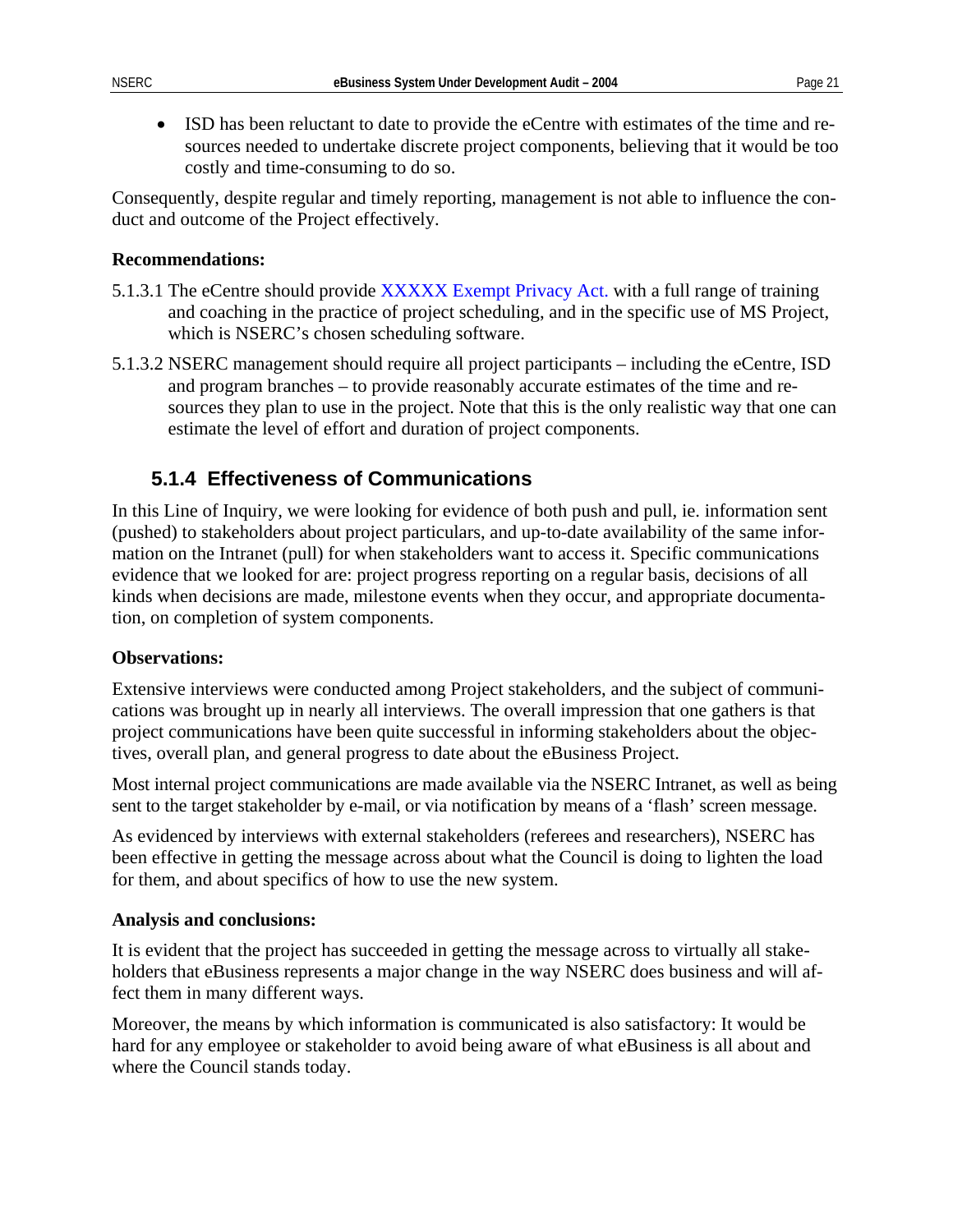<span id="page-25-0"></span>As noted in Sections [5.1.3](#page-23-0) and [5.2.1](#page-25-1) however, project communications has been far less effective in internally communicating the results of project scheduling and control, but for reasons of content rather than the means, or communications channel, used.

The recommendations presented in Sections [5.1.3](#page-23-0) and [5.2.1](#page-25-1) also apply to this section as well.

### *5.2 Project*

### <span id="page-25-1"></span>**5.2.1 Scope Creep**

A commonly-used definition of scope creep is as follows: *The scope of the project defines those things that are intentionally included in the project. As the project goes forward there is a tendency for this to be broadened*.

In this Line of Inquiry, we were looking for evidence of established standard practice and procedures for changing project scope, procedures to document all scope changes, identification of roles of who may originate a scope change and who may approve a scope change, definition of the work involved in the scope change, as a list of work items, schedule, and effort, and discussion/identification of the source of funding of each change. We were also looking for evidence that such practices and procedures are being followed.

### **Observations:**

Procedures and practices for changing project scope have not been documented. Nor are there documented procedures for recording scope changes, identifying who may originate a scope change and who may approve a scope change, definition of the work involved in the scope change, etc.

#### **Analysis and Conclusions:**

The absence of procedures and practices for changing project scope has not surfaced as an issue because it is not clear in the first place as to exactly what comprises the scope of the overall project and of its annual development undertakings.

A casual observer might gather the impression that the eBusiness Project comprises all things to do with automating the submission, handling and approval of applications for research projects, grants, scholarships, etc., and as far as it goes, this is true. Furthermore, one can glean the scope of annual development undertakings through reports and presentations to management, for example a presentation entitled *eBusiness Project 2004-05 Project Planning* and a report entitled *eBusiness Project Update to Management Committee, Period ending February 20, 2004*. These and similar documents enable one to piece together the eBusiness situation today or at any other point in time. There are other documents that present a multi-year planning perspective, for example the *eBusiness Project Status Report & Multi-Year Planning* presentation dated Feb-Mar 2004.

In all of the documentation reviewed in the course of this audit, nothing was found that ties back to the Accenture study and clearly describes what has been done in eBusiness since then by way of progress.

This begs the following questions:

• What further activities constitute completion of the eBusiness Project?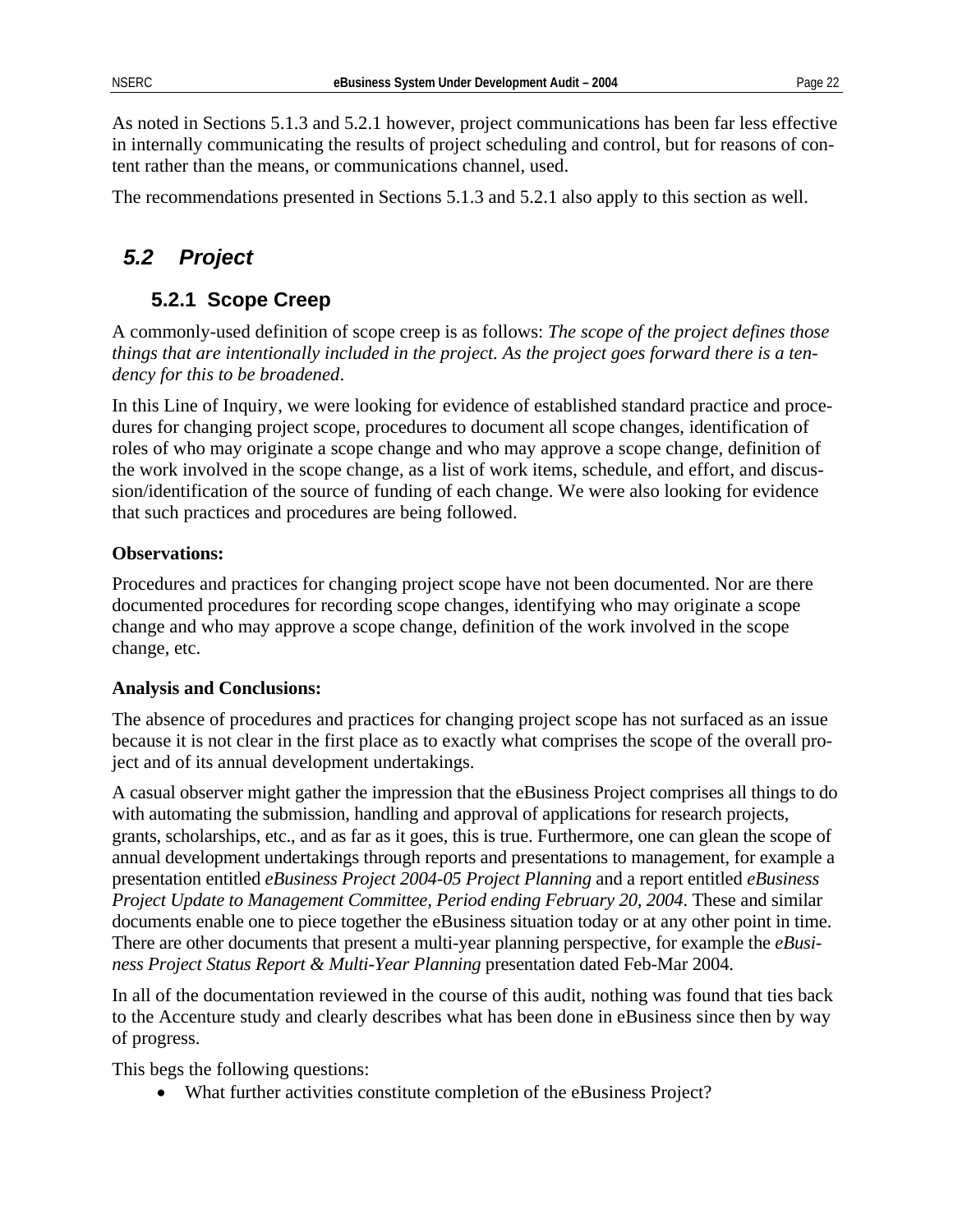- How much have we completed to date and where, overall, do we stand today?
- When will the eBusiness System be completed?
- What happens after that?
- How much will it cost overall?

And indeed, many other questions that should be phrased and answered.

In effect, there is no Master Plan, and because there is no Master Plan, it is hard to define project scope and communicate its meaning to management. This gives rise to appearances that scope creep is more of a feature than an aberration of the eBusiness Project.

#### **Recommendations:**

- 5.2.1.1 NSERC management should commission the preparation of an eBusiness Master Plan. This Plan should scope the work remaining to complete the implementation of the original eBusiness vision, updated as appropriate with work completed to date (including the Project Blueprint), as well as changes in the business environment, and developments in technology since the original Plan was created. The Plan should also be time-scaled and costed, so that NSERC management can allocate financial and other resources to ensure completion.
- 5.2.1.2 The eCentre should establish procedures for changing project scope, for documenting scope changes, for naming those persons who are authorized to originate scope changes and others who are authorized to approve them, and for defining the work involved in a particular scope change, including lists of work items, schedule, and effort. ISD should collaborate in this undertaking because such procedures should be adopted for all large CASD undertakings.

### **5.2.2 Project Management Structure**

In this Line of Inquiry, we were examining the existing project structure and defined roles and responsibilities for evidence of dysfunctionality, ie. conflicting or overlapping jobs and gaps.

In reviewing project management skills, we were looking for discrepancies between actual and scheduled outputs and the explanation given by functional managers about the causes of differences in general and shortfalls in particular.

### **Observations:**

Roles and responsibilities are well documented for the project, as well as for other IT activities, reflecting attention to this issue since being raised in the last audit (see Page [7\)](#page-10-1).There are no evident instances of overlapping responsibilities, nor of gaps, ie. tasks, activities or outputs that have not been assigned responsibility.

The question of roles and responsibilities, however, was brought up extensively in interviews. There were a few mentions about people not doing what they are supposed to do, as well as other mentions and discussion about tensions and disagreements. In no instance, however, was it said or implied that assigned roles and responsibilities are not known or need to be changed.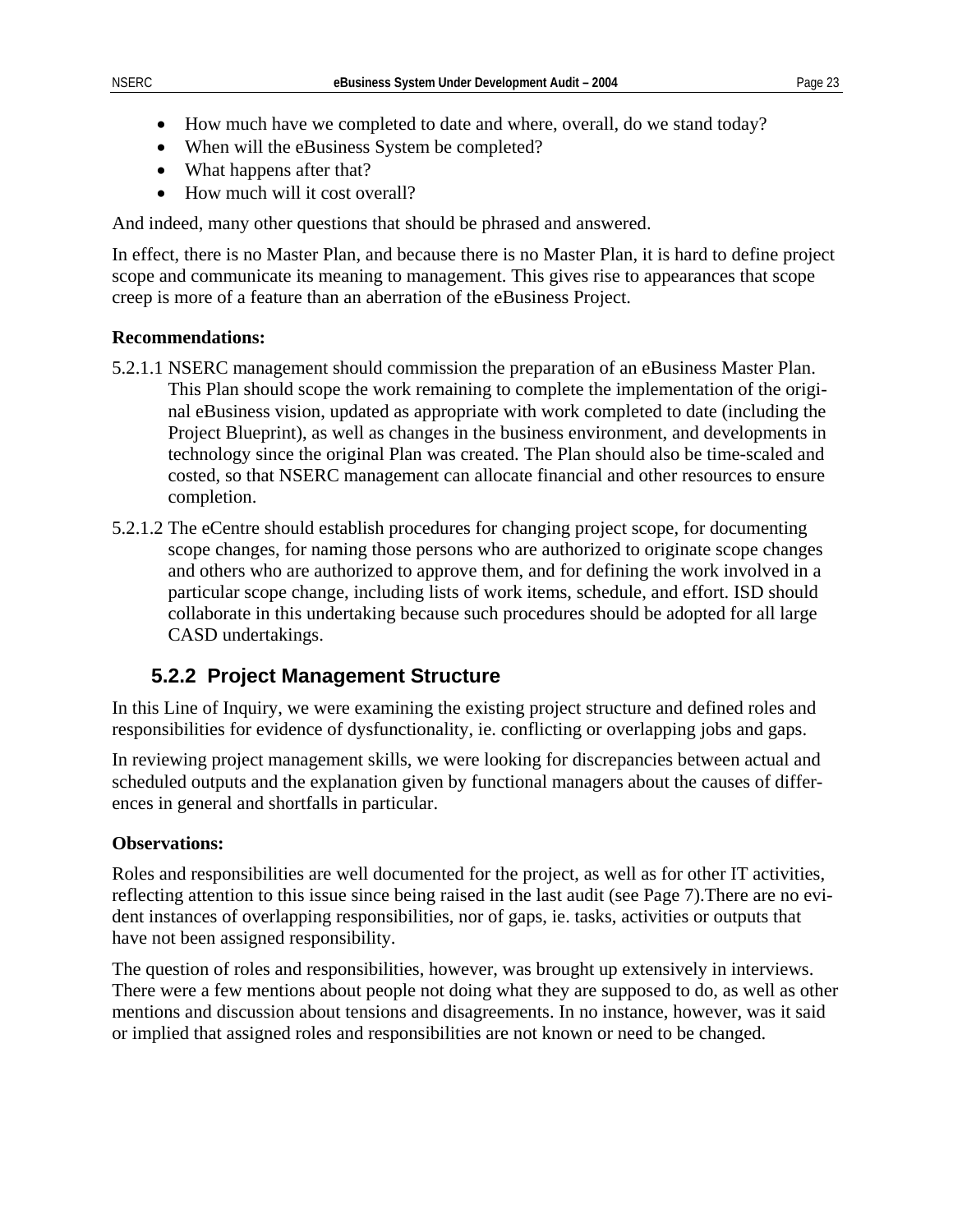#### **Analysis and Conclusions:**

Tensions and disagreements are commonplace in IT and particularly in large, high-pressure IT projects. The NSERC eBusiness Project is no exception.

The eBusiness Project has an adequate project management structure, well-defined roles and responsibilities and operates within an NSERC culture that encourages consensus and conflict avoidance and resolution.

### **5.2.3 Meeting Client and Program needs**

In this Line of Inquiry, we were looking for any problem areas that have not been addressed elsewhere in this audit.

#### **Observations**:

In most interviews, after addressing specific issues, a general question was posed with regard to 'other problems'. Of the numerous replies and suggestions received, none warranted being addressed in the forum of an audit.

### <span id="page-27-0"></span>**5.2.4 Adequacy of Quality Assurance**

In this Line of Inquiry, we were looking for evidence that the Quality Assurance (Q-A) function is working effectively at NSERC. Investigation elements were as follows: the existence of proper testing and examination procedures, evidence that quality assurance is being carried out regularly and at the proper time in the System Development cycle, evidence that corrections are being applied, and the absence of negative indications of adequate quality assurance staff skills.

### **Observations:**

 $\overline{a}$ 

Quality Assurance, since last year, has been using Rational ClearQuest, a leading activity-based change- and defect-tracking package that manages all types of change requests, including defects, enhancements, issues and documentation changes, as noted on page [11.](#page-14-1)

The Q-A section within ISD undertakes both component testing and stress-testing of whole components after 'builds'[10,](#page-27-1) in accordance with standard industry practice.

The Q-A team noted that they are often subjected to pressure to meet deadlines, and the time they have available for testing is often shortened, close to the point of inhibiting sound testing practices.

There is documented evidence of a backlog of outstanding requests. In the *Software Report of Outstanding Issues for the NSERC On-Line Application System* dated March 8, 2004, there is a compendium of 251 recorded 'issues'. Of these:

- 180 have been assigned to be resolved
- 47 have been postponed
- 24 are unaccounted for.

These issues have been prioritized as follows:

- Highest (Very Important)  $-11$
- High (Give High)  $-30$

<span id="page-27-1"></span><sup>&</sup>lt;sup>10</sup> 'build' is the building a new version of a system component, or integrated system.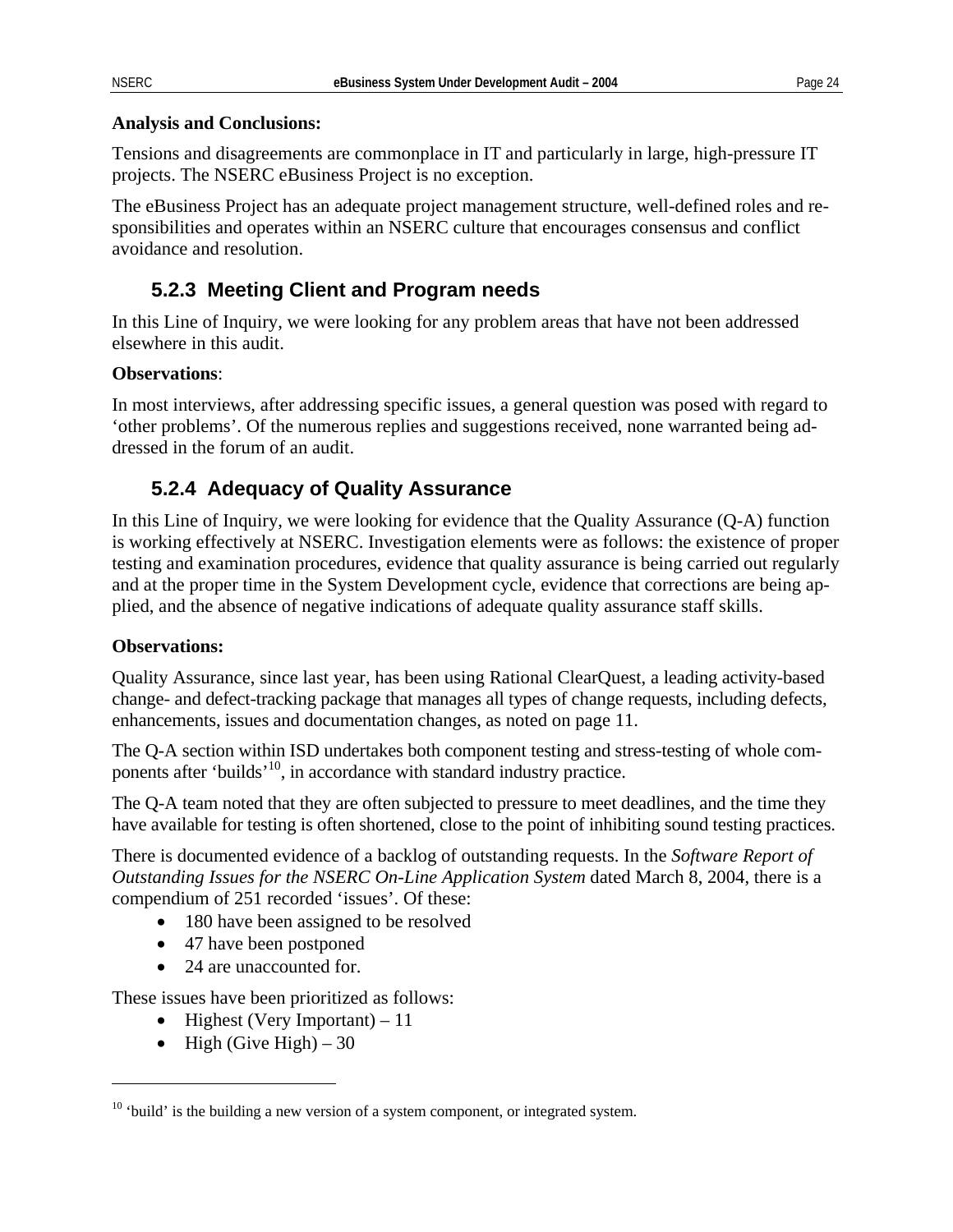- Normal  $-83$
- $\bullet$  Low 6
- Unprioritized 121

Other aspects of the recording of issues do not appear to have been carefully addressed, for example the 'logged in' date is sometimes recorded and the 'Fixed in' date is rarely recorded.

#### **Analysis and Conclusions:**

The Q-A Section has made significant improvements in the past year and overall is doing a good job of quality assurance.

There is room for improvement, however, particularly in addressing and resolving outstanding issues, and in the recording of results.

#### **Recommendations:**

- 5.2.4.1 ISD should take appropriate steps to reduce the backlog of outstanding issues, and to keep the backlog to a minimum.
- 5.2.4.2 With reference to recommendations on page [11,](#page-14-1) ISD management should ensure that the referenced practices are closely adhered to.

### <span id="page-28-0"></span>**5.2.5 Adequacy of Progress to Date**

In this domain, we contacted other research- and scholarship-funding institutions comparable to NSERC to review the present state of their automation efforts. We also made high-level comparisons of the NSERC eBusiness Project with projects of comparable size elsewhere in Government.

#### **Observations:**

From observations of researchers and others in the external user community, there are many research- and scholarship-funding institutions whose state of automation is more advanced than that of NSERC. The National Science Foundation's Fastlane System, which is comparable to NSERC's eBusiness System, has been in operation since the mid-1990s, and is reportedly easy to use. The Fonds Québécois de la recherche (formerly Fonds FCAR), whose operations are similar to NSERC and its sister councils SSHRC and CIHR, implemented a fully automated system in 1999.

Experience with automated submissions has mostly been positive: It has reduced the effort in preparing and submitting applications and particularly the attaching of various addenda to applications. The Canada Council reports that their system has improved operational efficiencies in addition to making things easier for applicants. NSF's Fastlane is operational, stable, effective, and appreciated by applicants for its ability to streamline and simplify the application process. The Fonds Québécois system reportedly works well, and is appreciated by the research community that it serves.

There is reported to be a vocal minority of (mostly) academics who resist automation in general and research submissions in particular. This minority tends to be older and diminishing in both numbers and influence, according to outside observers.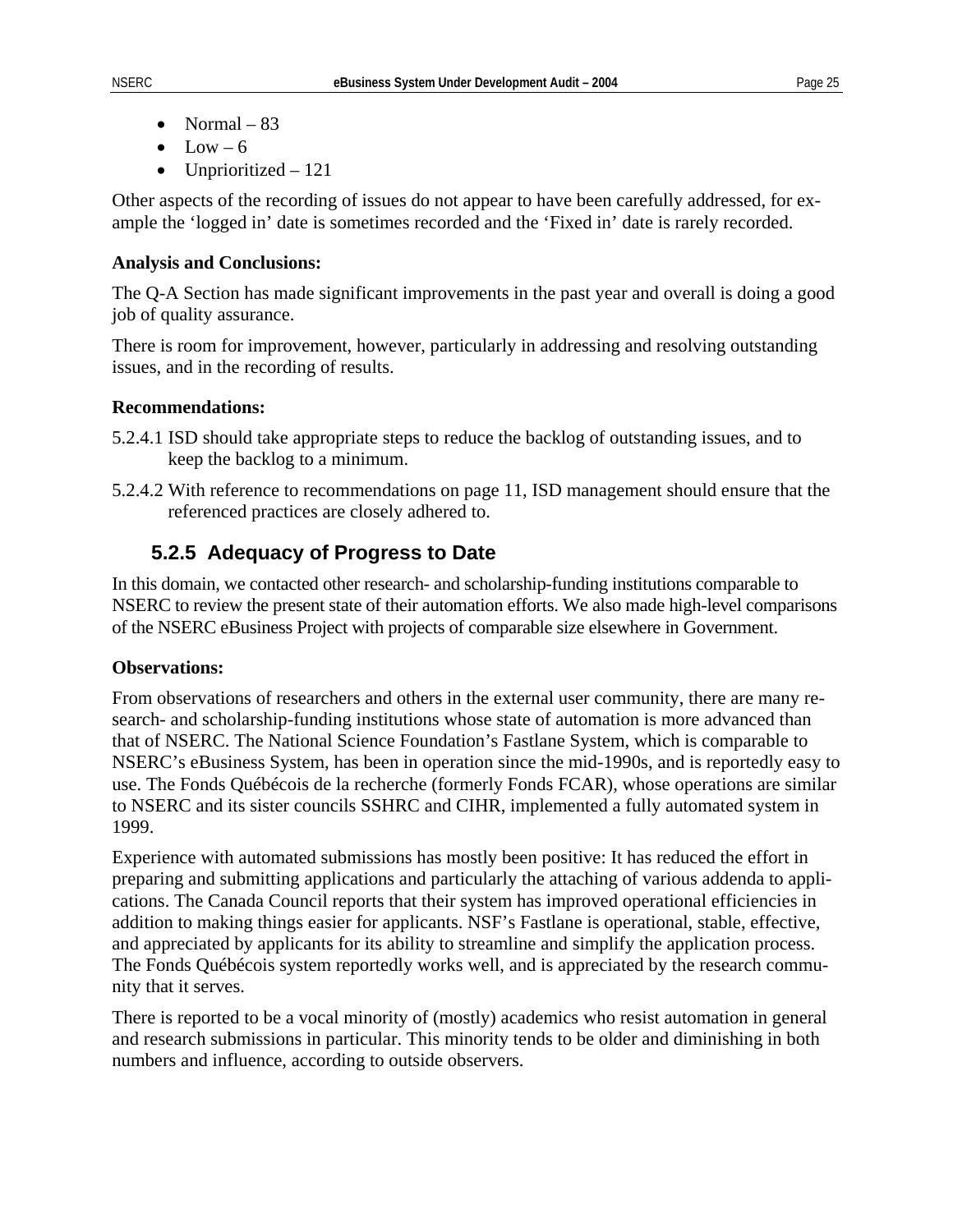### <span id="page-29-0"></span>**Analysis and Conclusions:**

Generally speaking, NSERC is not at the vanguard of automation and ease of use in submitting applications for funding.

The rate of progress in implementing eBusiness – primarily a function of the rate of investment and the efficiency and effectiveness of the implementation effort – would appear to be lagging. To the extent that an objective of NSERC is to be in a position of leadership as a funding institution, it would be prudent for NSERC management to pay closer attention to these three variables.

This audit has not been done in sufficient detail to make specific recommendations in this regard. A supplementary study with clear objectives should be considered as a means to determine how NSERC should proceed from here on.

### *5.3 Technical*

### **5.3.1 Adequacy of Technical Solutions**

In this domain we undertook a high level scan of similar systems of other organizations comparable to NSERC regarding the technologies and systems approaches being used.

### **Observations**:

 There were no observations from among other government departments and research funding institutions that would give rise to concerns that NSERC is on the wrong track from a technical solutions perspective.

The recent (December 2003) shift from a client-server to a web-server based IT architecture using Java, is key to ensuring the future scalability of hardware, thereby enabling NSERC to maintain adequate response times and the ability to handle peak submission volumes without inconveniencing external system users.

### **Conclusion**:

NSERC is on the right track with regard to the technology solutions selected.

### **5.3.2 Selection of Project Solutions**

In this domain we undertook a high level assessment of the policies and procedures used by ISD for the acquisition of both software and hardware products.

### **Observations:**

CASD has an established policy of compliance with Treasury Board Guidelines for procurement and ISD follows this policy.

As a byproduct of NAMIS, ISD developed procedures for:

- Requirements and specifications preparation
- Examination of alternatives
- Solicitations (bid requisitioning)
- Bid assessment and selection
- Testing and acceptance, and
- Management of the acquisition process.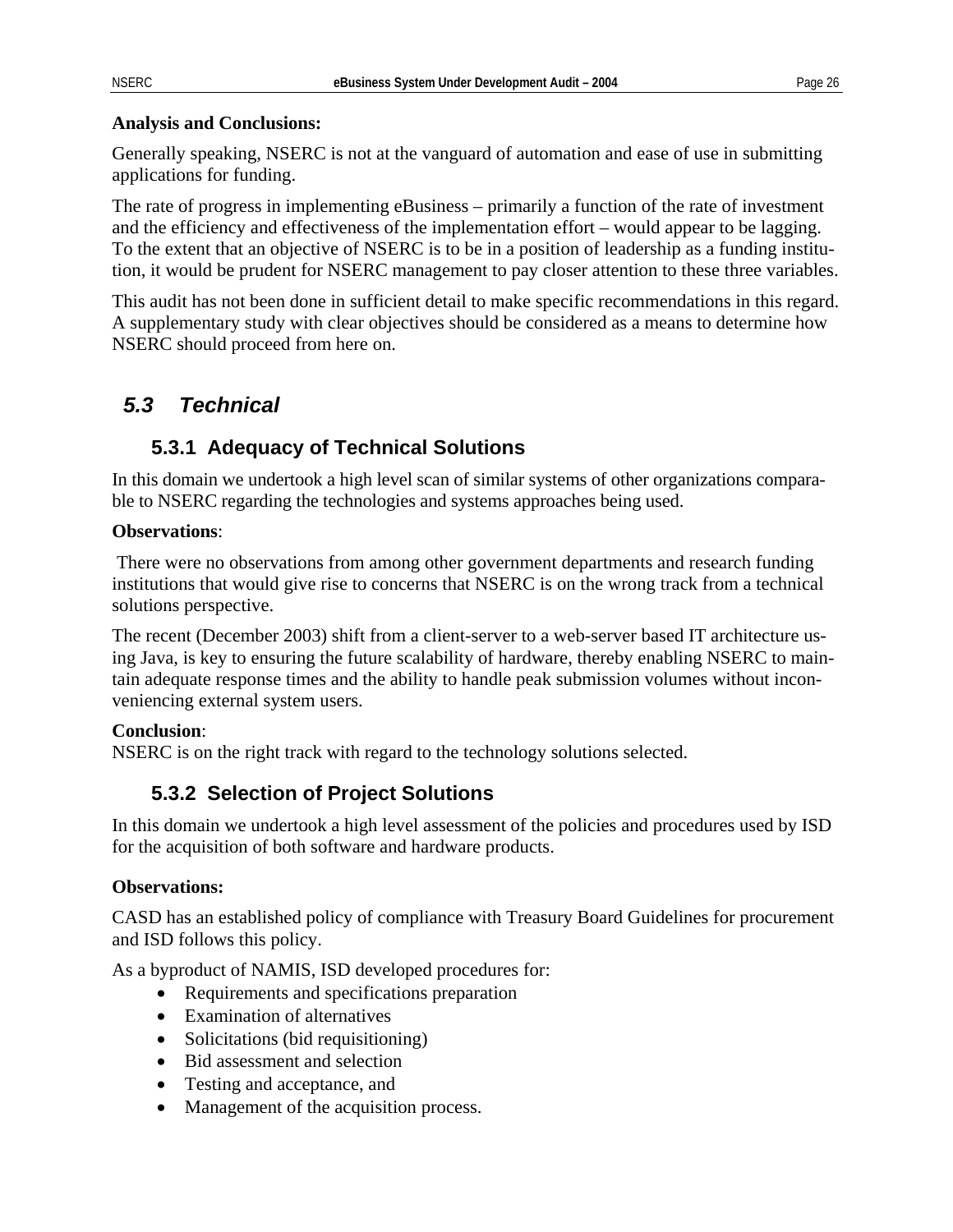ISD claims that it has been and is continuing to apply these procedures to eBusiness. There were no reported incidents or observations that would indicate that ISD is not compliant with this policy and procedures. There were no observations in the previous two audits with regard to noncompliance, nor in the Project Post-Mortem with regard to significant deviations from industry best practices.

### **Conclusions:**

The process, timing and responsibility for selecting software and hardware solutions are properly defined.

ISD is in compliance with policies and procedures for the acquisition of software and hardware products.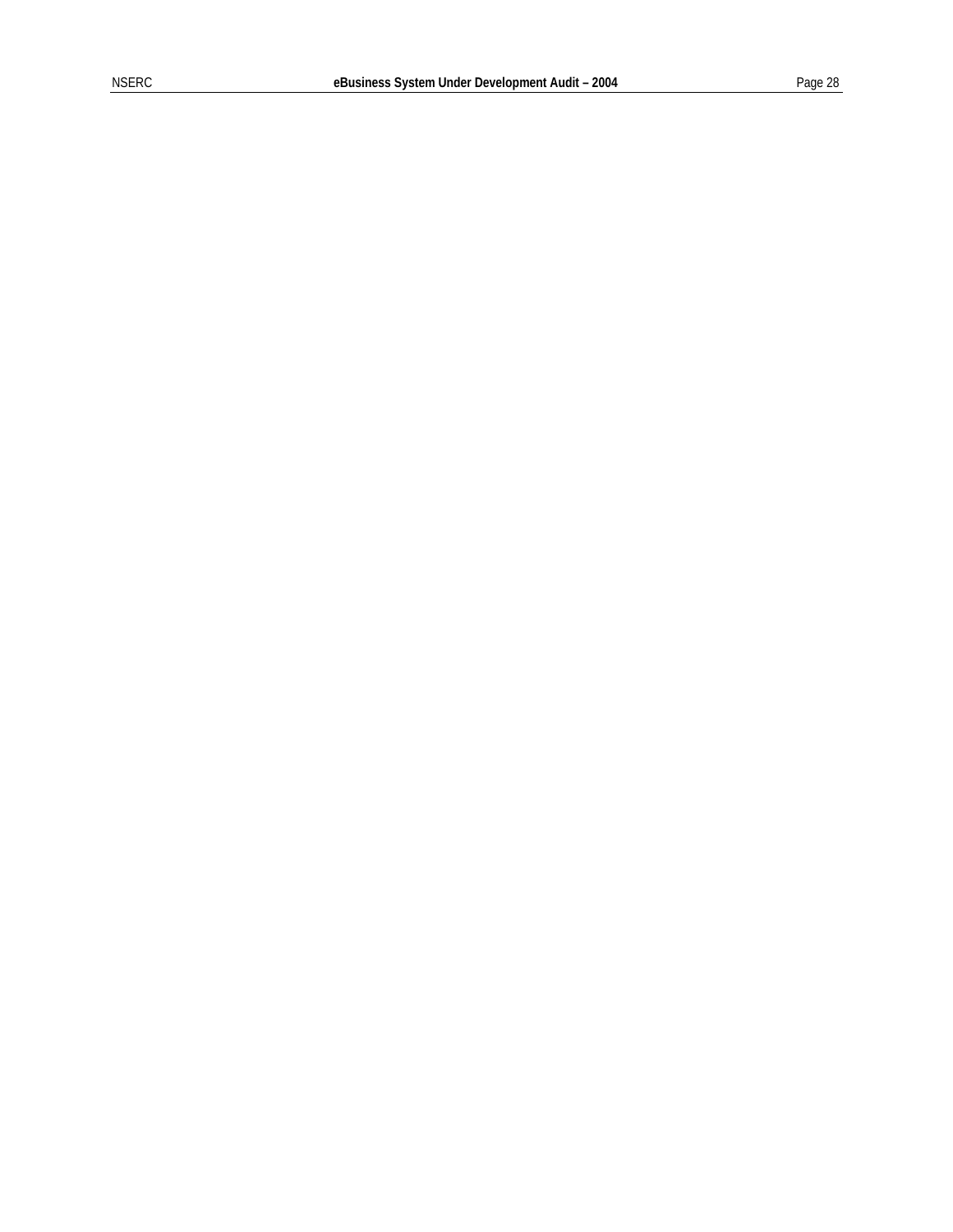### <span id="page-32-0"></span>**Annexes**

### *A List of Persons Interviewed*

### **NSERC Staff**

| Michelle Beaudry |                    |                      | Lynda Laforest  |
|------------------|--------------------|----------------------|-----------------|
|                  | Martine Bergeron   |                      | Mario Lamarca   |
| Isabelle Blain   |                    | Debbie Lee           |                 |
|                  | Vanessa Budarick   | Paul-Eric Leonard    |                 |
| Suzanne Burke    |                    |                      | Nigel Lloyd     |
|                  | Michel Cavellin    |                      | Scott MacRae    |
| Mariette Demers  |                    |                      | Kalvin Mercer   |
| Ginette Drouin   |                    | Yolaine Morin        |                 |
|                  | Terra French       | Marc Roy             |                 |
| André Godin      |                    |                      | Daniel Savoie   |
|                  | Laressa Gorchovski |                      | Robert Therien  |
|                  | André Isabelle     | Walter Viera         |                 |
|                  | Alison Janildo     |                      | Serge Villemure |
|                  | Paula Knappers     | Christiane Villemure |                 |
| Barney Laciak    |                    | Nathalie Zaquine     |                 |

#### **Other Persons Interviewed:**

XXXXXX Exempt Privacy Act., U. of New Brunswick XXXXXX Exempt Privacy Act., Fonds québécois de la recherche XXXXXX Exempt Privacy Act., National Science Foundation XXXXXX Exempt Privacy Act., Fonds québécois de la recherche XXXXXX Exempt Privacy Act., University of Ottawa Marcelle Ménard (Canada Council – Killam) XXXXXX Exempt Privacy Act., Researcher, University of Waterloo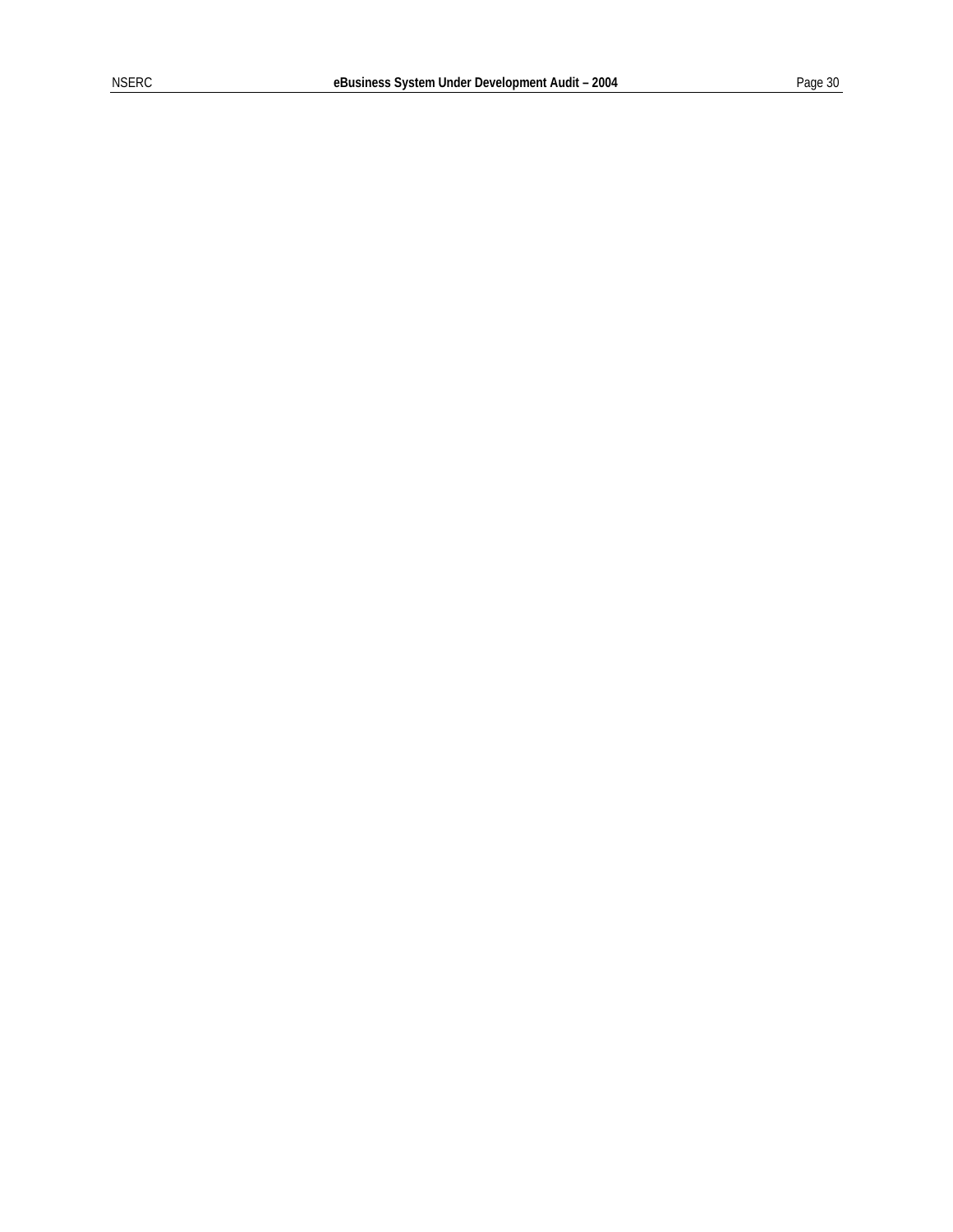### <span id="page-34-0"></span>*B List of Documents Reviewed*

| eBusiness Report Card: Feedback Analysis                                                                                                                                                                                                                                                                                                                                                                                                       | <b>NSERC</b> | Feb 2004                                                                                     |
|------------------------------------------------------------------------------------------------------------------------------------------------------------------------------------------------------------------------------------------------------------------------------------------------------------------------------------------------------------------------------------------------------------------------------------------------|--------------|----------------------------------------------------------------------------------------------|
| eBusiness Project Overview                                                                                                                                                                                                                                                                                                                                                                                                                     | <b>NSERC</b> | Jul 2001                                                                                     |
| eBusiness Project Update to Management Committee                                                                                                                                                                                                                                                                                                                                                                                               | <b>NSERC</b> | Feb 2004                                                                                     |
| Fall 2003 eSubmission Incident Report                                                                                                                                                                                                                                                                                                                                                                                                          | <b>NSERC</b> |                                                                                              |
| eSubmission Project 2003 Instructions & Forms Update - Post-<br>Mortem Report                                                                                                                                                                                                                                                                                                                                                                  | <b>NSERC</b> |                                                                                              |
| <b>NSERC Policy on Electronic Approvals: Draft for comments</b>                                                                                                                                                                                                                                                                                                                                                                                | <b>NSERC</b> | Nov 2003                                                                                     |
| Memo to eBusiness Steering Committee re: Responsibility Matrix                                                                                                                                                                                                                                                                                                                                                                                 | <b>NSERC</b> | Feb 2004                                                                                     |
| eSubmission Project Post-Mortem                                                                                                                                                                                                                                                                                                                                                                                                                | <b>TKR</b>   | Apr 2003                                                                                     |
| Management Response to SUD I Audit                                                                                                                                                                                                                                                                                                                                                                                                             | <b>NSERC</b> | May 2002                                                                                     |
| Follow-Up Report to SUD II Audit                                                                                                                                                                                                                                                                                                                                                                                                               | Hallux       | Sept 2002                                                                                    |
| eBusiness Center Organization Chart                                                                                                                                                                                                                                                                                                                                                                                                            | <b>NSERC</b> |                                                                                              |
| eBusiness Master Project Plan                                                                                                                                                                                                                                                                                                                                                                                                                  | <b>NSERC</b> | Feb 2004                                                                                     |
| eBusiness Main Documents<br>Project Roles & Responsibilities<br>$\bullet$<br><b>Critical Success Factors</b><br>$\bullet$<br><b>Integrated eBusiness Strategy</b><br><b>IT Strategic Implementation Plan</b><br>$\bullet$<br><b>Communication Framework</b><br>Performance Measurement Strategy<br>$\bullet$<br><b>Change Management Strategy</b><br>$\bullet$<br>Project Costing Policy & Procedure<br>eBusiness Project Management Framework | <b>NSERC</b> | $\gamma$<br>Jun 2001<br>Feb 2003<br>Feb 2004<br>Mar 2003<br>Feb 2003<br>May 2003<br>Dec 2003 |
| Documentation & Consultation Checklist<br><b>Business Case</b><br>Charter<br><b>Risk Management Strategy</b><br>Requirements<br><b>Status Report</b><br><b>Change Request Management and Issues Tracking Process</b><br>Post Mortem<br><b>Completion Report</b>                                                                                                                                                                                | <b>NSERC</b> |                                                                                              |
| eBusiness Project Plan Update FY 2003-04                                                                                                                                                                                                                                                                                                                                                                                                       | <b>NSERC</b> | Jun 2003                                                                                     |
| Management Response to eSubmission Post Mortem, 12 Apr 03                                                                                                                                                                                                                                                                                                                                                                                      | <b>NSERC</b> | Apr 2003                                                                                     |
| Project Manager's Meeting Jan 23, 2004                                                                                                                                                                                                                                                                                                                                                                                                         | <b>NSERC</b> | Jan 2004                                                                                     |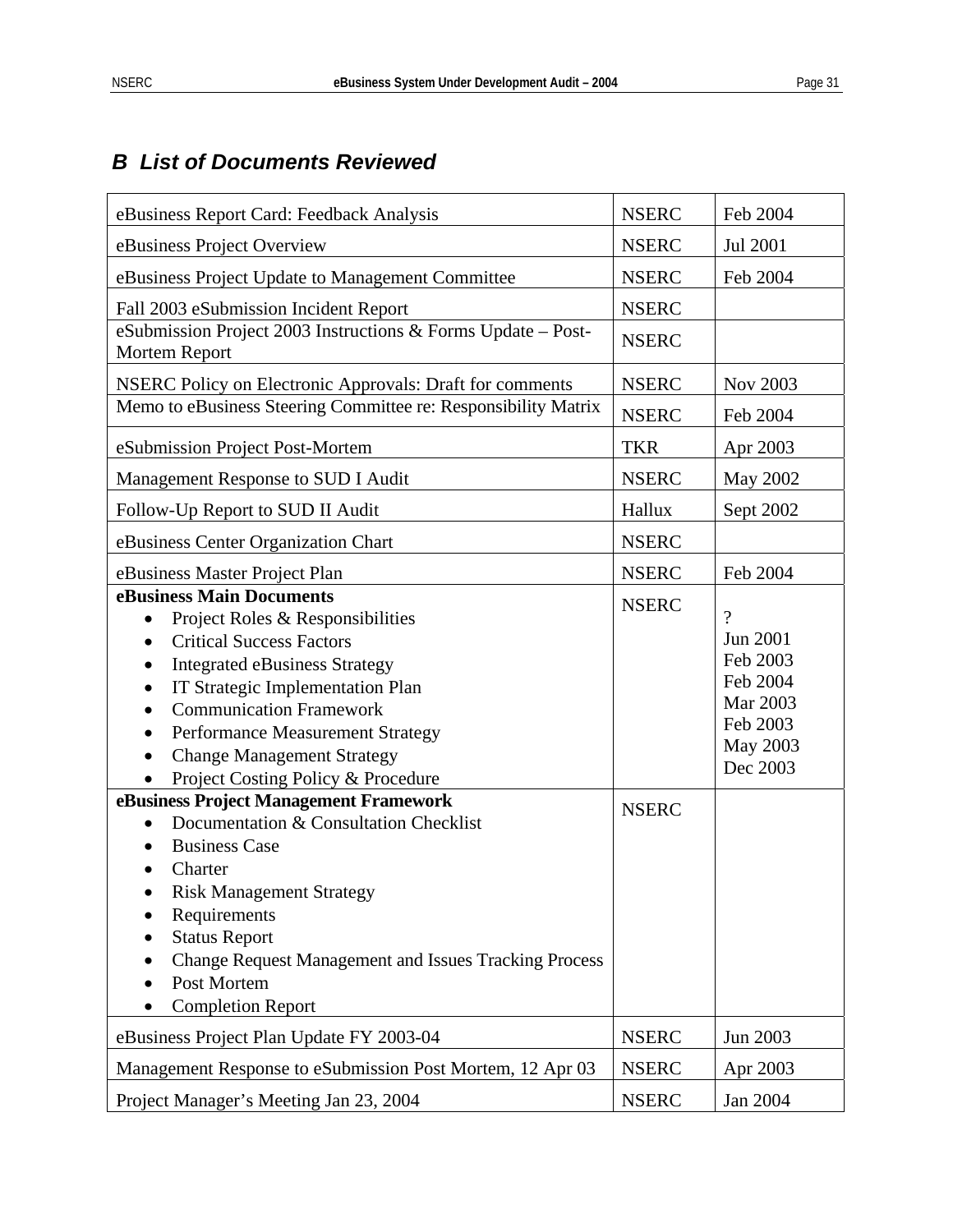| eBusiness Strategy as updated 18 February 2004 draft                                    | <b>NSERC</b> | Feb 2004     |
|-----------------------------------------------------------------------------------------|--------------|--------------|
| Project Charter Extranet Project Draft 1.2                                              | <b>NSERC</b> | Sept 2003    |
| eBusiness Project 2004-05 Project Planning                                              | <b>NSERC</b> |              |
| NSERC eBusiness Enterprise Architecture Blueprint Volume 1<br>Version 1.0               | <b>NSERC</b> | Sept 2002    |
| NSERC eBusiness Enterprise Architecture Blueprint Volume 2<br>Version 1.0               | <b>NSERC</b> | Sept 2002    |
| eBusiness Project Plan Update                                                           | <b>NSERC</b> | May 2003     |
| NSERC eBusiness IT Strategic Implementation Plan Version 1.0                            | <b>NSERC</b> | Jan 2003     |
| <b>NSERC</b> eBusiness Strategy -Draft                                                  | <b>NSERC</b> | Feb 2004     |
| eBusiness Steering Committee Meeting Minutes Feb 18 2004                                |              | Feb 2004     |
| Management Plan NSERC On-Line System<br><b>Presentation to Steering Committee</b>       | <b>NSERC</b> | March 2004   |
| eBusiness Project 2004-05 Project Planning<br><b>Presentation to Steering Committee</b> | <b>NSERC</b> | March 2004   |
| eBusiness Project Status Report & Multi-Year Planning                                   | <b>NSERC</b> | Feb-Mar 2004 |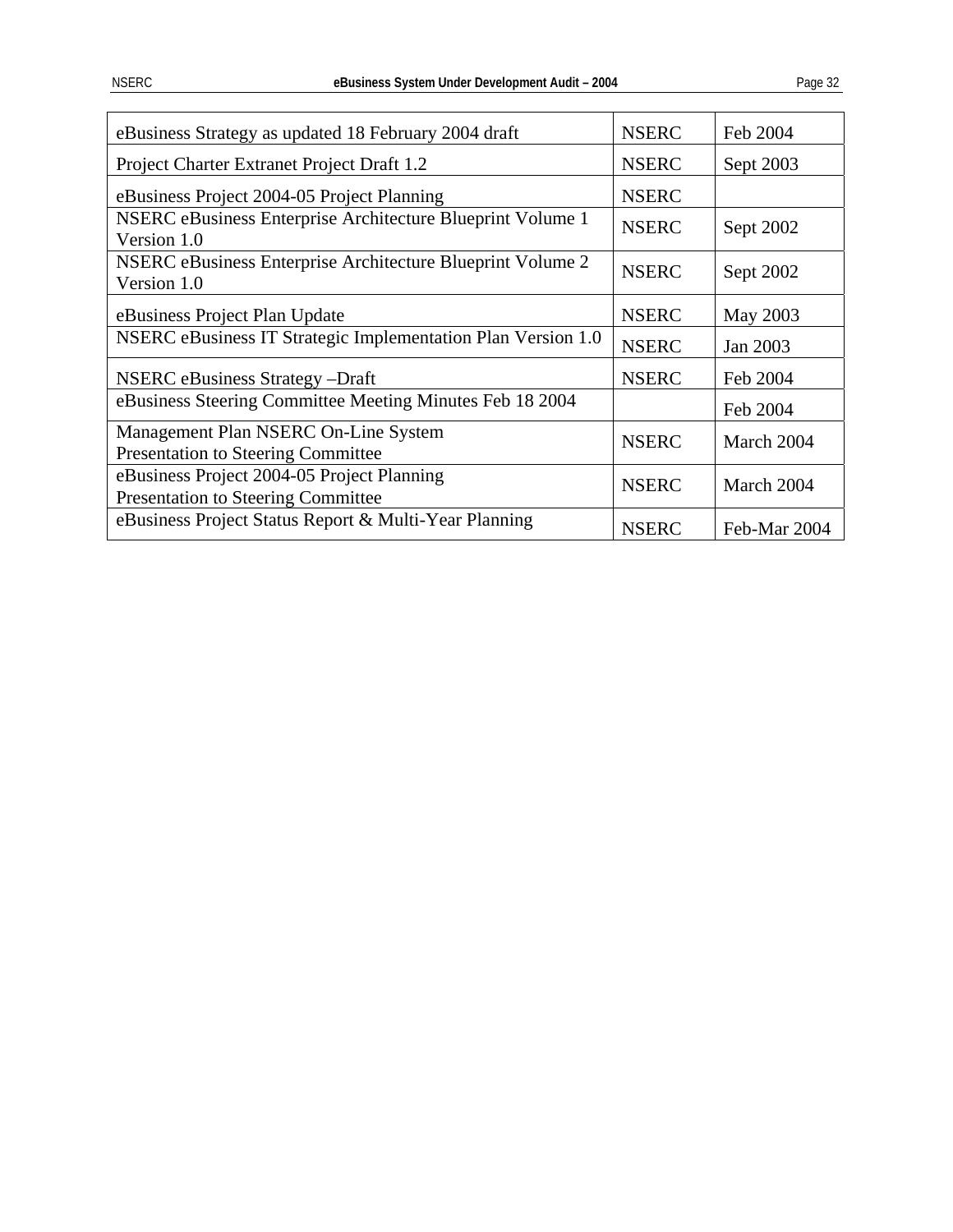### <span id="page-36-0"></span>*C List of Recommendations*

### **Chapter 3: Follow-up on Previous Assessments**

#### *Section 3.1: System-Under-Development Audit, September 2002*

- 3.1.1 The overall issue of sharing of information and coordination of effort at multiple levels should continue to be addressed by Internal Audit in future audits, but at a more specific level to facilitate concrete improvements
- 3.1.2 The eCentre should complete and update all Project Charters, ensuring coverage in sufficient detail to avoid ambiguity, especially in benchmark deliverables and changes.
- 3.1.3 The eCentre should ensure that approved changes are implemented as approved and not subsequently altered without approval.

### *Section 3.2: eSubmission Project Post-Mortem, April 2003*

- 3.2.1 The Project Management Framework should be implemented.
- 3.2.2. NSERC management should be kept informed of implementation progress and should follow up as appropriate.
- 3.2.3 The eCentre should ensure that estimates are prepared for all eBusiness project components, are kept up-to-date, and are made available to the Project Scheduler.
- 3.2.4 The eCentre, based on the experience of the pilot, should implement cost tracking as soon as possible.
- 3.2.5 The eCentre should ensure that all staff doing process transformation are adequately trained.
- 3.2.6 The eCentre, in close collaboration with ISD, should establish the a policy regarding the recording and resolution of requests, including notifications of complaints, problems and issues. This policy should be unambiguous as to objectives and responsibilities, and should be brief. This policy should not be limited to eBusiness but extend to all NSERC IT applications.
- 3.2.7 ISD should establish, publish, and implement effective practices to ensure that the abovementioned policy is carried out effectively and efficiently.
- 3.2.8 NSERC Management should follow up on the above-noted policy and practices, to ensure that they get done in a timely fashion.
- 3.2.9 ISD should a) review and update its documentation policy and practices, b) ensure that practices are effective, ie. balance level of effort with payback in terms of reduced effort in maintenance and enhancements, and c) ensure that practices are carried out according to updated policy.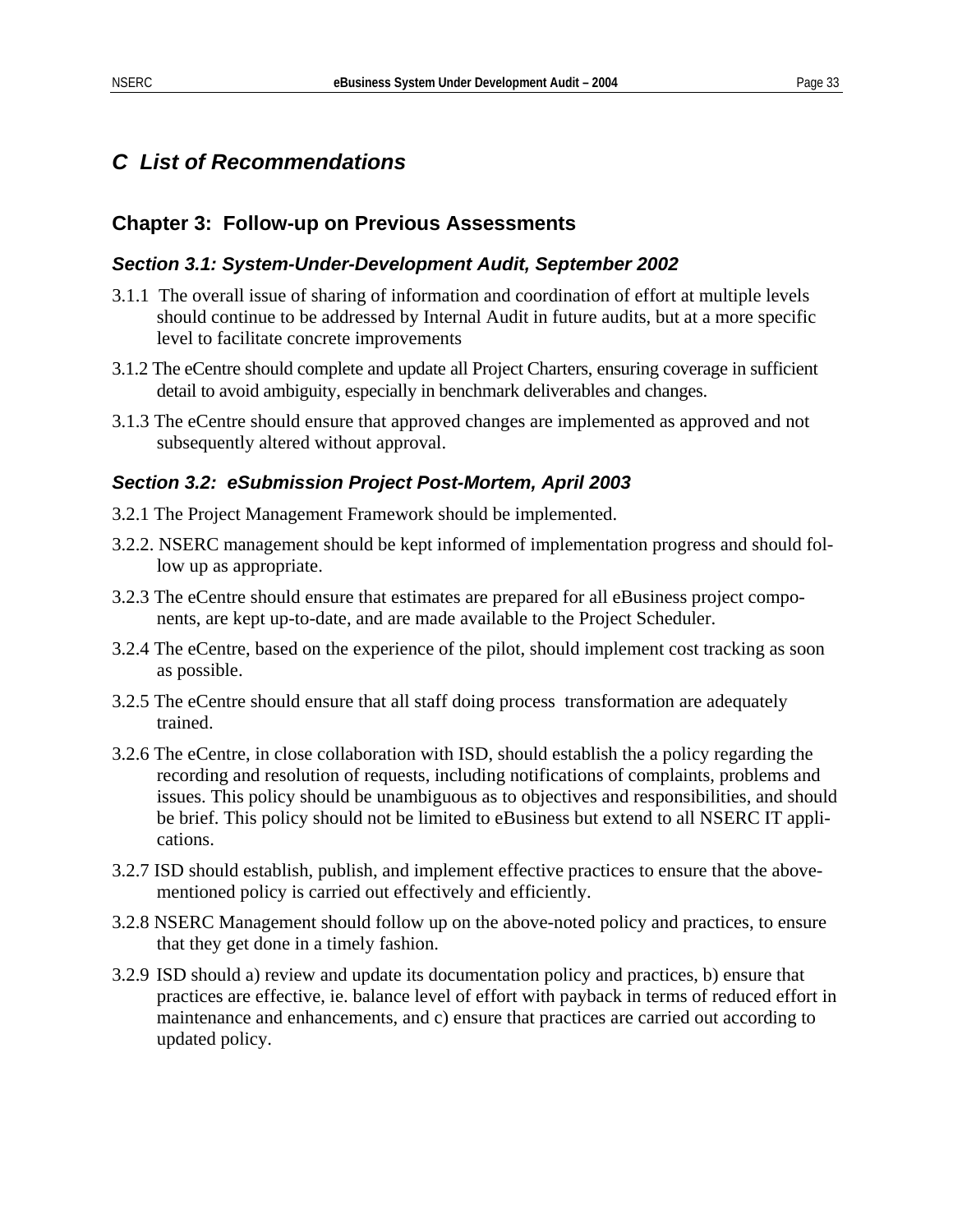### **Chapter 4: Post-Mortem of the 2003 eSubmission Cycle**

### *Section 4.1: Progress on Project Deliverables*

- 4.1.1 The eCentre should ensure that project scheduling be done continuously and effectively. This means that the eCentre should have the resources necessary to maintain the project schedule at all times, and that the project schedule accurately reflect all components of the eBusiness Project to the lowest level of detail needed for effective control.
- 4.1.2 The eCentre should ensure that the project management software utilized should have the capability of nesting layers of detail, that the schedule should exploit this capability, and that this nesting capability should be utilized in reporting the project to various audiences.

### *Section 4.2: Progress on System Performance*

- 4.2.1 ISD should establish and implement a policy of tracking a limited number of key performance indicators. The suggested number is three, but this number could be more or less depending on the need by NSERC management to be informed. The suggested indictors are a) System Downtime – Elapsed, b) System Downtime – Incidents, and c) Complaints Received from External Users.
- 4.2.2 The eCentre should track and report two additional performance indicators: d) Percent Complete – overall project, including individual components where appropriate, and e) Overall Cost, when cost data become available.
- 4.2.3 NSERC senior management, with input from the Management Committee, should review the suggested indicators, substitute as desired, and request that the approved set be tracked and reported on a regular basis.
- 4.2.4 ISD and the eCentre should devise the means for tracking the indicators for which they are responsible, and report results to management on a regular and routine basis. The suggested reporting frequency is monthly.

### **Chapter 5: New / Ongoing Risk Factors**

### *Section 5.1: Governance*

- 5.1.3.1 The eCentre should provide XXXXXX Exempt Privacy Act with a full range of training and coaching in the practice of project scheduling, and in the specific use of MS Project, which is NSERC's chosen scheduling software.
- 5.1.3.2 NSERC management should require all project participants including the eCentre, ISD and program branches – to provide reasonably accurate estimates of the time and resources they plan to use in the project. Note that this is the only realistic way that one can estimate the level of effort and duration of project components.

### *Section 5.2: Project*

5.2.1.1 NSERC management should commission the preparation of an eBusiness Master Plan. This Plan should scope the work remaining to complete the implementation of the original eBusiness vision, updated as appropriate with work completed to date (including the Project Blueprint), as well as changes in the business environment, and developments in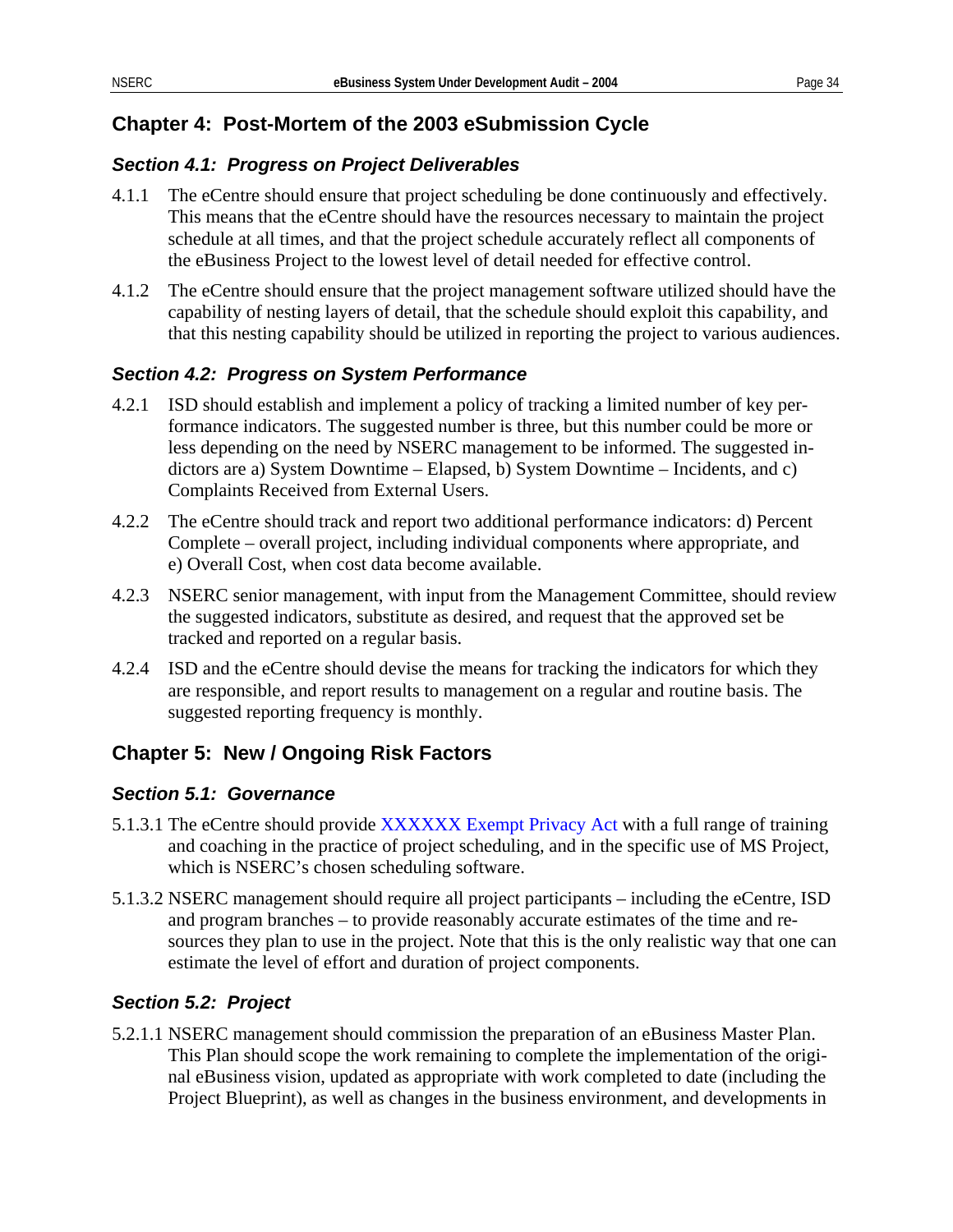technology since the original Plan was created. The Plan should also be time-scaled and costed, so that NSERC management can allocate financial and other resources to ensure completion.

- 5.2.1.2 The eCentre should establish procedures for changing project scope, for documenting scope changes, for naming those persons who are authorized to originate scope changes and others who are authorized to approve them, and for defining the work involved in a particular scope change, including lists of work items, schedule, and effort. ISD should collaborate in this undertaking because such procedures should be adopted for all large CASD undertakings.
- 5.2.4.1 ISD should take appropriate steps to reduce the backlog of outstanding issues, and to keep the backlog to a minimum.
- 5.2.4.2 With reference to recommendations on page [11,](#page-14-1) ISD management should ensure that the referenced practices are closely adhered to.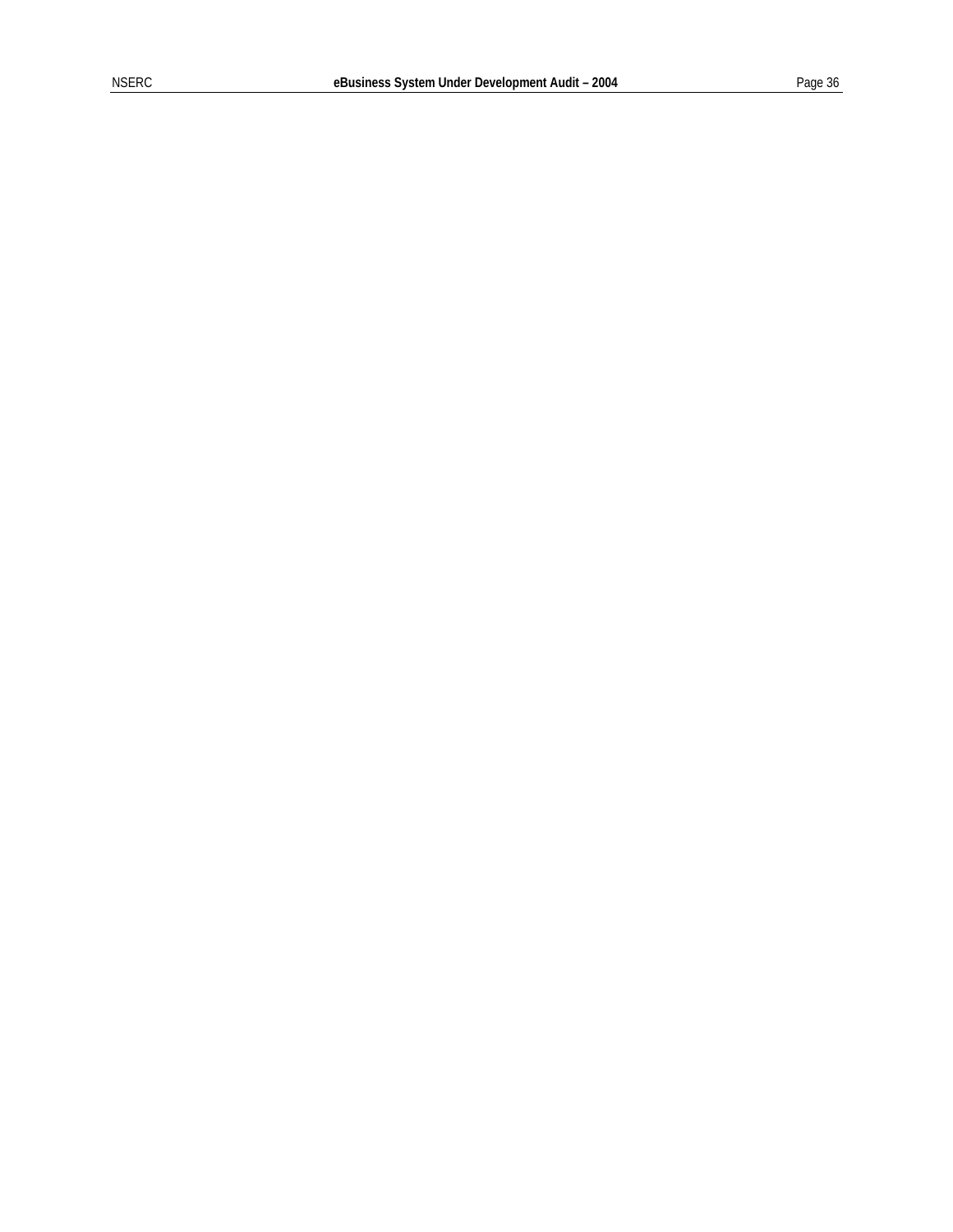# **System under development audit of the eBusiness project 2004 Management (Action Plans) Responses**

| Management Responses completed by: | Christiane Villemure, Director eBusiness Initiative |
|------------------------------------|-----------------------------------------------------|
| As of:                             | 2004/06/14                                          |

|       | <b>Audit Recommendation</b>                                                                                                                                                                                                                     | <b>Management Response</b>                                                                                                                                                                                                                                                                                                                                                                                                                                                                                                                                                                                         | <b>Responsibility</b><br><b>Centre</b> | <b>Due Date</b> |
|-------|-------------------------------------------------------------------------------------------------------------------------------------------------------------------------------------------------------------------------------------------------|--------------------------------------------------------------------------------------------------------------------------------------------------------------------------------------------------------------------------------------------------------------------------------------------------------------------------------------------------------------------------------------------------------------------------------------------------------------------------------------------------------------------------------------------------------------------------------------------------------------------|----------------------------------------|-----------------|
|       | <b>Follow Up on Previous Assessments</b>                                                                                                                                                                                                        |                                                                                                                                                                                                                                                                                                                                                                                                                                                                                                                                                                                                                    |                                        |                 |
|       | 3.1 System Under Development Audit, September 2002                                                                                                                                                                                              |                                                                                                                                                                                                                                                                                                                                                                                                                                                                                                                                                                                                                    |                                        |                 |
| 3.1.1 | The overall issue of sharing of information and<br>coordination of effort at multiple levels should<br>continue to be addressed by Internal Audit in fu-<br>ture audits, but at a more specific level to facili-<br>tate concrete improvements. | It is our experience that issues surrounding com-<br>munications and governance resurface periodi-<br>cally during the course of a project of the magni-<br>tude of eBusiness. We agree that such issues need<br>to be addressed on an ongoing basis. While the<br>Audit Report does not provide any specific lines<br>of inquiries, the eBusiness Initiative will prepare a<br>short report outlining the governance model for<br>eBusiness, established formal communications<br>channels and suggestions for an action plan for<br>concrete improvements. This will serve as the ba-<br>sis for the next Audit. | eBusiness Ini-<br>tiative              | August 2004     |
| 3.1.2 | The eBusiness Initiative should complete and<br>update all Project Charters, ensuring coverage in<br>sufficient detail to avoid ambiguity, especially in                                                                                        | Project Charters are prepared for all eBusiness<br>projects and are presented to the Steering Com-<br>mittee for approval. However, the Audit Report is                                                                                                                                                                                                                                                                                                                                                                                                                                                            | eBusiness Ini-<br>tiative              | May 2004        |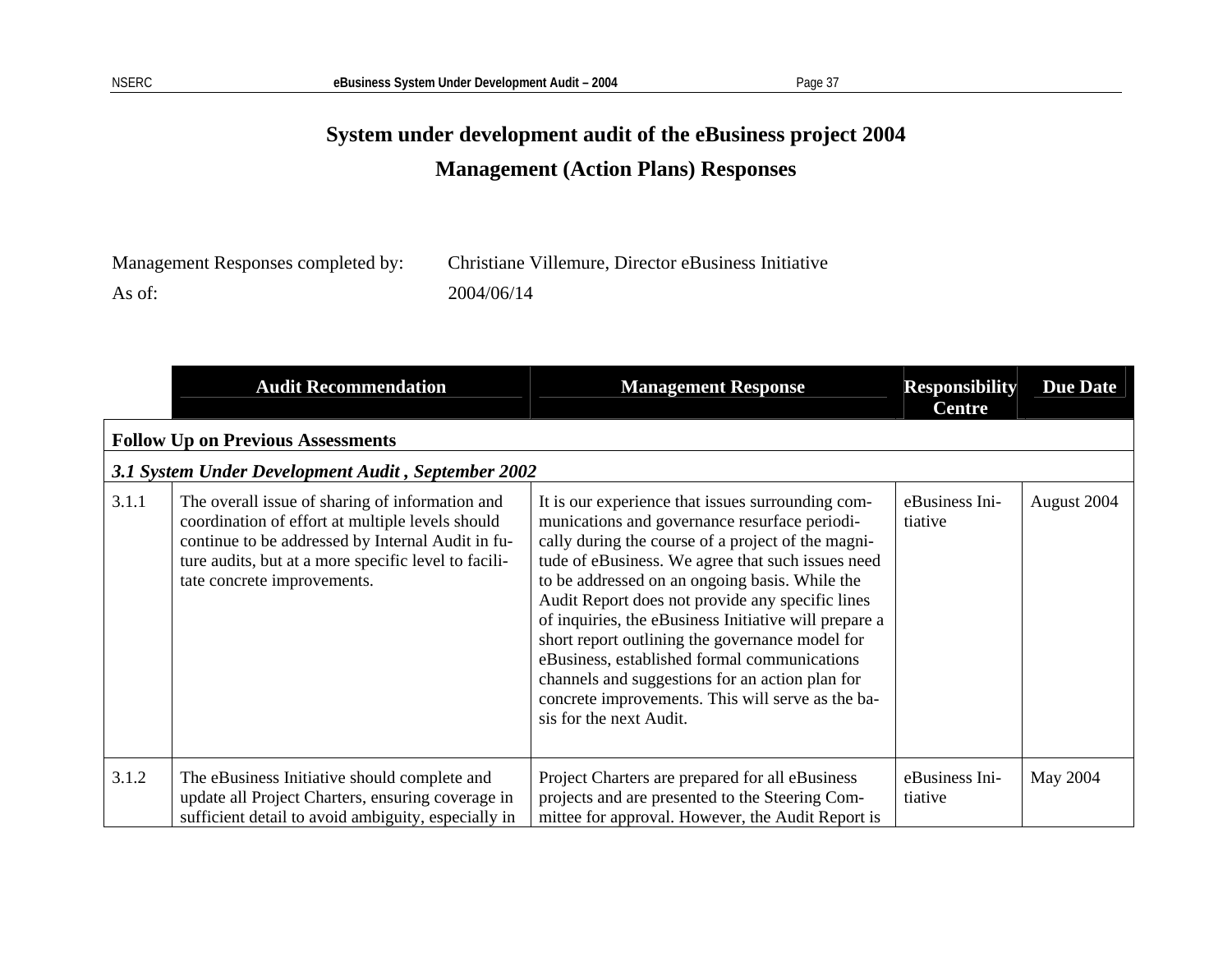|       | <b>Audit Recommendation</b>                                                                                                                     | <b>Management Response</b>                                                                                                                                                                                                                                                                                                                                                                                                                                                                                                                                                                                                                                                           | <b>Responsibility</b><br><b>Centre</b> | <b>Due Date</b> |
|-------|-------------------------------------------------------------------------------------------------------------------------------------------------|--------------------------------------------------------------------------------------------------------------------------------------------------------------------------------------------------------------------------------------------------------------------------------------------------------------------------------------------------------------------------------------------------------------------------------------------------------------------------------------------------------------------------------------------------------------------------------------------------------------------------------------------------------------------------------------|----------------------------------------|-----------------|
|       | benchmark deliverables and changes.                                                                                                             | right that the Charters have not been all kept up to<br>date, because on most occasions, other mecha-<br>nisms have been used to communicate changes.                                                                                                                                                                                                                                                                                                                                                                                                                                                                                                                                |                                        |                 |
|       |                                                                                                                                                 | eBusiness will put in place a standing agenda item<br>for the monthly meeting of the Steering Commit-<br>tee to report on progress, including scope, timeline<br>and deliverable changes; additional information<br>about projects as it becomes available; and ad-<br>justments made to projects. All this information<br>will be maintained in the Project Charters, which<br>will be updated and recirculated as needed.                                                                                                                                                                                                                                                          |                                        |                 |
| 3.1.3 | The eBusiness Initiative should ensure that ap-<br>proved changes are implemented as approved and<br>not subsequently altered without approval. | A sign-off process by all project stakeholders was<br>introduced at the beginning of the eBusiness ini-<br>tiative with the goal of obtaining a better control<br>on project scope and deliverables. The observa-<br>tions of the Audit Report are correct in saying that<br>in several instances, requirements have been<br>changed or expanded after having been approved.<br>The source of this problem is not due to a lack of<br>the proper control mechanisms (proper escalation<br>thresholds have been identified as part of the Pro-<br>ject Management Framework), but rather to a lack<br>of understanding of the impacts of changing the<br>requirements after sign-off. | eBusiness Ini-<br>tiative              | Sept 2004       |
|       |                                                                                                                                                 | A more detailed procedure and proper expecta-<br>tions will be formulated for staff to report changes<br>officially in the future. The challenge in this is not<br>the development of the procedure itself but in sen-                                                                                                                                                                                                                                                                                                                                                                                                                                                               |                                        |                 |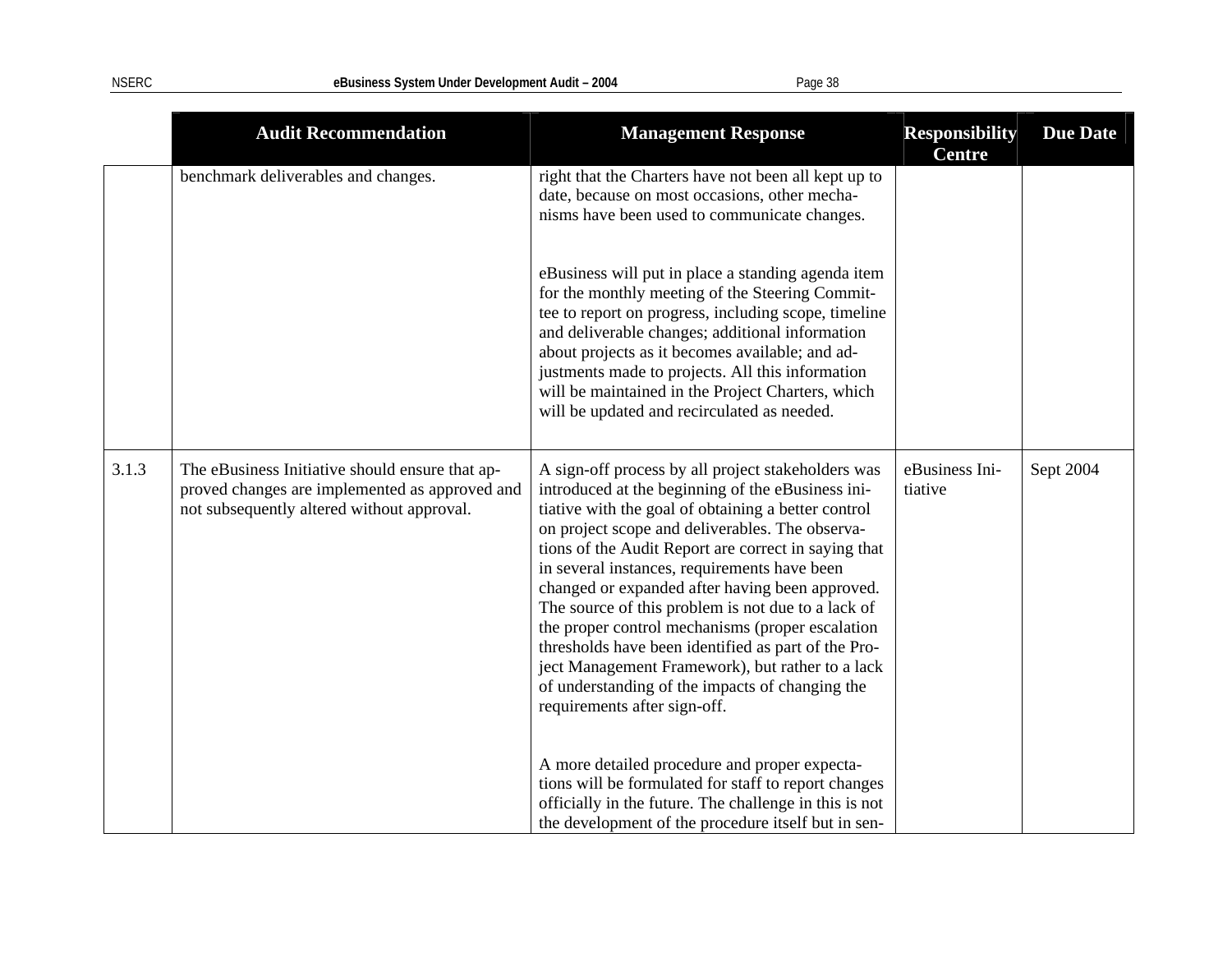|       | <b>Audit Recommendation</b>                                | <b>Management Response</b>                                                                                                                                                                                                                                                                                                                                                                                                                                                                                                                                                                          | <b>Responsibility</b><br><b>Centre</b> | <b>Due Date</b> |
|-------|------------------------------------------------------------|-----------------------------------------------------------------------------------------------------------------------------------------------------------------------------------------------------------------------------------------------------------------------------------------------------------------------------------------------------------------------------------------------------------------------------------------------------------------------------------------------------------------------------------------------------------------------------------------------------|----------------------------------------|-----------------|
|       |                                                            | sitizing staff about the fact that requirements defi-<br>nition is a defined task in projects with a defined<br>timeframe that must be respected to maintain the<br>ability to meet the deadline. A carefully-<br>developed communication plan will accompany<br>the new procedure to highlight the greater benefits<br>and the requirements associated with this proce-<br>dure.                                                                                                                                                                                                                   |                                        |                 |
|       |                                                            | This is related to recommendation 5.2.1.2                                                                                                                                                                                                                                                                                                                                                                                                                                                                                                                                                           |                                        |                 |
|       | 3.2 eSubmission Project Post-Mortem, April 2003            |                                                                                                                                                                                                                                                                                                                                                                                                                                                                                                                                                                                                     |                                        |                 |
| 3.2.1 | The Project Management Framework should be<br>implemented. | The Project Management Framework has been in<br>use since its development in February 2003. Its<br>implementation involves introducing many project<br>management principles which are new at NSERC.<br>Implementation has been gradual since February<br>2003 and will continue until fully completed.                                                                                                                                                                                                                                                                                             | eBusiness Ini-<br>tiative              |                 |
|       |                                                            | Done to date:<br>Templates have been developed for all<br>documentation aspects associated with the<br>Framework, except for the "completion<br>report," to ensure consistency in reporting<br>on all relevant aspects of a given project.<br>These are all currently in use.<br>A pre-defined project work breakdown<br>structure (WBS) is used as a basis to de-<br>velop all project plans. Once project plans<br>are developed by the individual managers,<br>they are automatically rolled-up into the<br>Master Plan by the Project Integrator.<br>Cost tracking, including actual time spent |                                        |                 |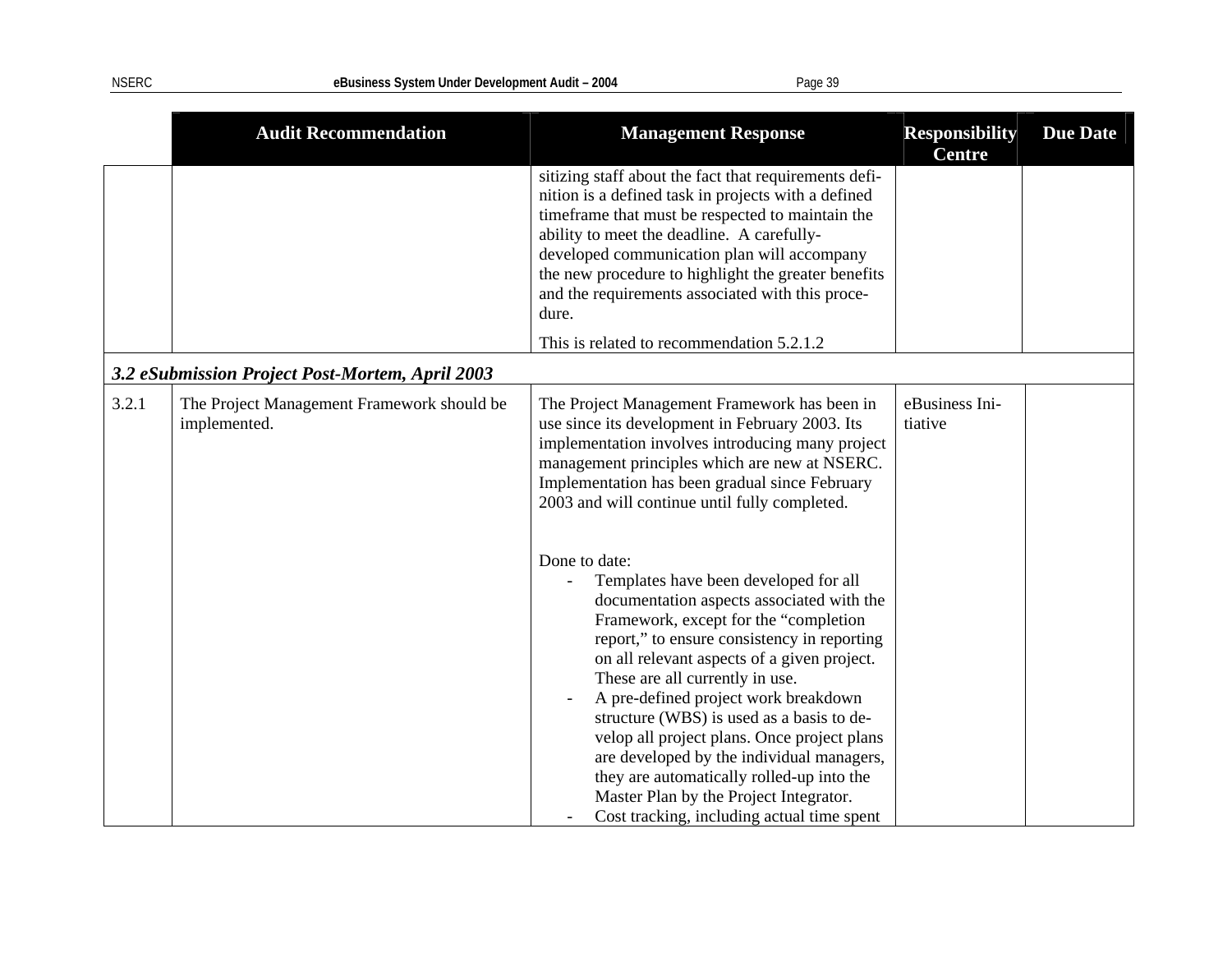|       | <b>Audit Recommendation</b>                 | <b>Management Response</b>                                                                                                                                                                                                                                                                                                                                                                                                                                                               | <b>Responsibility</b><br><b>Centre</b> | <b>Due Date</b>             |
|-------|---------------------------------------------|------------------------------------------------------------------------------------------------------------------------------------------------------------------------------------------------------------------------------------------------------------------------------------------------------------------------------------------------------------------------------------------------------------------------------------------------------------------------------------------|----------------------------------------|-----------------------------|
|       |                                             | on projects by team members and capital<br>versus non-capital costs.                                                                                                                                                                                                                                                                                                                                                                                                                     |                                        |                             |
|       |                                             | To be completed:<br>Develop the Project Completion Report<br>template, and implement its use, including<br>proper sign-off by project stakeholders.<br>All projects need to adjust to the formal<br>project plan WBS structure and be kept<br>up-to-date by project managers. Proper<br>dependencies and critical path need to be<br>recorded.<br>Implementation of the phase gate approval<br>process.<br>Full implementation of the progress re-<br>porting process, for all projects. |                                        | Oct 2004<br>End-Aug<br>2004 |
|       |                                             |                                                                                                                                                                                                                                                                                                                                                                                                                                                                                          |                                        | End-Aug<br>2004             |
|       |                                             |                                                                                                                                                                                                                                                                                                                                                                                                                                                                                          |                                        | End-Aug<br>2004             |
| 3.2.2 | NSERC management should be kept informed of | Agreed. Management Committee will be kept in-                                                                                                                                                                                                                                                                                                                                                                                                                                            | eBusiness Ini-                         | Ongoing                     |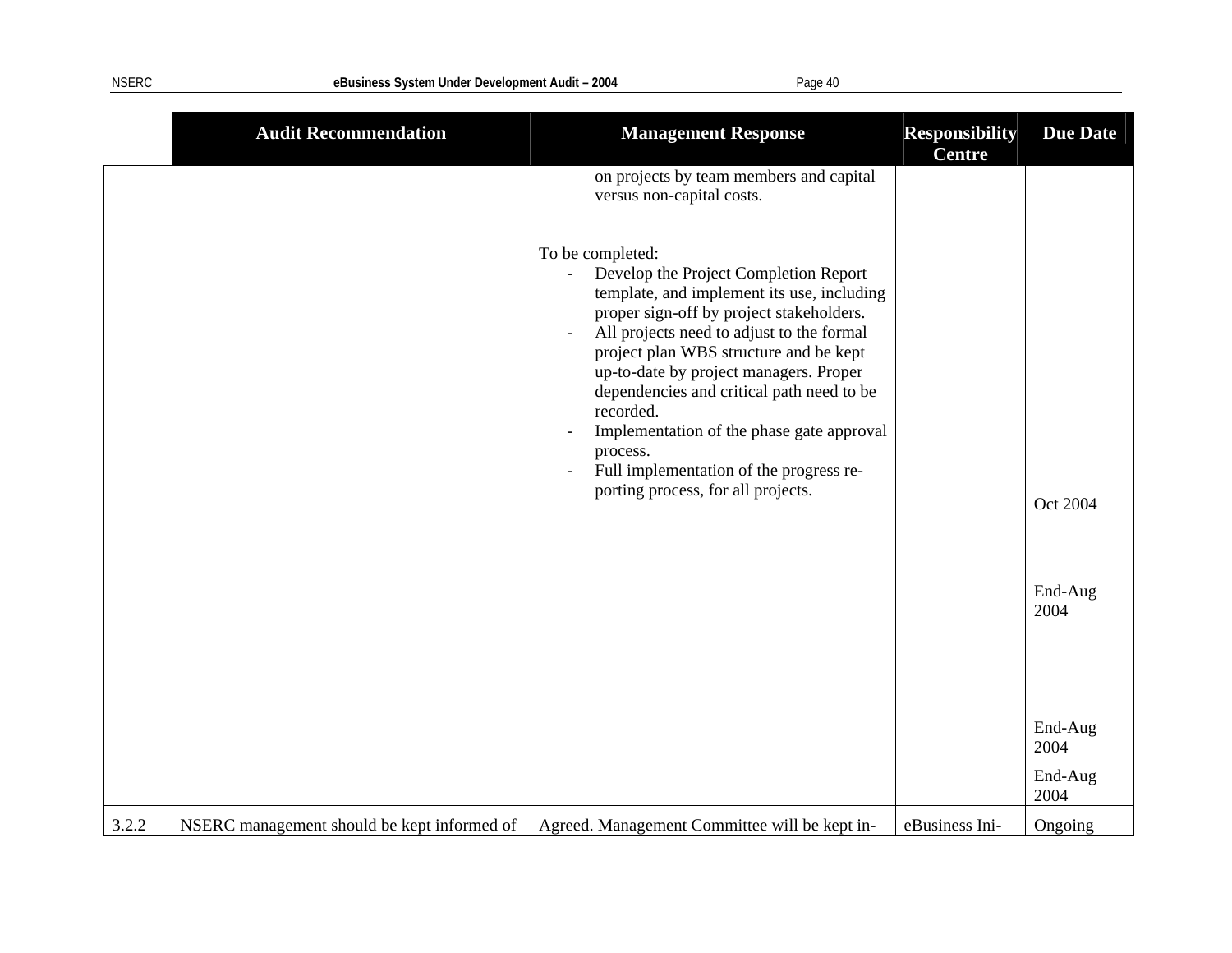|       | <b>Audit Recommendation</b>                                                                                                                                                        | <b>Management Response</b>                                                                                                                                                                                                                                        | <b>Responsibility</b><br><b>Centre</b> | <b>Due Date</b> |
|-------|------------------------------------------------------------------------------------------------------------------------------------------------------------------------------------|-------------------------------------------------------------------------------------------------------------------------------------------------------------------------------------------------------------------------------------------------------------------|----------------------------------------|-----------------|
|       | implementation progress and should follow up as<br>appropriate.                                                                                                                    | formed of progress via formal reporting to the<br>eBusiness Steering Committee.                                                                                                                                                                                   | tiative                                |                 |
| 3.2.3 | The eBusiness Initiative should ensure that esti-<br>mates are prepared for all eBusiness project com-<br>ponents, kept up-to-date and made available to<br>the Project Scheduler. | This is currently being carried out and will need to<br>be conducted on an ongoing basis throughout the<br>project.                                                                                                                                               | eBusiness/ISD                          | Ongoing         |
| 3.2.4 | The eBusiness Initiative, based on the experience<br>of the pilot, should implement cost tracking as<br>soon as possible.                                                          | This has been done as of April $1st$ , 2004, to coin-<br>cide with the beginning of the fiscal year.                                                                                                                                                              | eBusiness Ini-<br>tiative              | complete        |
| 3.2.5 | The eBusiness Initiative should ensure that all<br>staff doing process transformation are adequately<br>trained.                                                                   | There are two components to this recommenda-<br>tion. First, sufficient time needs to be allocated to<br>conduct process transformation activities and sec-<br>ond, expertise needs to be available.                                                              | eBusiness Ini-<br>tiative              | Oct 2004        |
|       |                                                                                                                                                                                    | In December 2003, a new project manager was<br>hired and given the specific mandate to lead the<br>business process redesign. With the goal of devel-<br>oping resident expertise in the matter, this indi-<br>vidual has received the following training so far: |                                        |                 |
|       |                                                                                                                                                                                    | - Change management (along with the entire<br>eBusiness Initiative)                                                                                                                                                                                               |                                        |                 |
|       |                                                                                                                                                                                    | - Work Improvement through Process Redesign<br>and Simplification (two-day course).                                                                                                                                                                               |                                        |                 |
|       |                                                                                                                                                                                    | More advanced training is planned in business                                                                                                                                                                                                                     |                                        |                 |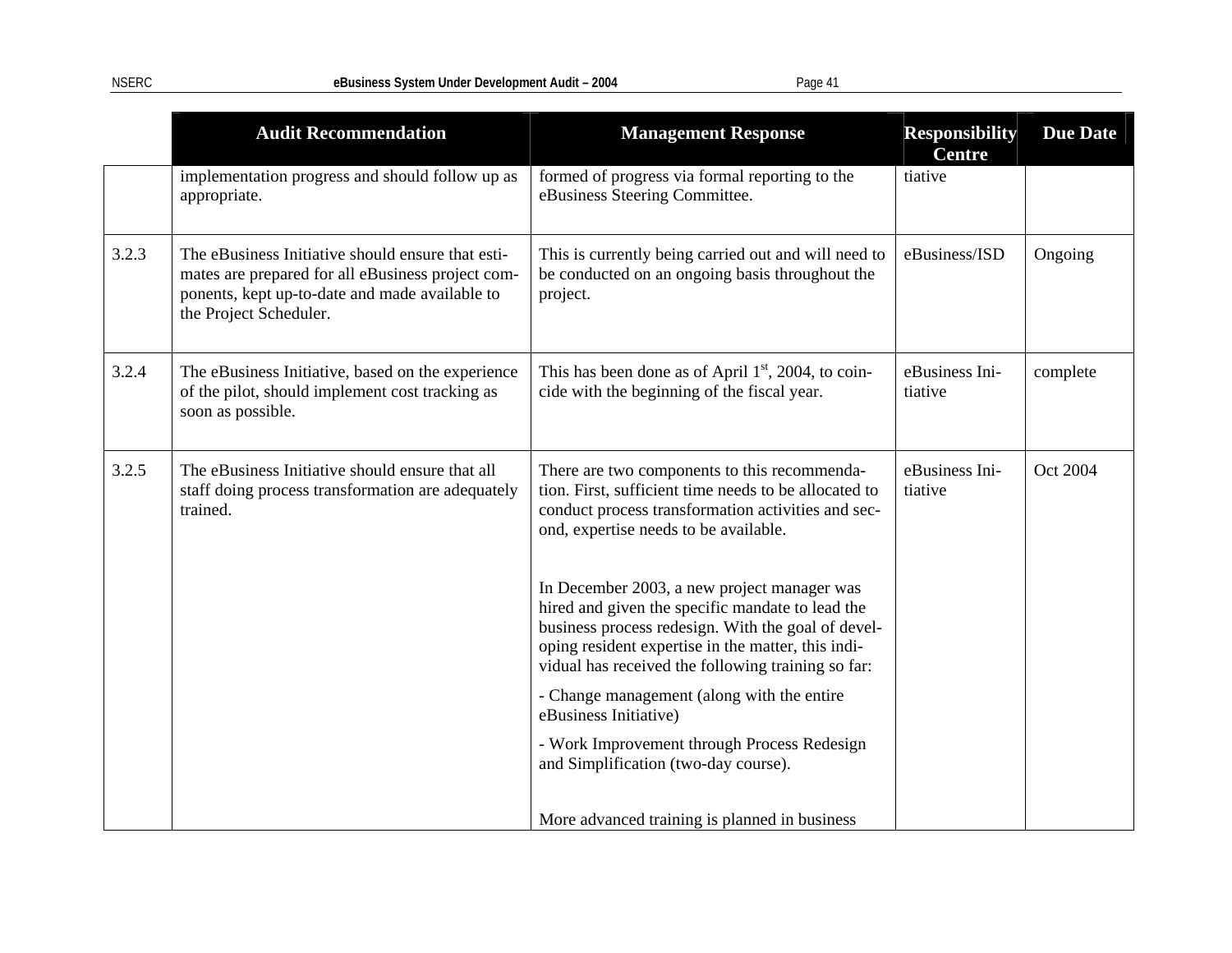|       | <b>Audit Recommendation</b>                                                                                                                                                                                                                                                                                                                                                                                       | <b>Management Response</b>                                                                                                                                                                                                                                                                                                                                                                                                                                                                                                                     | <b>Responsibility</b><br><b>Centre</b> | <b>Due Date</b> |
|-------|-------------------------------------------------------------------------------------------------------------------------------------------------------------------------------------------------------------------------------------------------------------------------------------------------------------------------------------------------------------------------------------------------------------------|------------------------------------------------------------------------------------------------------------------------------------------------------------------------------------------------------------------------------------------------------------------------------------------------------------------------------------------------------------------------------------------------------------------------------------------------------------------------------------------------------------------------------------------------|----------------------------------------|-----------------|
|       |                                                                                                                                                                                                                                                                                                                                                                                                                   | process redesign and specialized expertise will be<br>brought in to conduct specific portions of the work<br>when necessary.                                                                                                                                                                                                                                                                                                                                                                                                                   |                                        |                 |
|       |                                                                                                                                                                                                                                                                                                                                                                                                                   | Another important mechanism to develop internal<br>expertise is to foster the exchange of staff between<br>the eBusiness division and other divisions of<br>NSERC. This ensures a transfer of knowledge<br>about the eBusiness transformation requirements<br>and provides divisions with individuals who have<br>previous involvement in transforming processes.                                                                                                                                                                              |                                        |                 |
| 3.2.6 | The eBusiness Initiative, in close collaboration<br>with ISD, should establish a policy regarding the<br>recording and resolution of requests, including<br>notifications of complaints, problems and issues.<br>This policy should be unambiguous as to objec-<br>tives and responsibilities, and should be brief.<br>This policy should not be limited to eBusiness<br>but extend to all NSERC IT applications. | A user group has recently been formed to ensure<br>the management and maintenance of the eSubmis-<br>sion service. This group will use criteria for cate-<br>gorizing requests, which have been defined and<br>approved by the Steering Committee. This group<br>will also review the helpdesk log (complaints, fre-<br>quent problems/issues and suggestions for en-<br>hancements). Preliminary roles and responsibili-<br>ties have been drafted for review by the user<br>group. In the first stage of operations, the user<br>group will: | eBusiness Ini-<br>tiative              | Sept 2004       |
|       |                                                                                                                                                                                                                                                                                                                                                                                                                   | - finalize its mandate, including roles and respon-<br>sibilities;                                                                                                                                                                                                                                                                                                                                                                                                                                                                             |                                        |                 |
|       |                                                                                                                                                                                                                                                                                                                                                                                                                   | - define a process for recording, prioritizing and<br>resolving requests;                                                                                                                                                                                                                                                                                                                                                                                                                                                                      |                                        |                 |
|       |                                                                                                                                                                                                                                                                                                                                                                                                                   | - determine a schedule for timely resolution of<br>requests; and                                                                                                                                                                                                                                                                                                                                                                                                                                                                               |                                        |                 |
|       |                                                                                                                                                                                                                                                                                                                                                                                                                   | - determine proper linkages with other existing                                                                                                                                                                                                                                                                                                                                                                                                                                                                                                |                                        |                 |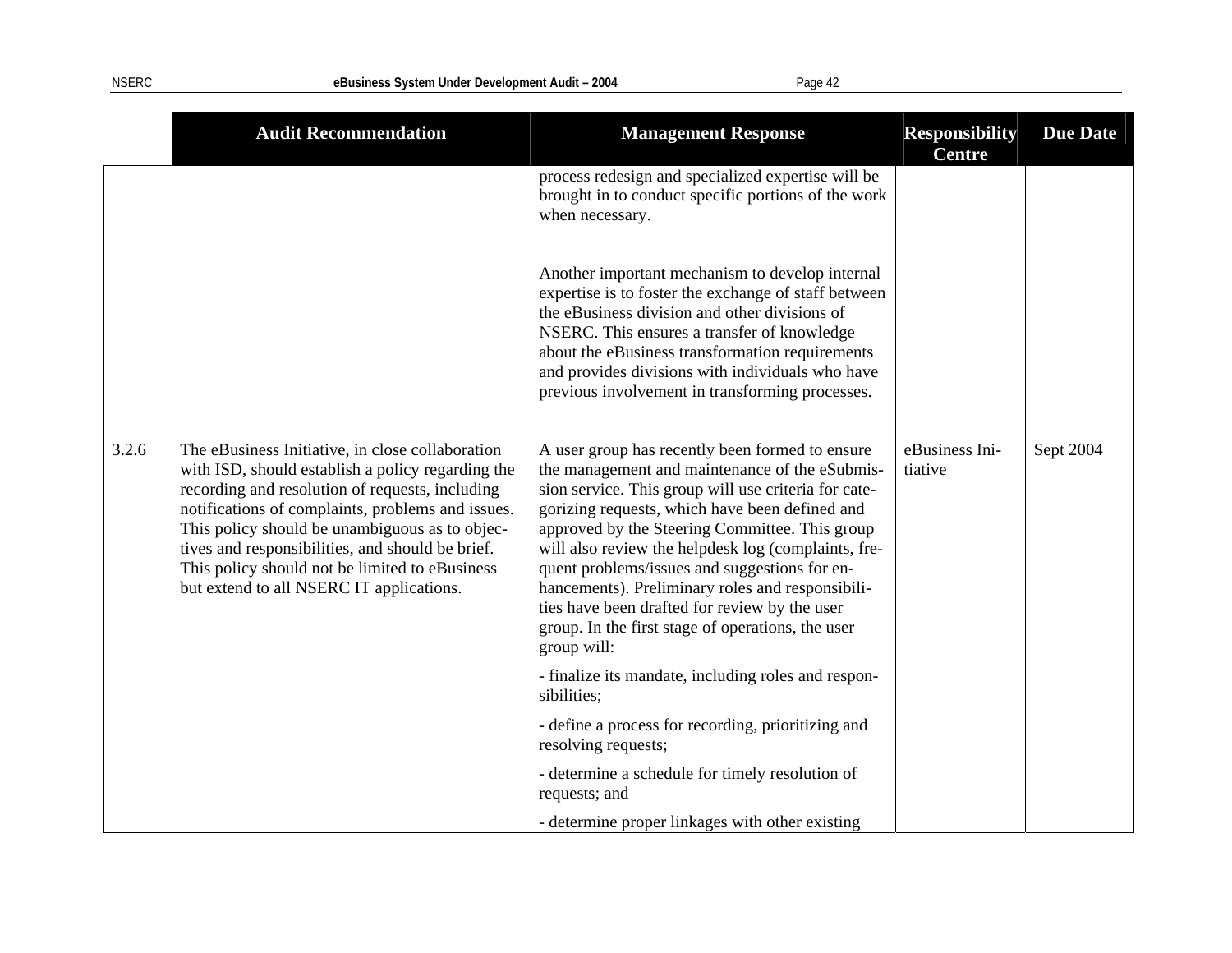| <b>Audit Recommendation</b> | <b>Management Response</b>                                                                                                                                                                                                                                                                                                      | <b>Responsibility</b><br><b>Centre</b> | <b>Due Date</b> |
|-----------------------------|---------------------------------------------------------------------------------------------------------------------------------------------------------------------------------------------------------------------------------------------------------------------------------------------------------------------------------|----------------------------------------|-----------------|
|                             | processes (see below).                                                                                                                                                                                                                                                                                                          |                                        |                 |
|                             | All this will be modeled against the NAMIS user<br>group management process, which is established<br>and has proven its effectiveness. This will also be<br>applied to other eServices as they are delivered.                                                                                                                   |                                        |                 |
|                             | Procedures developed to date:                                                                                                                                                                                                                                                                                                   |                                        |                 |
|                             | - The Remedy Call Tracking system tracks and<br>logs the external support calls (or e-mails) and<br>assists in ensuring the closure of all calls. Calls<br>which require the system or a process to be ad-<br>dressed are then forwarded to the QA team for<br>entry into Rational where it will be prioritized and<br>tracked. |                                        |                 |
|                             | - Calls which are "notification of complaints" are<br>generally addressed and followed-up by senior<br>project management staff. A formal process on<br>management of complaints would further<br>strengthen the existing model.                                                                                                |                                        |                 |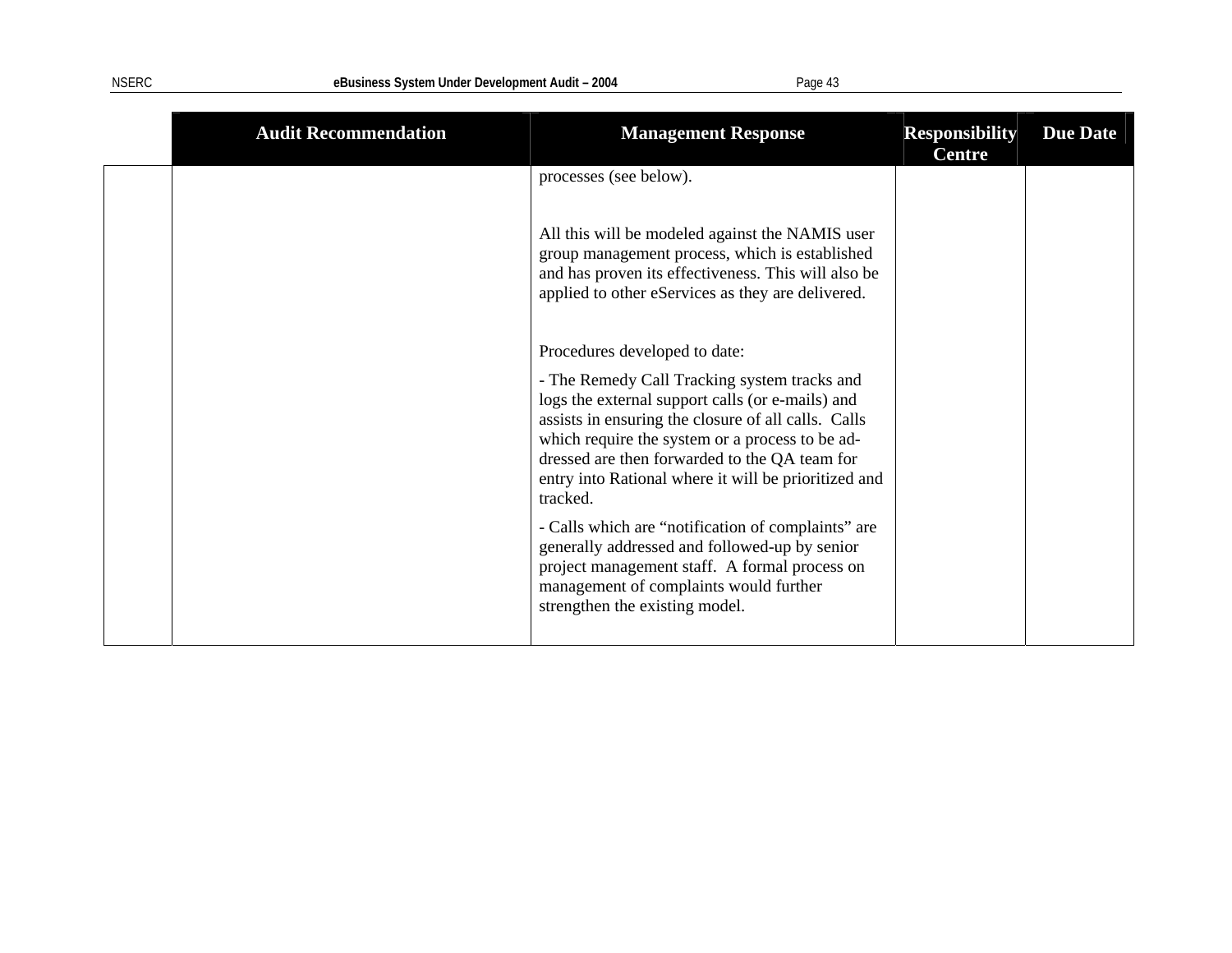|       | <b>Audit Recommendation</b>                                                                                                                                                                                                                                                                                         | <b>Management Response</b>                                                                                                                                                                                                                                                                                                                                                                                                                                                                                                                                                                                                                                                          | <b>Responsibility</b><br><b>Centre</b> | <b>Due Date</b> |
|-------|---------------------------------------------------------------------------------------------------------------------------------------------------------------------------------------------------------------------------------------------------------------------------------------------------------------------|-------------------------------------------------------------------------------------------------------------------------------------------------------------------------------------------------------------------------------------------------------------------------------------------------------------------------------------------------------------------------------------------------------------------------------------------------------------------------------------------------------------------------------------------------------------------------------------------------------------------------------------------------------------------------------------|----------------------------------------|-----------------|
| 3.2.7 | ISD should establish, publish and implement ef-<br>fective practices to ensure that the above-<br>mentioned policy is carried out effectively and<br>efficiently.                                                                                                                                                   | Agreed.<br>Practices have been documented and accom-<br>panying workflows are published on the<br>Intranet workgroup segments. The materials<br>will also be reviewed during ramp-up training<br>this summer.<br>In collaboration with the eBusiness Initiative, a<br>review of the materials will be conducted to en-<br>sure alignment with the eSubmission user group<br>operations and the new "complaints management"<br>procedure.                                                                                                                                                                                                                                            | ISD / eBusiness                        | Sept 2004       |
| 3.2.8 | NSERC Management should follow up on the<br>above-noted policy and practices, to ensure that<br>they get done in a timely fashion.                                                                                                                                                                                  | Agreed. Proper reports will be provided to Man-<br>agement.                                                                                                                                                                                                                                                                                                                                                                                                                                                                                                                                                                                                                         | Steering Com-<br>mittee                | Ongoing         |
| 3.2.9 | ISD should a) review and update its documenta-<br>tion policy and practices; b) ensure that practices<br>are effective, i.e. balance level of effort with pay-<br>back in terms of reduced effort in maintenance<br>and enhancements; and c) ensure that practices<br>are carried out according to up-dated policy. | Agreed. The ISD teams have developed template<br>standards for business requirements, functional<br>specification, technical specifications and QA test<br>plans (scripts). Each is tied to a phase within the<br>system development life cycle. Signoff of the<br>business and functional specifications act as mile-<br>stones and "gates" to the next phases of the life<br>cycle. All completed documentation is recorded<br>in a standard project segment on the Intranet. All<br>ISD team members are familiar with the materials<br>and how to use them - the practice has been inte-<br>grated into the project cycle.<br>Upon finalization of the project documentation it | <b>ISD</b>                             | Sept 2004       |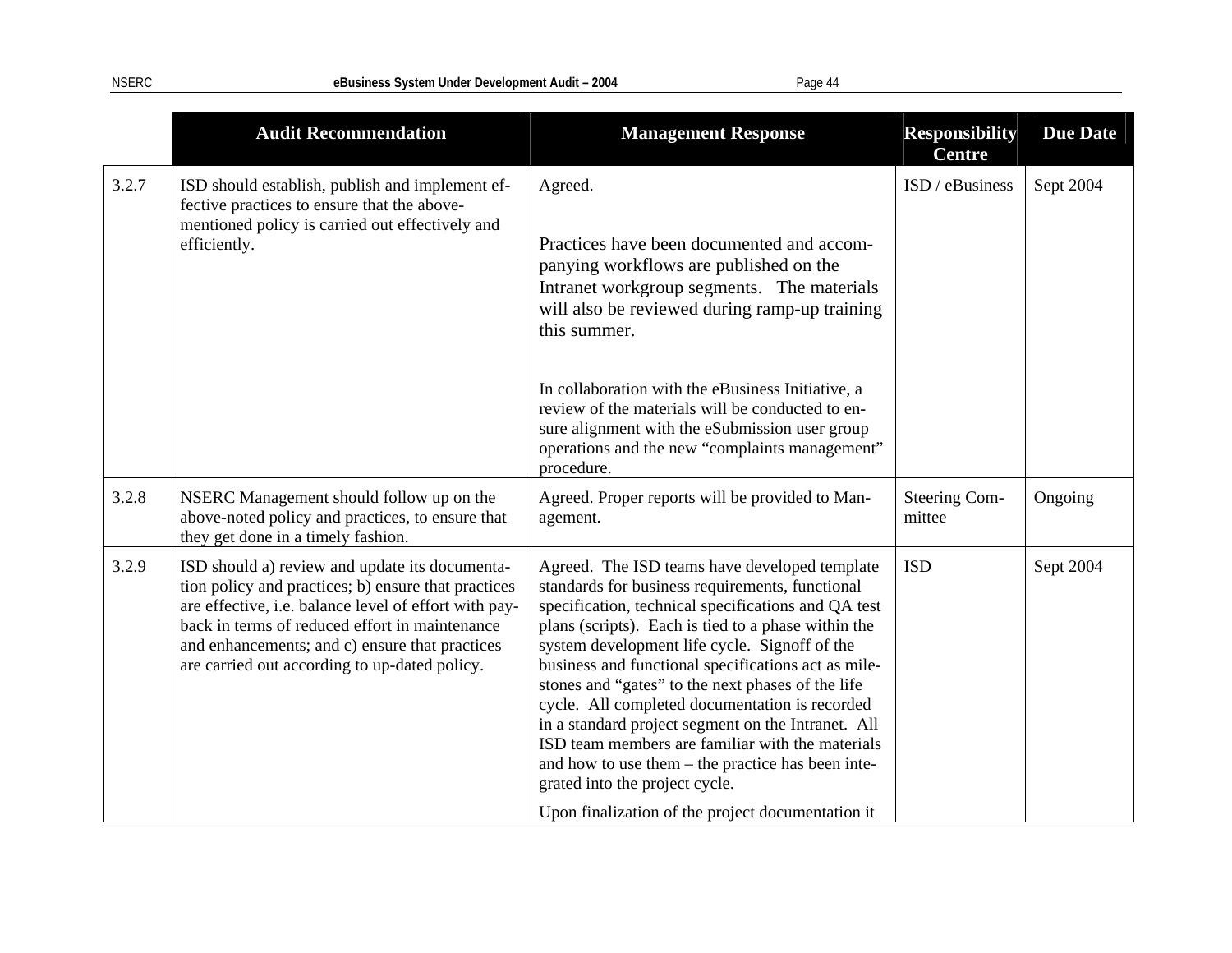|       | <b>Audit Recommendation</b>                                                                                                                                                                                                                                                                                                                                                                                      | <b>Management Response</b>                                                                                                                                                                                                                                                                                                                                                                      | <b>Responsibility</b><br><b>Centre</b> | <b>Due Date</b>  |
|-------|------------------------------------------------------------------------------------------------------------------------------------------------------------------------------------------------------------------------------------------------------------------------------------------------------------------------------------------------------------------------------------------------------------------|-------------------------------------------------------------------------------------------------------------------------------------------------------------------------------------------------------------------------------------------------------------------------------------------------------------------------------------------------------------------------------------------------|----------------------------------------|------------------|
|       |                                                                                                                                                                                                                                                                                                                                                                                                                  | will be released from the workgroup segment to<br>the public domain of the Intranet.                                                                                                                                                                                                                                                                                                            |                                        |                  |
|       | Post-Mortem of the 2003 eSubmission Cycle                                                                                                                                                                                                                                                                                                                                                                        |                                                                                                                                                                                                                                                                                                                                                                                                 |                                        |                  |
|       | <b>4.1 Progress on Project Deliverables</b>                                                                                                                                                                                                                                                                                                                                                                      |                                                                                                                                                                                                                                                                                                                                                                                                 |                                        |                  |
| 4.1.1 | The eBusiness Initiative should ensure that pro-<br>ject scheduling be done continuously and effec-<br>tively. This means that the eBusiness Initiative<br>should have the resources necessary to maintain<br>the project schedule at all times, and that the pro-<br>ject schedule accurately reflect all components of<br>the eBusiness Project to the lowest level of detail<br>needed for effective control. | Agreed. The responsibilities associated with pro-<br>ject planning, scheduling and updating is under<br>the full-time project integrator.<br>Project managers have the responsibility to de-<br>velop and maintain their own plans and schedules<br>and submit them to the project integrator for in-<br>corporation into the Master Plan.                                                      | eBusiness Ini-<br>tiative              | Sept 2004        |
|       |                                                                                                                                                                                                                                                                                                                                                                                                                  | A project planning and scheduling tutorial has<br>been developed and used to provide training to all<br>project managers. This tutorial will be formalized<br>into a procedure as soon as we have enough ex-<br>perience with the process to guarantee its effec-<br>tiveness. This tutorial specifies the level of detail<br>project managers need to include in their plans<br>and schedules. |                                        |                  |
| 4.1.2 | The eBusiness Initiative should ensure that the<br>project management software utilized should<br>have the capability of nesting layers of detail, that<br>the schedule should exploit this capability and<br>that this nesting capability should be utilized in<br>reporting the project to various audiences.                                                                                                  | Agreed. This is in progress.<br>MS-Project is the software chosen for the eBusi-<br>ness Master Plan. The eBusiness Initiative is in<br>the process of establishing and improving a com-<br>prehensive Master Plan according to established                                                                                                                                                     | eBusiness Ini-<br>tiative              | end-June<br>2004 |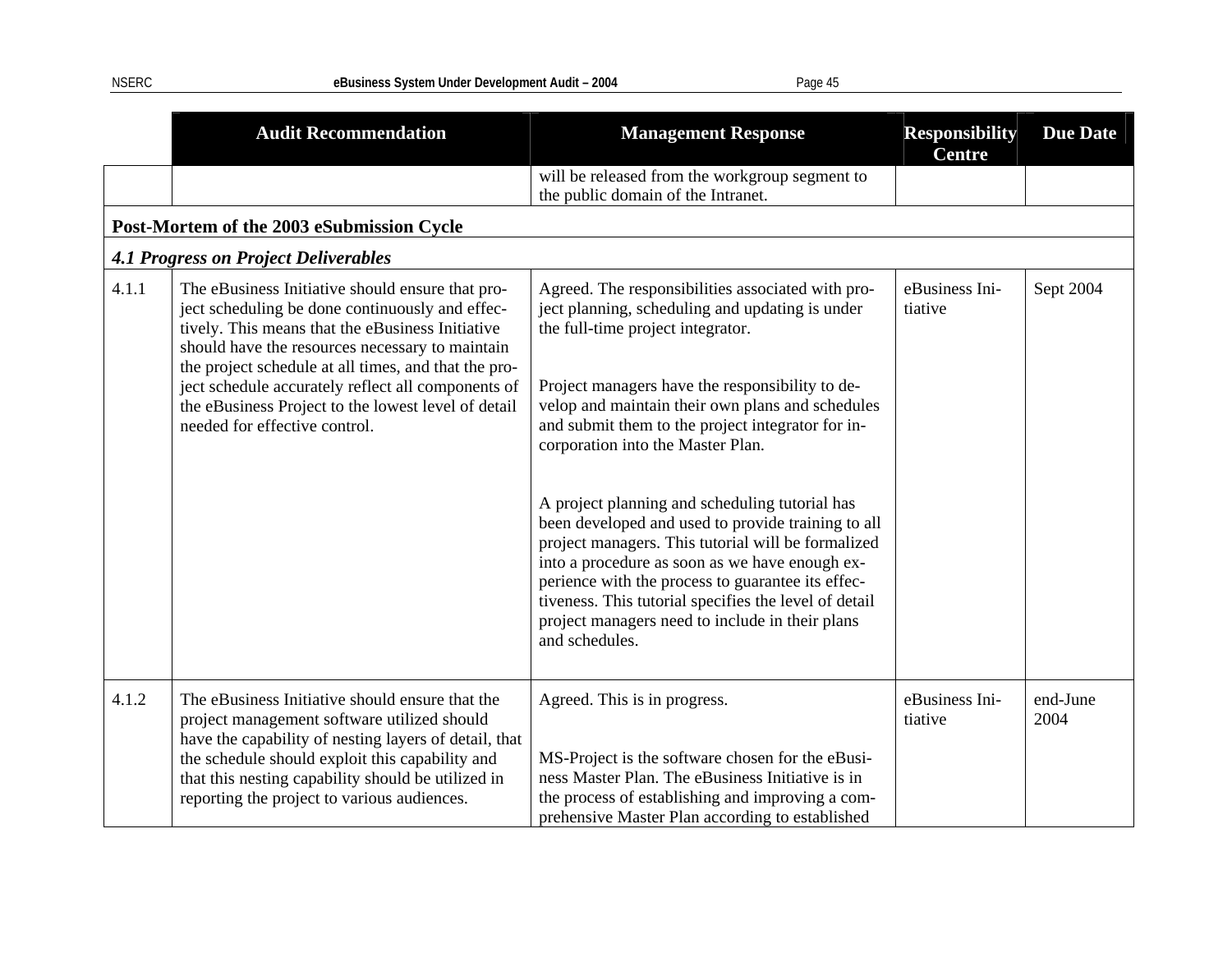|       | <b>Audit Recommendation</b>                                                                                                                                                                                                                                                                                                                                                                                     | <b>Management Response</b>                                                                                                                                                                                                                                                                                                                                                                                                                            | <b>Responsibility</b><br><b>Centre</b> | <b>Due Date</b>  |
|-------|-----------------------------------------------------------------------------------------------------------------------------------------------------------------------------------------------------------------------------------------------------------------------------------------------------------------------------------------------------------------------------------------------------------------|-------------------------------------------------------------------------------------------------------------------------------------------------------------------------------------------------------------------------------------------------------------------------------------------------------------------------------------------------------------------------------------------------------------------------------------------------------|----------------------------------------|------------------|
|       |                                                                                                                                                                                                                                                                                                                                                                                                                 | standards to be followed in all aspects of the<br>eBusiness Initiative. This process was started with<br>the appointment of the project integrator in the<br>Spring 2003. The Auditor has seen an earlier ver-<br>sion of the Master Plan, which has been signifi-<br>cantly improved since then. The Master Plan in-<br>cludes proper levels of detail, with roll-up capa-<br>bilities that can be used as a function of the in-<br>tended audience. |                                        |                  |
|       | <b>4.2 Progress on System Performance</b>                                                                                                                                                                                                                                                                                                                                                                       |                                                                                                                                                                                                                                                                                                                                                                                                                                                       |                                        |                  |
| 4.2.1 | ISD should establish and implement a policy of<br>tracking a limited number of key performance<br>indicators. The suggested number is three, but<br>this number could be higher or lower depending<br>on the need by NSERC management to be in-<br>formed. The suggested indictors are a) System<br>Downtime – Elapsed, b) System Downtime –<br>Incidents, and c) Complaints Received from Ex-<br>ternal Users. | This was addressed prior to publication of the fi-<br>nal report. Due to the nature of the architecture<br>and the need to interpret system generated mes-<br>sages of "downtime," a manual process was im-<br>plemented to record both system downtime inci-<br>dents (Production and Pilot environments only) as<br>well as elapsed time.<br>"Complaints received from External Users" will<br>(must) be tied to Recommendation 3.2.6.              | <b>ISD</b>                             | Complete         |
| 4.2.2 | The eBusiness Initiative should track and report<br>two additional performance indicators: d) Percent<br>Complete – overall project, including individual<br>components where appropriate; and e) Overall<br>Cost, when cost data become available.                                                                                                                                                             | Agreed.<br>Point "d" will be addressed once the Master Plan<br>is completed and fully functional.<br>Point "e" is already in place.                                                                                                                                                                                                                                                                                                                   | eBusiness Ini-<br>tiative              | Aug 2004         |
| 4.2.3 | NSERC senior management, with input from the                                                                                                                                                                                                                                                                                                                                                                    | This recommendation will be addressed through                                                                                                                                                                                                                                                                                                                                                                                                         | Steering Com-                          | <b>June 2004</b> |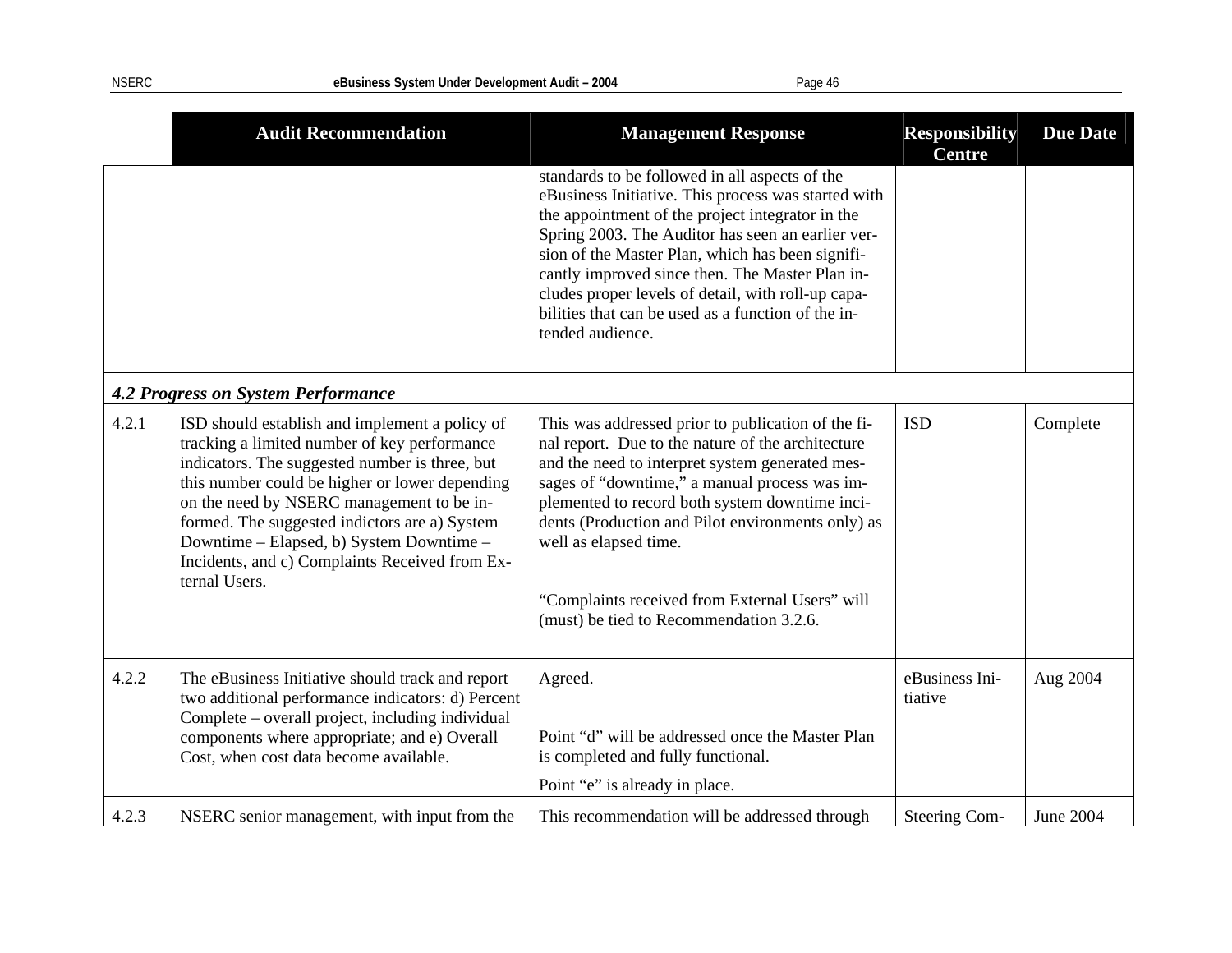|                | <b>Audit Recommendation</b>                                                                                                                                                                                                                           | <b>Management Response</b>                                                                                                                                                                                                                                                                                                                                                                                                                                                                                                  | <b>Responsibility</b><br><b>Centre</b> | <b>Due Date</b>                                                |
|----------------|-------------------------------------------------------------------------------------------------------------------------------------------------------------------------------------------------------------------------------------------------------|-----------------------------------------------------------------------------------------------------------------------------------------------------------------------------------------------------------------------------------------------------------------------------------------------------------------------------------------------------------------------------------------------------------------------------------------------------------------------------------------------------------------------------|----------------------------------------|----------------------------------------------------------------|
|                | Management Committee, should review the sug-<br>gested indicators, substitute as desired and re-<br>quest that the approved set be tracked and re-<br>ported on a regular basis.                                                                      | the regular progress reporting process to Man-<br>agement. A new format for the progress report,<br>which accounts for those measures, has been in<br>use since April 1, 2004. Feedback from Manage-<br>ment will continue to be monitored to ensure the<br>reports address Management's needs.                                                                                                                                                                                                                             | mittee                                 |                                                                |
| 4.2.4          | ISD and the eBusiness Initiative should devise<br>the means for tracking the indicators for which<br>they are responsible, and report results to man-<br>agement on a regular and routine basis. The sug-<br>gested reporting frequency is monthly.   | See 4.2.3. A two-week Management reporting<br>cycle has been in place since the inception of the<br>eBusiness Initiative in May 2001. This process,<br>under the responsibility of the project integrator,<br>will be adapted to include reporting on proper in-<br>dicators.                                                                                                                                                                                                                                               | eBusiness Ini-<br>tiative              | Aug 2004                                                       |
|                | <b>New / Ongoing Risk Factors</b>                                                                                                                                                                                                                     |                                                                                                                                                                                                                                                                                                                                                                                                                                                                                                                             |                                        |                                                                |
| 5.1 Governance |                                                                                                                                                                                                                                                       |                                                                                                                                                                                                                                                                                                                                                                                                                                                                                                                             |                                        |                                                                |
| 5.1.3.1        | The eBusiness Initiative should provide<br>XXXXXX Exempt Privacy Act with a full<br>range of training and coaching in the practice of<br>project scheduling and in the specific use of MS<br>Project, which is NSERC's chosen scheduling<br>software. | In progress.<br>This is a recognized need which is addressed<br>through a mix of general and personalized train-<br>ing. XXXXXX Exempt Privacy Act. This pro-<br>gram was selected because of its strong eBusiness<br>component. This has been recognized as profes-<br>sional development for this employee and costs<br>have been defrayed by NSERC. XXXXXX Ex-<br>empt Privacy Act also received a two-day per-<br>sonalized training by a professional project man-<br>ager on the project management techniques in use | eBusiness Ini-<br>tiative              | Personalized<br>training in<br>scheduling:<br>end-June<br>2004 |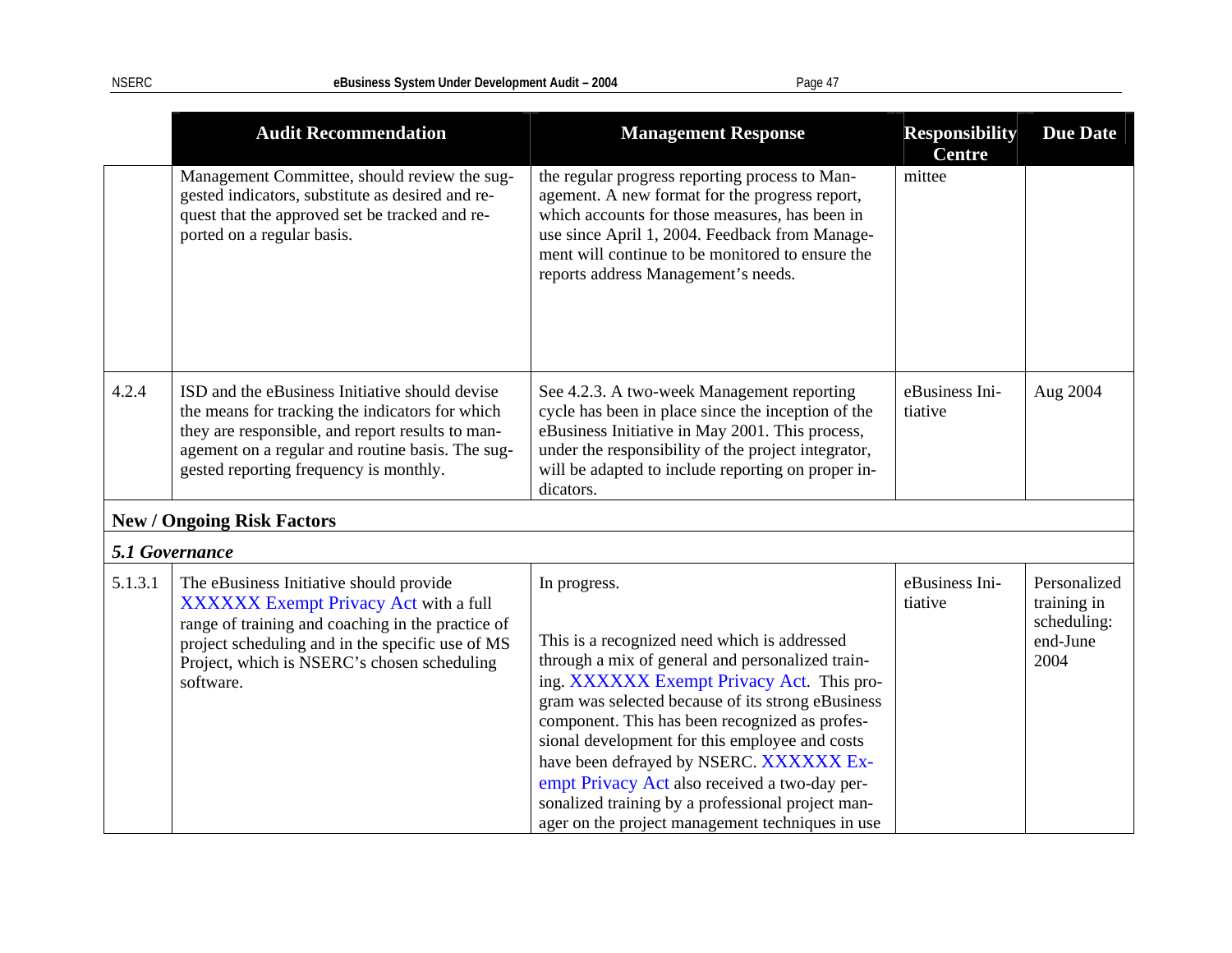|             | <b>Audit Recommendation</b>                                                                                                                                                                                                                                                                                                                                                   | <b>Management Response</b>                                                                                                                                                                                                                                                                                                                                                                                                                                                                                                                                                                                                                                                                                                     | <b>Responsibility</b><br><b>Centre</b> | <b>Due Date</b>                                                 |
|-------------|-------------------------------------------------------------------------------------------------------------------------------------------------------------------------------------------------------------------------------------------------------------------------------------------------------------------------------------------------------------------------------|--------------------------------------------------------------------------------------------------------------------------------------------------------------------------------------------------------------------------------------------------------------------------------------------------------------------------------------------------------------------------------------------------------------------------------------------------------------------------------------------------------------------------------------------------------------------------------------------------------------------------------------------------------------------------------------------------------------------------------|----------------------------------------|-----------------------------------------------------------------|
|             |                                                                                                                                                                                                                                                                                                                                                                               | by the eBusiness Initiative. Another one-day per-<br>sonalized training session is planned and will<br>cover the details of project scheduling and pro-<br>gress indicator measurements with the eBusiness<br>Master Plan as a test case.                                                                                                                                                                                                                                                                                                                                                                                                                                                                                      |                                        |                                                                 |
| 5.1.3.2     | NSERC management should require all project<br>participants – including the eBusiness Initiative,<br>ISD and program branches - to provide reasona-<br>bly accurate estimates of the time and resources<br>they plan to use in the project. Note that this is<br>the only realistic way that one can estimate the<br>level of effort and duration of project compo-<br>nents. | Agreed. In progress.<br>See 4.1.1.<br>Each project charter and the fiscal year planning<br>process involve presenting estimates of time and<br>resources required on a per-project basis. Projects<br>will not proceed until approval is obtained from<br>the Steering Committee. Note that this is a rela-<br>tively new process at NSERC. Proper emphasis<br>needs to be put on the importance of collecting<br>this data regularly from all participants, of keeping<br>the plans up-to-date and revising/confirming our<br>estimates regularly. It is expected that our meth-<br>odology for determining time and resource alloca-<br>tion will be improved significantly through col-<br>lecting and analysing this data. | eBusiness/ISD                          | End-June<br>2004 but<br>with con-<br>tinuous im-<br>prove-ments |
| 5.2 Project |                                                                                                                                                                                                                                                                                                                                                                               |                                                                                                                                                                                                                                                                                                                                                                                                                                                                                                                                                                                                                                                                                                                                |                                        |                                                                 |
| 5.2.1.1     | NSERC management should commission the<br>preparation of an eBusiness Master Plan. This<br>Plan should scope the work remaining to com-<br>plete the implementation of the original eBusi-<br>ness vision, updated as appropriate with work<br>completed to date (including the Project Blue-                                                                                 | While this recommendation is valid, we are of the<br>opinion it has been at least partially addressed<br>throughout the life of the eBusiness Initiative.<br>While the detailed Master Plan schedule is cur-                                                                                                                                                                                                                                                                                                                                                                                                                                                                                                                   | eBusiness Ini-<br>tiative              | High-level<br>planning: in<br>place.<br><b>BluePrint</b>        |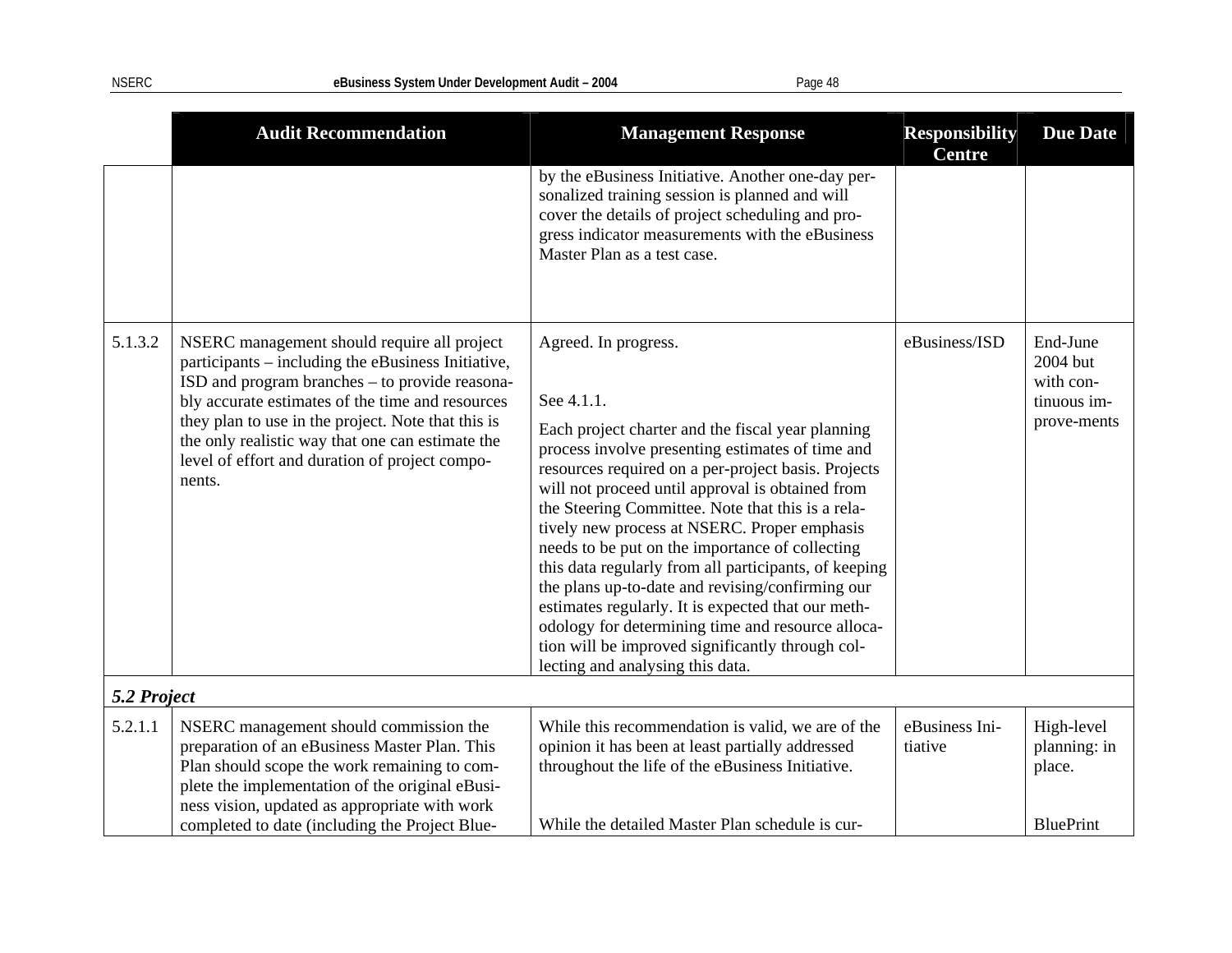|         | <b>Audit Recommendation</b>                                                                                                                                                                                                                                                                                                                                                                                                                                      | <b>Management Response</b>                                                                                                                                                                                                                                                                                                                                                                                                                                                                                                                                                                                                                                                                                                                                                                                                                                                                                                                                                                                                                            | <b>Responsibility</b><br><b>Centre</b> | <b>Due Date</b>        |
|---------|------------------------------------------------------------------------------------------------------------------------------------------------------------------------------------------------------------------------------------------------------------------------------------------------------------------------------------------------------------------------------------------------------------------------------------------------------------------|-------------------------------------------------------------------------------------------------------------------------------------------------------------------------------------------------------------------------------------------------------------------------------------------------------------------------------------------------------------------------------------------------------------------------------------------------------------------------------------------------------------------------------------------------------------------------------------------------------------------------------------------------------------------------------------------------------------------------------------------------------------------------------------------------------------------------------------------------------------------------------------------------------------------------------------------------------------------------------------------------------------------------------------------------------|----------------------------------------|------------------------|
|         | print), as well as changes in the business envi-<br>ronment, and developments in technology since<br>the original Plan was created. The Plan should<br>also be time-scaled and costed, so that NSERC<br>management can allocate financial and other re-<br>sources to ensure completion.                                                                                                                                                                         | rently being worked on, Management has received<br>high-level Master Plans since the beginning of the<br>project. A high-level schedule and costs were in-<br>cluded in the eBusiness Strategy developed by<br>Accenture in May 2001. This plan was refined<br>through the IT implementation planning exercise<br>(Project BluePrint) delivered in Fall 2002, and<br>each fiscal year's planning included a revision of<br>the project objectives, work accomplished and<br>work remaining. High-level costing is presented<br>each time. Considering the recent software and<br>hardware acquisitions and the changes in<br>NSERC's strategic direction (mainly as a result of<br>the new NSERC Vision), the eBusiness Vision has<br>been updated and an exercise to update the former<br>BluePrint is on the plan for 2004-05.<br>It is not clear why the Auditor reported that a<br>Master Plan is needed (i.e. is missing). We suspect<br>that he may be referring to the importance of the<br>next BluePrint revision exercise which we agree is |                                        | revisions:<br>Dec 2004 |
|         |                                                                                                                                                                                                                                                                                                                                                                                                                                                                  | needed. Also, proper communications will be<br>strengthened on this aspect.                                                                                                                                                                                                                                                                                                                                                                                                                                                                                                                                                                                                                                                                                                                                                                                                                                                                                                                                                                           |                                        |                        |
| 5.2.1.2 | The eBusiness Initiative should establish proce-<br>dures for changing project scope; for document-<br>ing scope changes; for naming those persons who<br>are authorized to originate scope changes and<br>others who are authorized to approve them; and<br>for defining the work involved in a particular<br>scope change, including lists of work items,<br>schedule and effort. ISD should collaborate in<br>this undertaking because such procedures should | We agree with this recommendation. This respon-<br>sibility will be assigned to the project integrator,<br>who will work in collaboration with eBusiness<br>Initiative colleagues and ISD.                                                                                                                                                                                                                                                                                                                                                                                                                                                                                                                                                                                                                                                                                                                                                                                                                                                            | eBusiness Ini-<br>tiative              | Sept 2004              |